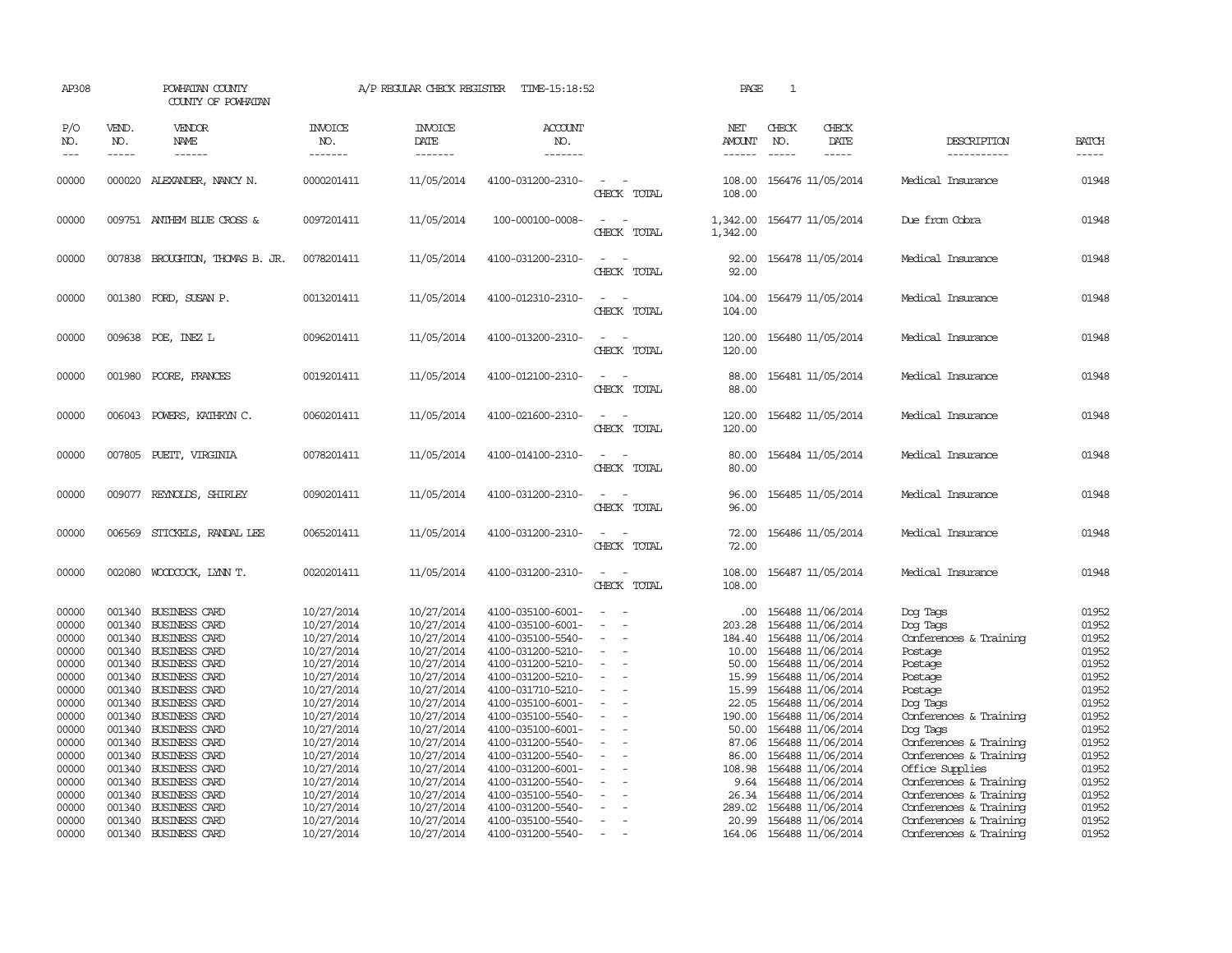| AP308                             |                             | POWHATAN COUNTY<br>COUNTY OF POWHATAN   |                                  | A/P REGULAR CHECK REGISTER        | TIME-15:18:52                          |                                    | PAGE                    | $\overline{2}$                |                                              |                                                  |                                                                                                                                                                                                                                                                                                                                                                                                                                                                                                    |
|-----------------------------------|-----------------------------|-----------------------------------------|----------------------------------|-----------------------------------|----------------------------------------|------------------------------------|-------------------------|-------------------------------|----------------------------------------------|--------------------------------------------------|----------------------------------------------------------------------------------------------------------------------------------------------------------------------------------------------------------------------------------------------------------------------------------------------------------------------------------------------------------------------------------------------------------------------------------------------------------------------------------------------------|
| P/O<br>NO.<br>$\qquad \qquad - -$ | VEND.<br>NO.<br>$- - - - -$ | <b>VENDOR</b><br>NAME<br>$- - - - - -$  | <b>INVOICE</b><br>NO.<br>------- | <b>INVOICE</b><br>DATE<br>------- | <b>ACCOUNT</b><br>NO.<br>-------       |                                    | NET<br>AMOUNT<br>------ | CHECK<br>NO.<br>$\frac{1}{2}$ | CHECK<br>DATE<br>-----                       | DESCRIPTION<br>-----------                       | <b>BATCH</b><br>$\begin{tabular}{ccccc} \multicolumn{2}{c }{\multicolumn{2}{c }{\multicolumn{2}{c }{\multicolumn{2}{c}}}{\multicolumn{2}{c }{\multicolumn{2}{c}}}\end{tabular} \end{tabular} \begin{tabular}{c c }{\multicolumn{2}{c }{\multicolumn{2}{c }{\multicolumn{2}{c}}}{\multicolumn{2}{c }{\multicolumn{2}{c}}}{\multicolumn{2}{c }{\multicolumn{2}{c}}}{\multicolumn{2}{c }{\multicolumn{2}{c}}}{\multicolumn{2}{c }{\multicolumn{2}{c}}}{\end{tabular}} \end{array} \begin{tabular}{c $ |
|                                   |                             |                                         |                                  |                                   |                                        |                                    |                         |                               |                                              |                                                  |                                                                                                                                                                                                                                                                                                                                                                                                                                                                                                    |
| 00000                             |                             | 001340 BUSINESS CARD                    | 10/27/2014                       | 10/27/2014                        | 4100-031200-5540-                      |                                    | 148.06                  |                               | 156488 11/06/2014                            | Conferences & Training                           | 01952                                                                                                                                                                                                                                                                                                                                                                                                                                                                                              |
| 00000                             | 001340                      | <b>BUSINESS CARD</b>                    | 10/27/2014                       | 10/27/2014                        | 4100-031200-5540-                      | $\sim$<br>$\overline{\phantom{a}}$ | 21.94                   |                               | 156488 11/06/2014                            | Conferences & Training                           | 01952                                                                                                                                                                                                                                                                                                                                                                                                                                                                                              |
| 00000                             |                             | 001340 BUSINESS CARD                    | 10/27/2014                       | 10/27/2014                        | 4100-031200-5540-                      |                                    | 18.93                   |                               | 156488 11/06/2014                            | Conferences & Training                           | 01952                                                                                                                                                                                                                                                                                                                                                                                                                                                                                              |
| 00000                             |                             | 001340 BUSINESS CARD                    | 10/27/2014                       | 10/27/2014                        | 4100-031200-5540-                      |                                    | 12.57                   |                               | 156488 11/06/2014                            | Conferences & Training                           | 01952                                                                                                                                                                                                                                                                                                                                                                                                                                                                                              |
| 00000                             |                             | 001340 BUSINESS CARD                    | 10/27/2014                       | 10/27/2014                        | 4100-031200-5540-                      | $\equiv$                           | 12.57                   |                               | 156488 11/06/2014                            | Conferences & Training                           | 01952                                                                                                                                                                                                                                                                                                                                                                                                                                                                                              |
| 00000                             |                             | 001340 BUSINESS CARD                    | 10/27/2014                       | 10/27/2014                        | 4100-031200-5540-                      | $\sim$                             | 26.69                   |                               | 156488 11/06/2014                            | Conferences & Training                           | 01952                                                                                                                                                                                                                                                                                                                                                                                                                                                                                              |
| 00000<br>00000                    | 001340                      | 001340 BUSINESS CARD<br>BUSINESS CARD   | 10/27/2014<br>10/27/2014         | 10/27/2014<br>10/27/2014          | 4100-031200-5540-<br>4100-031200-5540- |                                    | 300.00                  |                               | 13.09 156488 11/06/2014<br>156488 11/06/2014 | Conferences & Training<br>Conferences & Training | 01952<br>01952                                                                                                                                                                                                                                                                                                                                                                                                                                                                                     |
| 00000                             |                             | 001340 BUSINESS CARD                    | 10/27/2014                       | 10/27/2014                        | 4100-031200-5540-                      | $\sim$                             | 382.48                  |                               | 156488 11/06/2014                            | Conferences & Training                           | 01952                                                                                                                                                                                                                                                                                                                                                                                                                                                                                              |
| 00000                             |                             | 001340 BUSINESS CARD                    | 10/27/2014                       | 10/27/2014                        | 4100-031200-5540-                      |                                    | 840.00                  |                               | 156488 11/06/2014                            | Conferences & Training                           | 01952                                                                                                                                                                                                                                                                                                                                                                                                                                                                                              |
| 00000                             |                             | 001340 BUSINESS CARD                    | 10/27/2014                       | 10/27/2014                        | 4100-035100-5540-                      |                                    | 36.65                   |                               | 156488 11/06/2014                            | Conferences & Training                           | 01952                                                                                                                                                                                                                                                                                                                                                                                                                                                                                              |
| 00000                             |                             | 001340 BUSINESS CARD                    | 10/27/2014                       | 10/27/2014                        | 4100-035100-5540-                      | $\sim$                             | 27.86                   |                               | 156488 11/06/2014                            | Conferences & Training                           | 01952                                                                                                                                                                                                                                                                                                                                                                                                                                                                                              |
| 00000                             |                             | 001340 BUSINESS CARD                    | 10/27/2014                       | 10/27/2014                        | 4100-031200-6014-                      |                                    | 693.98                  |                               | 156488 11/06/2014                            | Other Operating Supplies                         | 01952                                                                                                                                                                                                                                                                                                                                                                                                                                                                                              |
| 00000                             | 001340                      | BUSINESS CARD                           | 10/27/2014                       | 10/27/2014                        | 4100-031200-5540-                      |                                    | 32.32                   |                               | 156488 11/06/2014                            | Conferences & Training                           | 01952                                                                                                                                                                                                                                                                                                                                                                                                                                                                                              |
| 00000                             |                             | 001340 BUSINESS CARD                    | 10/27/2014                       | 10/27/2014                        | 4100-031200-5540-                      |                                    | 33.99                   |                               | 156488 11/06/2014                            | Conferences & Training                           | 01952                                                                                                                                                                                                                                                                                                                                                                                                                                                                                              |
| 00000                             |                             | 001340 BUSINESS CARD                    | 10/27/2014                       | 10/27/2014                        | 4100-031200-5540-                      | $\sim$                             | 12.02                   |                               | 156488 11/06/2014                            | Conferences & Training                           | 01952                                                                                                                                                                                                                                                                                                                                                                                                                                                                                              |
|                                   |                             |                                         |                                  |                                   |                                        | CHECK TOTAL                        | 4,146.95                |                               |                                              |                                                  |                                                                                                                                                                                                                                                                                                                                                                                                                                                                                                    |
|                                   |                             |                                         |                                  |                                   |                                        |                                    |                         |                               |                                              |                                                  |                                                                                                                                                                                                                                                                                                                                                                                                                                                                                                    |
| 00000                             |                             | 007812 ABS TECHNOLOGY ARCHITECTS        | SIN009265                        | 9/12/2014                         | 4100-012510-3320-                      | CHECK TOTAL                        | 7,196.40<br>7,196.40    |                               | 156489 11/06/2014                            | Maintenance & Service Contract                   | 01949                                                                                                                                                                                                                                                                                                                                                                                                                                                                                              |
| 00000                             |                             | 006175 ADAMS OIL CO.                    | 202240                           | 10/22/2014                        | 4100-053910-5642-                      |                                    | 495.00                  |                               | 156490 11/06/2014                            | PCCAA Services - TANF                            | 01949                                                                                                                                                                                                                                                                                                                                                                                                                                                                                              |
| 00000                             |                             | 006175 ADAMS OIL CO.                    | 723525 72988                     | 10/31/2014                        | 4100-032200-5120-                      | $\overline{\phantom{a}}$           | 285.62                  |                               | 156490 11/06/2014                            | Apparatus Fuel                                   | 01951                                                                                                                                                                                                                                                                                                                                                                                                                                                                                              |
|                                   |                             |                                         |                                  |                                   |                                        | CHECK TOTAL                        | 780.62                  |                               |                                              |                                                  |                                                                                                                                                                                                                                                                                                                                                                                                                                                                                                    |
| 00000                             |                             | 007758 ADVANCE AUTO PARTS               | 6819029931 0814                  | 8/31/2014                         | 4100-032200-6009-                      | $\sim$<br>CHECK TOTAL              | 628.54                  |                               | 628.54 156491 11/06/2014                     | Auto Repairs and Parts                           | 01949                                                                                                                                                                                                                                                                                                                                                                                                                                                                                              |
|                                   |                             |                                         |                                  |                                   |                                        |                                    |                         |                               |                                              |                                                  |                                                                                                                                                                                                                                                                                                                                                                                                                                                                                                    |
| 00000                             |                             | 008743 ALEXANDER, KAREN B.              | WALMART110214                    | 11/02/2014                        | 4100-013200-6001-                      | $\sim$                             |                         |                               | 70.35 156492 11/06/2014                      | Office Supplies                                  | 01949                                                                                                                                                                                                                                                                                                                                                                                                                                                                                              |
|                                   |                             |                                         |                                  |                                   |                                        | CHECK TOTAL                        | 70.35                   |                               |                                              |                                                  |                                                                                                                                                                                                                                                                                                                                                                                                                                                                                                    |
| 00000                             | 007941                      | BAKER & TAYLOR                          | 0002619567                       | 10/24/2014                        | 4100-073100-6012-                      |                                    |                         |                               | 24.10-156493 11/06/2014                      | Books & Subscriptions                            | 01949                                                                                                                                                                                                                                                                                                                                                                                                                                                                                              |
| 00000                             |                             | 007941 BAKER & TAYLOR                   | 5013359303                       | 10/30/2014                        | 4100-073100-6012-                      |                                    |                         |                               | 355.95 156493 11/06/2014                     | Books & Subscriptions                            | 01949                                                                                                                                                                                                                                                                                                                                                                                                                                                                                              |
|                                   |                             |                                         |                                  |                                   |                                        | CHECK TOTAL                        | 331.85                  |                               |                                              |                                                  |                                                                                                                                                                                                                                                                                                                                                                                                                                                                                                    |
|                                   |                             |                                         |                                  |                                   |                                        |                                    |                         |                               |                                              |                                                  |                                                                                                                                                                                                                                                                                                                                                                                                                                                                                                    |
| 00000                             |                             | 010584 BATTERSON, NANCY                 | VBCOA TRAINING                   | 10/29/2014                        | 4100-034100-5510-                      |                                    | 32.82                   |                               | 156494 11/06/2014                            | Travel/Mileage/Parking/Tolls                     | 01949                                                                                                                                                                                                                                                                                                                                                                                                                                                                                              |
|                                   |                             |                                         |                                  |                                   |                                        | CHECK TOTAL                        | 32.82                   |                               |                                              |                                                  |                                                                                                                                                                                                                                                                                                                                                                                                                                                                                                    |
|                                   |                             |                                         |                                  |                                   |                                        |                                    |                         |                               |                                              |                                                  |                                                                                                                                                                                                                                                                                                                                                                                                                                                                                                    |
| 00000                             | 007266                      | BEACH, LYNNE                            | <b>MILEAGE 110514</b>            | 11/05/2014                        | 4100-012200-5510-                      | CHECK TOTAL                        | 14.85<br>14.85          |                               | 156495 11/06/2014                            | Travel/Mileage/Parking/Tolls                     | 01949                                                                                                                                                                                                                                                                                                                                                                                                                                                                                              |
|                                   |                             |                                         |                                  |                                   |                                        |                                    |                         |                               |                                              |                                                  |                                                                                                                                                                                                                                                                                                                                                                                                                                                                                                    |
| 00000                             | 008793                      | BENEFITS SOLUTIONS, INC.                | 21046                            | 11/01/2014                        | 4100-012220-2311-                      | $\overline{\phantom{a}}$           | 62.40                   |                               | 156496 11/06/2014                            | Cobra Fees                                       | 01949                                                                                                                                                                                                                                                                                                                                                                                                                                                                                              |
|                                   |                             |                                         |                                  |                                   |                                        | CHECK TOTAL                        | 62.40                   |                               |                                              |                                                  |                                                                                                                                                                                                                                                                                                                                                                                                                                                                                                    |
|                                   |                             |                                         |                                  |                                   |                                        |                                    |                         |                               |                                              |                                                  |                                                                                                                                                                                                                                                                                                                                                                                                                                                                                                    |
| 00000                             |                             | 008713 BLUE RIDGE RESCUE                | 34139                            | 10/28/2014                        | 4100-032200-6011-                      | $\overline{\phantom{a}}$           | 11,758.00               |                               | 156497 11/06/2014                            | Protective Gear/Uniforms                         | 01951                                                                                                                                                                                                                                                                                                                                                                                                                                                                                              |
|                                   |                             |                                         |                                  |                                   |                                        | CHECK TOTAL                        | 11,758.00               |                               |                                              |                                                  |                                                                                                                                                                                                                                                                                                                                                                                                                                                                                                    |
|                                   |                             |                                         |                                  |                                   |                                        |                                    |                         |                               |                                              |                                                  |                                                                                                                                                                                                                                                                                                                                                                                                                                                                                                    |
| 00000                             |                             | 008686 C.W. WILLIAMS & CO., INC. 578044 |                                  | 10/27/2014                        | 4100-032200-6011-                      | $\sim$ $\sim$                      | 1,539.28                |                               | 156498 11/06/2014                            | Protective Gear/Uniforms                         | 01949                                                                                                                                                                                                                                                                                                                                                                                                                                                                                              |
|                                   |                             |                                         |                                  |                                   |                                        | CHECK TOTAL                        | 1,539.28                |                               |                                              |                                                  |                                                                                                                                                                                                                                                                                                                                                                                                                                                                                                    |
| 00000                             |                             | 006638 CAPITAL CHEVROLET-GMC            | 124420                           | 10/30/2014                        | 4100-031200-6008-                      |                                    |                         |                               | 43.42 156499 11/06/2014                      | Gas/Grease/Oil                                   | 01949                                                                                                                                                                                                                                                                                                                                                                                                                                                                                              |
|                                   |                             |                                         |                                  |                                   |                                        | CHECK TOTAL                        | 43.42                   |                               |                                              |                                                  |                                                                                                                                                                                                                                                                                                                                                                                                                                                                                                    |
|                                   |                             |                                         |                                  |                                   |                                        |                                    |                         |                               |                                              |                                                  |                                                                                                                                                                                                                                                                                                                                                                                                                                                                                                    |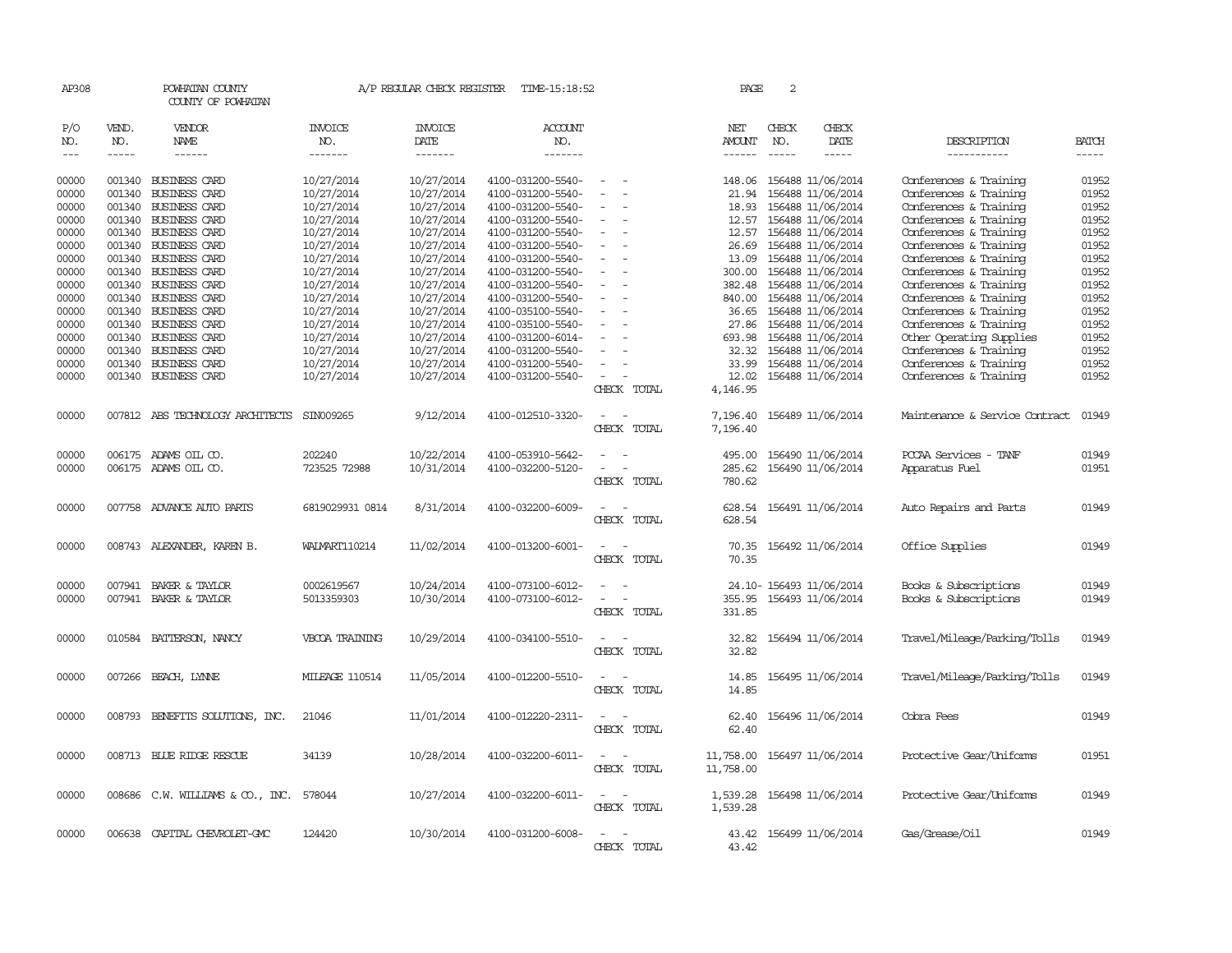| AP308                                                                |                                                                              | POWHATAN COUNTY<br>COUNTY OF POWHATAN                                                                                                                                                                                |                                                                                                                                                      | A/P REGULAR CHECK REGISTER                                                                                   | TIME-15:18:52                                                                                                                                                        |                                                                                                 | PAGE                                                                          | 3                                                                                                                                                                          |                                        |                                                                                                                      |                                                                      |
|----------------------------------------------------------------------|------------------------------------------------------------------------------|----------------------------------------------------------------------------------------------------------------------------------------------------------------------------------------------------------------------|------------------------------------------------------------------------------------------------------------------------------------------------------|--------------------------------------------------------------------------------------------------------------|----------------------------------------------------------------------------------------------------------------------------------------------------------------------|-------------------------------------------------------------------------------------------------|-------------------------------------------------------------------------------|----------------------------------------------------------------------------------------------------------------------------------------------------------------------------|----------------------------------------|----------------------------------------------------------------------------------------------------------------------|----------------------------------------------------------------------|
| P/O<br>NO.<br>$---$                                                  | VEND.<br>NO.<br>$- - - - -$                                                  | VENDOR<br>NAME<br>$- - - - - -$                                                                                                                                                                                      | <b>INVOICE</b><br>NO.<br>-------                                                                                                                     | <b>INVOICE</b><br>DATE<br>-------                                                                            | <b>ACCOUNT</b><br>NO.<br>-------                                                                                                                                     |                                                                                                 | NET<br>AMOUNT                                                                 | CHECK<br>NO.<br>$\frac{1}{2}$                                                                                                                                              | CHECK<br>DATE<br>$- - - - -$           | DESCRIPTION<br>-----------                                                                                           | <b>BATCH</b><br>-----                                                |
| 00000<br>00000                                                       | 009637<br>009637                                                             | CATERPILLAR FINANCIAL<br>CATERPILLAR FINANCIAL                                                                                                                                                                       | 16012445<br>16012445                                                                                                                                 | 10/24/2014<br>10/24/2014                                                                                     | 4100-014300-8110-<br>4100-014300-8112-                                                                                                                               | $\sim$ $-$<br>$\sim$<br>CHECK TOTAL                                                             | 1,047.93<br>48.97<br>1,096.90                                                 | 156500 11/06/2014<br>156500 11/06/2014                                                                                                                                     |                                        | Capital Lease - Backhoe<br>Capital Lease - Interest                                                                  | 01949<br>01949                                                       |
| 00000                                                                | 009889                                                                       | CONDON, ROBERT B.                                                                                                                                                                                                    | 6996190                                                                                                                                              | 10/24/2014                                                                                                   | 4100-021200-3150-                                                                                                                                                    | $\equiv$<br>CHECK TOTAL                                                                         | 120.00<br>120.00                                                              |                                                                                                                                                                            | 156501 11/06/2014                      | Outside Counsel                                                                                                      | 01949                                                                |
| 00000                                                                |                                                                              | 010587 COX, RICHARD K.                                                                                                                                                                                               | <b>JJONES SEPT14</b>                                                                                                                                 | 10/22/2014                                                                                                   | 4100-053910-5642-                                                                                                                                                    | $\sim$<br>CHECK TOTAL                                                                           | 800.00<br>800.00                                                              |                                                                                                                                                                            | 156502 11/06/2014                      | PCCAA Services<br>- TANF                                                                                             | 01949                                                                |
| 00000                                                                |                                                                              | 006016 DAVIS MERCHANT EQUIPMENT                                                                                                                                                                                      | 108483                                                                                                                                               | 10/28/2014                                                                                                   | 4100-014500-3319-                                                                                                                                                    | $\sim$<br>CHECK TOTAL                                                                           | 34.75<br>34.75                                                                |                                                                                                                                                                            | 156503 11/06/2014                      | Equipment Repairs and Maintena                                                                                       | 01949                                                                |
| 00000                                                                |                                                                              | 010079 DEAL & LACHENEY P.C.                                                                                                                                                                                          | 4602                                                                                                                                                 | 11/03/2014                                                                                                   | 4100-012210-3150-                                                                                                                                                    | $\sim$<br>CHECK TOTAL                                                                           | 10,000.00<br>10,000.00                                                        |                                                                                                                                                                            | 156504 11/06/2014                      | Contracted County Attomey                                                                                            | 01949                                                                |
| 00000<br>00000<br>00000<br>00000<br>00000<br>00000<br>00000<br>00000 | 000860<br>000860<br>000860<br>000860<br>000860<br>000860<br>000860<br>000860 | DOMINION VIRGINIA POWER<br>DOMINION VIRGINIA POWER<br>DOMINION VIRGINIA POWER<br>DOMINION VIRGINIA POWER<br>DOMINION VIRGINIA POWER<br>DOMINION VIRGINIA POWER<br>DOMINION VIRGINIA POWER<br>DOMINION VIRGINIA POWER | 1221667833 1114<br>2202262503 1114<br>3848526962 1114<br>4062035391 1114<br>4165680929 1114<br>6211789810 1114<br>8009370571 1114<br>8762105008 1114 | 10/30/2014<br>10/30/2014<br>10/30/2014<br>10/30/2014<br>10/31/2014<br>10/30/2014<br>10/31/2014<br>10/30/2014 | 4100-035500-5110-<br>4100-032300-5110-<br>4100-032300-5110-<br>4100-035500-5110-<br>4100-035500-5110-<br>4100-035500-5110-<br>4100-035500-5110-<br>4100-032300-5110- | $\sim$<br>$\sim$<br>$\overline{\phantom{a}}$<br>$\equiv$<br>$\equiv$<br>$\equiv$<br>CHECK TOTAL | 185.94<br>186.55<br>400.19<br>84.79<br>122.28<br>103.10<br>179.43<br>1,300.62 | 156505 11/06/2014<br>156505 11/06/2014<br>156505 11/06/2014<br>156505 11/06/2014<br>156505 11/06/2014<br>156505 11/06/2014<br>38.34 156505 11/06/2014<br>156505 11/06/2014 |                                        | Electricity<br>Electricity<br>Electricity<br>Electricity<br>Electricity<br>Electricity<br>Electricity<br>Electricity | 01949<br>01949<br>01949<br>01949<br>01949<br>01949<br>01949<br>01949 |
| 00000                                                                | 008750                                                                       | DOMINION VIRGINIA POWER                                                                                                                                                                                              | 5433628079 1014                                                                                                                                      | 10/01/2014                                                                                                   | 4100-053910-5642-                                                                                                                                                    | $\overline{\phantom{a}}$<br>$\sim$ $\sim$<br>CHECK TOTAL                                        | 395.87<br>395.87                                                              | 156506 11/06/2014                                                                                                                                                          |                                        | PCCAA Services - TANF                                                                                                | 01949                                                                |
| 00000<br>00000                                                       | 008235<br>008235                                                             | ELECTION SERVICES ONLINE,<br>ELECTION SERVICES ONLINE,                                                                                                                                                               | 1175<br>1175                                                                                                                                         | 10/29/2014<br>10/29/2014                                                                                     | 4100-013200-3170-<br>4100-013200-3500-                                                                                                                               | CHECK TOTAL                                                                                     | 2,502.50<br>1,875.68<br>4,378.18                                              | 156507 11/06/2014                                                                                                                                                          | 156507 11/06/2014                      | Programming Voting Machines<br>Printing & Binding                                                                    | 01949<br>01949                                                       |
| 00000                                                                | 009200                                                                       | FIDELITY POWER SYSTEMS                                                                                                                                                                                               | INV000844                                                                                                                                            | 10/17/2014                                                                                                   | 4100-032210-3310-                                                                                                                                                    | $\sim$<br>CHECK TOTAL                                                                           | 161.11<br>161.11                                                              | 156508 11/06/2014                                                                                                                                                          |                                        | Repairs & Maintenance                                                                                                | 01949                                                                |
| 00000<br>00000                                                       | 000338                                                                       | FIRE PROTECTION EQUIP. CO<br>000338 FIRE PROTECTION EQUIP. CO                                                                                                                                                        | 00055944<br>00060285                                                                                                                                 | 10/17/2014<br>10/09/2014                                                                                     | 4100-032200-6010-<br>4100-032200-6010-                                                                                                                               | $\sim$ 100 $\mu$<br>CHECK TOTAL                                                                 | 84.80<br>408.95<br>493.75                                                     | 156509 11/06/2014                                                                                                                                                          | 156509 11/06/2014                      | Breathing Apparatus<br>Breathing Apparatus                                                                           | 01951<br>01951                                                       |
| 00000<br>00000<br>00000<br>00000                                     | 000690<br>000690<br>000690                                                   | FLATROCK TIRE & AUTO<br>FLATROCK TIRE & AUTO<br>FLATROCK TIRE & AUTO<br>000690 FLATROCK TIRE & AUTO                                                                                                                  | 9282<br>9458<br>9555<br>0009304                                                                                                                      | 10/09/2014<br>10/24/2014<br>10/30/2014<br>10/08/2014                                                         | 4100-035100-6009-<br>4100-031200-6009-<br>4100-031200-6009-<br>4100-032200-6009-                                                                                     | $\sim$<br>$\overline{\phantom{a}}$<br>CHECK TOTAL                                               | 403.09<br>79.20<br>43.20<br>16.00<br>541.49                                   | 156510 11/06/2014<br>156510 11/06/2014                                                                                                                                     | 156510 11/06/2014<br>156510 11/06/2014 | Auto Parts/Repairs<br>Auto Parts/Repairs<br>Auto Parts/Repairs<br>Auto Repairs and Parts                             | 01949<br>01949<br>01949<br>01951                                     |
| 00000                                                                |                                                                              | 006522 FOOD LION                                                                                                                                                                                                     | 1361440978                                                                                                                                           | 10/27/2014                                                                                                   | 4100-035100-6022-                                                                                                                                                    | $\sim$<br>CHECK TOTAL                                                                           | 155.03<br>155.03                                                              |                                                                                                                                                                            | 156511 11/06/2014                      | Dog Food/Supplies                                                                                                    | 01949                                                                |
| 00000                                                                |                                                                              | 006869 GALE GROUP                                                                                                                                                                                                    | 53600681                                                                                                                                             | 10/30/2014                                                                                                   | 4100-073100-6012-                                                                                                                                                    | $\equiv$<br>CHECK TOTAL                                                                         | 219.11<br>219.11                                                              |                                                                                                                                                                            | 156512 11/06/2014                      | Books & Subscriptions                                                                                                | 01949                                                                |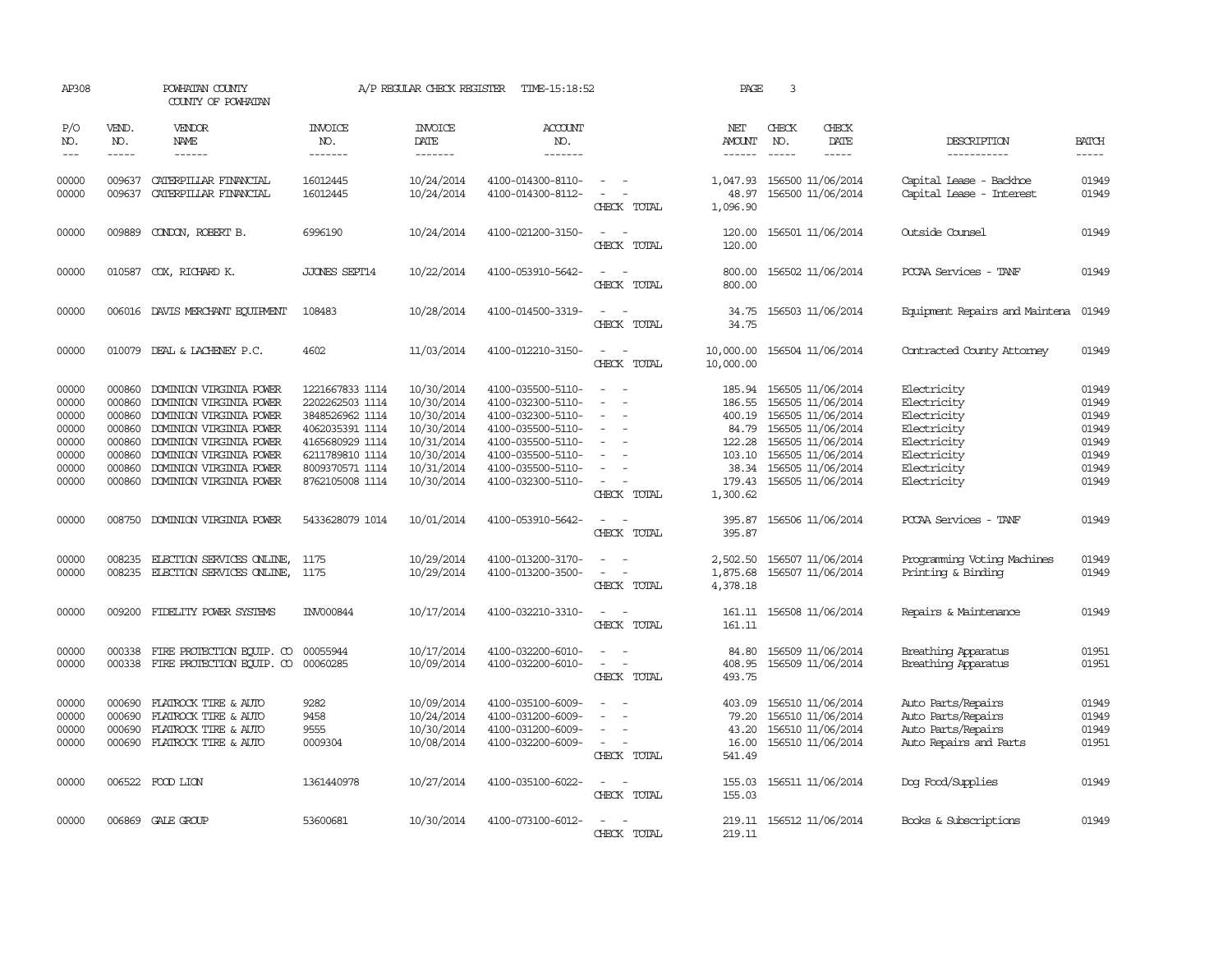| AP308                                                                                                                                                                                                                                                                                                                                                                                                      |                             | POWHATAN COUNTY<br>COUNTY OF POWHATAN            |                                  | A/P REGULAR CHECK REGISTER        | TIME-15:18:52                          |                                                                                                           | PAGE                           | $\overline{4}$        |                                        |                                                      |                             |
|------------------------------------------------------------------------------------------------------------------------------------------------------------------------------------------------------------------------------------------------------------------------------------------------------------------------------------------------------------------------------------------------------------|-----------------------------|--------------------------------------------------|----------------------------------|-----------------------------------|----------------------------------------|-----------------------------------------------------------------------------------------------------------|--------------------------------|-----------------------|----------------------------------------|------------------------------------------------------|-----------------------------|
| P/O<br>NO.<br>$\frac{1}{2} \frac{1}{2} \frac{1}{2} \frac{1}{2} \frac{1}{2} \frac{1}{2} \frac{1}{2} \frac{1}{2} \frac{1}{2} \frac{1}{2} \frac{1}{2} \frac{1}{2} \frac{1}{2} \frac{1}{2} \frac{1}{2} \frac{1}{2} \frac{1}{2} \frac{1}{2} \frac{1}{2} \frac{1}{2} \frac{1}{2} \frac{1}{2} \frac{1}{2} \frac{1}{2} \frac{1}{2} \frac{1}{2} \frac{1}{2} \frac{1}{2} \frac{1}{2} \frac{1}{2} \frac{1}{2} \frac{$ | VEND.<br>NO.<br>$- - - - -$ | VENDOR<br>NAME<br>------                         | <b>INVOICE</b><br>NO.<br>------- | <b>INVOICE</b><br>DATE<br>------- | <b>ACCOUNT</b><br>NO.<br>-------       |                                                                                                           | NET<br>AMOUNT<br>$- - - - - -$ | CHECK<br>NO.<br>----- | CHECK<br>DATE<br>-----                 | DESCRIPTION<br>-----------                           | <b>BATCH</b><br>$- - - - -$ |
|                                                                                                                                                                                                                                                                                                                                                                                                            |                             |                                                  |                                  |                                   |                                        |                                                                                                           |                                |                       |                                        |                                                      |                             |
| 00000<br>00000                                                                                                                                                                                                                                                                                                                                                                                             | 009280<br>009280            | GOODMAN SPECIALIZED<br>GOODWAN SPECIALIZED       | 12279G<br>12286G                 | 10/29/2014<br>10/29/2014          | 4100-032300-6009-<br>4100-032300-6009- |                                                                                                           | 176.58<br>176.58               |                       | 156513 11/06/2014<br>156513 11/06/2014 | Auto Parts/Repair<br>Auto Parts/Repair               | 01949<br>01949              |
| 00000                                                                                                                                                                                                                                                                                                                                                                                                      | 009280                      | GOODMAN SPECIALIZED                              | 12307G                           | 10/29/2014                        | 4100-032300-6009-                      |                                                                                                           | 176.58                         |                       | 156513 11/06/2014                      | Auto Parts/Repair                                    | 01949                       |
| 00000                                                                                                                                                                                                                                                                                                                                                                                                      | 009280                      | GOODMAN SPECIALIZED                              | 12314G                           | 10/29/2014                        | 4100-032300-6009-                      | $\sim$<br>CHECK TOTAL                                                                                     | 176.58<br>706.32               |                       | 156513 11/06/2014                      | Auto Parts/Repair                                    | 01949                       |
| 00000                                                                                                                                                                                                                                                                                                                                                                                                      |                             | 007299 GOODMAN TRUCK & TRACTOR                   | 368811                           | 11/03/2014                        | 4100-032200-6009-                      | $\sim$<br>$\sim$<br>CHECK TOTAL                                                                           | 114.52<br>114.52               |                       | 156514 11/06/2014                      | Auto Repairs and Parts                               | 01951                       |
| 00000                                                                                                                                                                                                                                                                                                                                                                                                      | 010228                      | GOVERNMENT FINANCE                               | 0107199                          | 10/29/2014                        | 4100-012200-5810-                      | $\overline{\phantom{a}}$<br>$\sim$<br>CHECK TOTAL                                                         | 250.00<br>250.00               |                       | 156515 11/06/2014                      | Dues/Association Memberships                         | 01949                       |
| 00000                                                                                                                                                                                                                                                                                                                                                                                                      |                             | 006013 GRAINGER                                  | 9574974500                       | 10/21/2014                        | 4100-014100-3310-                      | $\sim$<br>CHECK TOTAL                                                                                     | 125.51<br>125.51               |                       | 156516 11/06/2014                      | Repairs & Maintenance                                | 01949                       |
| 00000<br>00000                                                                                                                                                                                                                                                                                                                                                                                             | 010493<br>010493            | HAROLD'S AUTO SERVICE<br>HAROLD'S AUTO SERVICE   | 693<br>694                       | 10/23/2014<br>10/23/2014          | 4100-032200-6009-<br>4100-032200-6009- | CHECK TOTAL                                                                                               | 363.96<br>382.93<br>746.89     |                       | 156517 11/06/2014<br>156517 11/06/2014 | Auto Repairs and Parts<br>Auto Repairs and Parts     | 01949<br>01949              |
| 00000                                                                                                                                                                                                                                                                                                                                                                                                      |                             | 008775 HATCHER, TARA D.                          | <b>OCT 2014</b>                  | 10/30/2014                        | 4100-022100-3150-                      | CHECK TOTAL                                                                                               | 3,359.58<br>3,359.58           |                       | 156518 11/06/2014                      | Contract Prosecutor                                  | 01949                       |
| 00000<br>00000                                                                                                                                                                                                                                                                                                                                                                                             | 010487<br>010487            | IBM CORPORATION<br>IBM CORPORATION               | I7337ED<br>I7337ED               | 11/01/2014<br>11/01/2014          | 4100-012510-8211-<br>4100-012510-8212- | $\overline{\phantom{a}}$<br>$\sim$<br>$\overline{\phantom{a}}$<br>$\overline{\phantom{a}}$<br>CHECK TOTAL | 754.15<br>100.42<br>854.57     |                       | 156519 11/06/2014<br>156519 11/06/2014 | AS400 Lease - Principal<br>AS400 Lease - Interest    | 01949<br>01949              |
| 00000                                                                                                                                                                                                                                                                                                                                                                                                      |                             | 010586 IVEY, VICKY S.                            | REIMBURSEMENT                    | 10/11/2014                        | 4100-073100-6012-                      | CHECK TOTAL                                                                                               | 17.95<br>17.95                 |                       | 156520 11/06/2014                      | Books & Subscriptions                                | 01949                       |
| 00000<br>00000                                                                                                                                                                                                                                                                                                                                                                                             | 000120<br>000120            | <b>JAMES RIVER AIR</b><br><b>JAMES RIVER AIR</b> | SS50043<br>730511                | 10/22/2014<br>10/21/2014          | 4100-014100-3308-<br>4100-014100-3308- | $\sim$<br>CHECK TOTAL                                                                                     | 440.00<br>240.00<br>680.00     |                       | 156521 11/06/2014<br>156521 11/06/2014 | HVAC Service and Repairs<br>HVAC Service and Repairs | 01949<br>01949              |
| 00000<br>00000                                                                                                                                                                                                                                                                                                                                                                                             | 009035<br>009035            | JANI-KING OF RICHMOND<br>JANI-KING OF RICHMOND   | RIC11140134<br>RIC11140134       | 11/01/2014<br>11/01/2014          | 4100-032210-3310-<br>4100-032220-3310- | $\sim$<br>$\sim$<br>CHECK TOTAL                                                                           | 216.58<br>211.38<br>427.96     |                       | 156522 11/06/2014<br>156522 11/06/2014 | Repairs & Maintenance<br>Repairs & Maintenance       | 01951<br>01951              |
| 00000                                                                                                                                                                                                                                                                                                                                                                                                      |                             | 009164 LIBRARY IDEAS, LLC                        | 41446                            | 11/04/2014                        | 4100-073100-6012-                      | $\sim$<br>$\overline{\phantom{a}}$<br>CHECK TOTAL                                                         | 645.00<br>645.00               |                       | 156523 11/06/2014                      | Books & Subscriptions                                | 01949                       |
| 00000                                                                                                                                                                                                                                                                                                                                                                                                      |                             | 001550 M & W PRINTERS, INC.                      | 92350                            | 10/29/2014                        | 4100-012310-6001-                      | $\sim$<br>$\overline{\phantom{a}}$<br>CHECK TOTAL                                                         | 174.06<br>174.06               |                       | 156524 11/06/2014                      | Office Supplies                                      | 01950                       |
| 00000                                                                                                                                                                                                                                                                                                                                                                                                      |                             | 009552 MANSFIELD OIL COMPANY                     | 93699                            | 11/03/2014                        | 4100-032200-5120-                      | CHECK TOTAL                                                                                               | 253.37<br>253.37               |                       | 156525 11/06/2014                      | Apparatus Fuel                                       | 01950                       |
| 00000                                                                                                                                                                                                                                                                                                                                                                                                      |                             | 006146 MCCLELLAN, WENDY SUSAN                    | <b>MILEAGE 102014</b>            | 11/04/2014                        | 4100-031710-5510-                      | $\sim$ $\sim$<br>CHECK TOTAL                                                                              | 117.05<br>117.05               |                       | 156526 11/06/2014                      | Travel/Mileage/Parking/Tolls                         | 01950                       |
| 00000                                                                                                                                                                                                                                                                                                                                                                                                      |                             | 007297 NAFECO, INC.                              | 757079                           | 10/24/2014                        | 4100-032200-6009-                      | $\overline{\phantom{a}}$<br>CHECK TOTAL                                                                   | 270.00<br>270.00               |                       | 156527 11/06/2014                      | Auto Repairs and Parts                               | 01951                       |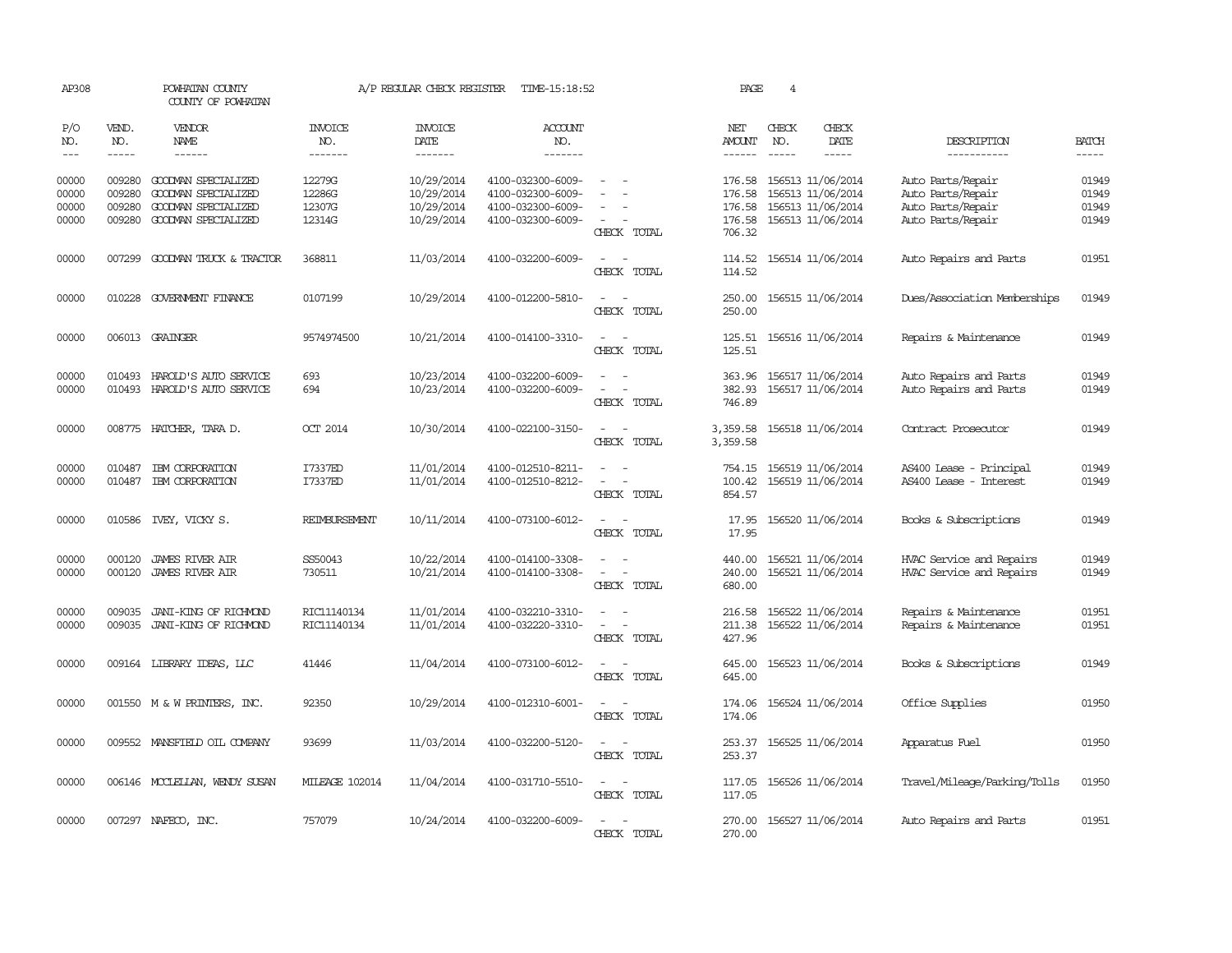| AP308                                                                                                                                                          |                                                                                                                                                                                                                                                                                                                                                                                                                                                                         | POWHATAN COUNTY<br>COUNTY OF POWHATAN                                                                                                                                                                                                                                                                                                                                                                                                                                                   |                                                                                                                                                                                                                                                                                                     | A/P REGULAR CHECK REGISTER                                                                                                                                                                                                                               | TIME-15:18:52                                                                                                                                                                                                                                                                                                                                                                          |                                                                                                                                                                                                                                                                           | PAGE                                                                                               | 5                                                                                                                                                                                                                                                                                                                                                                                                                            |                                                                                                                                                                                                                                                                                                                                                                                       |                                                                                                                                                                |
|----------------------------------------------------------------------------------------------------------------------------------------------------------------|-------------------------------------------------------------------------------------------------------------------------------------------------------------------------------------------------------------------------------------------------------------------------------------------------------------------------------------------------------------------------------------------------------------------------------------------------------------------------|-----------------------------------------------------------------------------------------------------------------------------------------------------------------------------------------------------------------------------------------------------------------------------------------------------------------------------------------------------------------------------------------------------------------------------------------------------------------------------------------|-----------------------------------------------------------------------------------------------------------------------------------------------------------------------------------------------------------------------------------------------------------------------------------------------------|----------------------------------------------------------------------------------------------------------------------------------------------------------------------------------------------------------------------------------------------------------|----------------------------------------------------------------------------------------------------------------------------------------------------------------------------------------------------------------------------------------------------------------------------------------------------------------------------------------------------------------------------------------|---------------------------------------------------------------------------------------------------------------------------------------------------------------------------------------------------------------------------------------------------------------------------|----------------------------------------------------------------------------------------------------|------------------------------------------------------------------------------------------------------------------------------------------------------------------------------------------------------------------------------------------------------------------------------------------------------------------------------------------------------------------------------------------------------------------------------|---------------------------------------------------------------------------------------------------------------------------------------------------------------------------------------------------------------------------------------------------------------------------------------------------------------------------------------------------------------------------------------|----------------------------------------------------------------------------------------------------------------------------------------------------------------|
| P/O<br>NO.<br>$\qquad \qquad -$                                                                                                                                | VEND.<br>NO.<br>$\begin{tabular}{ccccc} \multicolumn{2}{c }{\multicolumn{2}{c }{\multicolumn{2}{c }{\multicolumn{2}{c}}{\hspace{-2.2cm}}}} \multicolumn{2}{c }{\multicolumn{2}{c }{\hspace{-2.2cm}}\hline} \multicolumn{2}{c }{\hspace{-2.2cm}}\hline \multicolumn{2}{c }{\hspace{-2.2cm}}\hline \multicolumn{2}{c }{\hspace{-2.2cm}}\hline \multicolumn{2}{c }{\hspace{-2.2cm}}\hline \multicolumn{2}{c }{\hspace{-2.2cm}}\hline \multicolumn{2}{c }{\hspace{-2.2cm}}$ | <b>VENDOR</b><br>NAME                                                                                                                                                                                                                                                                                                                                                                                                                                                                   | <b>INVOICE</b><br>NO.<br>-------                                                                                                                                                                                                                                                                    | <b>INVOICE</b><br>DATE<br>-------                                                                                                                                                                                                                        | <b>ACCOUNT</b><br>NO.<br>-------                                                                                                                                                                                                                                                                                                                                                       |                                                                                                                                                                                                                                                                           | NET<br><b>AMOUNT</b>                                                                               | CHECK<br>CHECK<br>DATE<br>NO.<br>$\frac{1}{2}$                                                                                                                                                                                                                                                                                                                                                                               | DESCRIPTION<br>-----------                                                                                                                                                                                                                                                                                                                                                            | <b>BATCH</b><br>-----                                                                                                                                          |
| 00000<br>00000                                                                                                                                                 |                                                                                                                                                                                                                                                                                                                                                                                                                                                                         | 007412 OFFICE MAX - A BOISE CO.<br>007412 OFFICE MAX - A BOISE CO.                                                                                                                                                                                                                                                                                                                                                                                                                      | 829635<br>866422                                                                                                                                                                                                                                                                                    | 10/23/2014<br>10/27/2014                                                                                                                                                                                                                                 | 4100-021600-6001-<br>4100-012100-6001-                                                                                                                                                                                                                                                                                                                                                 | $\sim$ $-$<br>$\sim$<br>CHECK TOTAL                                                                                                                                                                                                                                       | 112.89<br>57.99<br>170.88                                                                          | 156528 11/06/2014<br>156528 11/06/2014                                                                                                                                                                                                                                                                                                                                                                                       | Office Supplies<br>Office Supplies                                                                                                                                                                                                                                                                                                                                                    | 01950<br>01950                                                                                                                                                 |
| 00000<br>00000                                                                                                                                                 | 009281                                                                                                                                                                                                                                                                                                                                                                                                                                                                  | OVER DRIVE, INC.<br>009281 OVER DRIVE, INC.                                                                                                                                                                                                                                                                                                                                                                                                                                             | 13690004102814<br>1369114636223                                                                                                                                                                                                                                                                     | 10/28/2014<br>10/29/2014                                                                                                                                                                                                                                 | 4100-073100-6012-<br>4100-073100-6012-                                                                                                                                                                                                                                                                                                                                                 | CHECK TOTAL                                                                                                                                                                                                                                                               | 5.00<br>459.30<br>464.30                                                                           | 156529 11/06/2014<br>156529 11/06/2014                                                                                                                                                                                                                                                                                                                                                                                       | Books & Subscriptions<br>Books & Subscriptions                                                                                                                                                                                                                                                                                                                                        | 01950<br>01950                                                                                                                                                 |
| 00000                                                                                                                                                          |                                                                                                                                                                                                                                                                                                                                                                                                                                                                         | 008404 PEST MASTERS, INC.                                                                                                                                                                                                                                                                                                                                                                                                                                                               | 266574                                                                                                                                                                                                                                                                                              | 10/04/2014                                                                                                                                                                                                                                               | 4100-032210-3310-                                                                                                                                                                                                                                                                                                                                                                      | CHECK TOTAL                                                                                                                                                                                                                                                               | 110.00<br>110.00                                                                                   | 156530 11/06/2014                                                                                                                                                                                                                                                                                                                                                                                                            | Repairs & Maintenance                                                                                                                                                                                                                                                                                                                                                                 | 01950                                                                                                                                                          |
| 00000                                                                                                                                                          | 006830                                                                                                                                                                                                                                                                                                                                                                                                                                                                  | PLEASANTS HARDWARE                                                                                                                                                                                                                                                                                                                                                                                                                                                                      | 2363957                                                                                                                                                                                                                                                                                             | 10/23/2014                                                                                                                                                                                                                                               | 4100-032210-3310-                                                                                                                                                                                                                                                                                                                                                                      | CHECK TOTAL                                                                                                                                                                                                                                                               | 75.65<br>75.65                                                                                     | 156531 11/06/2014                                                                                                                                                                                                                                                                                                                                                                                                            | Repairs & Maintenance                                                                                                                                                                                                                                                                                                                                                                 | 01950                                                                                                                                                          |
| 00000                                                                                                                                                          |                                                                                                                                                                                                                                                                                                                                                                                                                                                                         | 006832 POSTMASTER                                                                                                                                                                                                                                                                                                                                                                                                                                                                       | 11052014                                                                                                                                                                                                                                                                                            | 11/05/2014                                                                                                                                                                                                                                               | 4100-012310-5210-                                                                                                                                                                                                                                                                                                                                                                      | CHECK TOTAL                                                                                                                                                                                                                                                               | 1,000.00<br>1,000.00                                                                               | 156532 11/06/2014                                                                                                                                                                                                                                                                                                                                                                                                            | Postage                                                                                                                                                                                                                                                                                                                                                                               | 01951                                                                                                                                                          |
| 00000                                                                                                                                                          | 001250                                                                                                                                                                                                                                                                                                                                                                                                                                                                  | POWHATAN AUTO & TRACTOR                                                                                                                                                                                                                                                                                                                                                                                                                                                                 | 324988                                                                                                                                                                                                                                                                                              | 10/21/2014                                                                                                                                                                                                                                               | 4100-014100-6009-                                                                                                                                                                                                                                                                                                                                                                      | $\overline{\phantom{a}}$<br>CHECK TOTAL                                                                                                                                                                                                                                   | 175.87<br>175.87                                                                                   | 156533 11/06/2014                                                                                                                                                                                                                                                                                                                                                                                                            | Auto Parts & Repairs                                                                                                                                                                                                                                                                                                                                                                  | 01950                                                                                                                                                          |
| 00000<br>00000<br>00000<br>00000<br>00000<br>00000<br>00000<br>00000<br>00000<br>00000<br>00000<br>00000<br>00000<br>00000<br>00000<br>00000<br>00000<br>00000 | 008294<br>008294<br>008294<br>008294<br>008294<br>008294<br>008294<br>008294<br>008294<br>008294<br>008294<br>008294<br>008294<br>008294<br>008294<br>008294<br>008294                                                                                                                                                                                                                                                                                                  | POWHATAN COUNTY PUBLIC<br>POWHATAN COUNTY PUBLIC<br>POWHATAN COUNTY PUBLIC<br>POWHATAN COUNTY PUBLIC<br>POWHATAN COUNTY PUBLIC<br>POWHATAN COUNTY PUBLIC<br>POWHATAN COUNTY PUBLIC<br>POWHATAN COUNTY PUBLIC<br>POWHATAN COUNTY PUBLIC<br>POWHATAN COUNTY PUBLIC<br>POWHATAN COUNTY PUBLIC<br>POWHATAN COUNTY PUBLIC<br>POWHATAN COUNTY PUBLIC<br>POWHATAN COUNTY PUBLIC<br>POWHATAN COUNTY PUBLIC<br>POWHATAN COUNTY PUBLIC<br>POWHATAN COUNTY PUBLIC<br>008294 POWHATAN COUNTY PUBLIC | PAPER 102014<br>PAPER 102014<br>PAPER 102014<br>PAPER 102014<br>PAPER 102014<br>PAPER 102014<br>PAPER 102014<br>PAPER 102014<br>PAPER 102014<br><b>PAPER 102014</b><br>PAPER 102014<br>PAPER 102014<br>PAPER 102014<br>PAPER 102014<br>PAPER 102014<br>PAPER 102014<br>PAPER 102014<br>PAPER 102014 | 10/31/2014<br>10/31/2014<br>10/31/2014<br>10/31/2014<br>10/31/2014<br>10/31/2014<br>10/31/2014<br>10/31/2014<br>10/31/2014<br>10/31/2014<br>10/31/2014<br>10/31/2014<br>10/31/2014<br>10/31/2014<br>10/31/2014<br>10/31/2014<br>10/31/2014<br>10/31/2014 | 4100-034100-6001-<br>4100-012310-6001-<br>4100-012100-6001-<br>4100-012210-6001-<br>4100-014100-6001-<br>4100-012200-6001-<br>4100-053120-3320-<br>4100-081100-6001-<br>4100-012320-6014-<br>4100-012410-6001-<br>4100-012100-6001-<br>4100-012200-6001-<br>4100-012210-6001-<br>4100-013200-6001-<br>4100-031200-6001-<br>4100-032200-6001-<br>4100-034100-6001-<br>4100-081100-6001- | $\sim$<br>$\overline{\phantom{a}}$<br>$\overline{\phantom{a}}$<br>$\sim$<br>$\overline{\phantom{a}}$<br>$\overline{\phantom{a}}$<br>$\overline{\phantom{a}}$<br>$\overline{\phantom{a}}$<br>$\overline{\phantom{a}}$<br>$\overline{\phantom{a}}$<br>$\sim$<br>CHECK TOTAL | 4.80<br>17.68<br>3.01<br>.02<br>13.24<br>2.17<br>.37<br>23.46<br>23.46<br>46.92<br>11.73<br>234.60 | 1.16 156534 11/06/2014<br>156534 11/06/2014<br>156534 11/06/2014<br>156534 11/06/2014<br>156534 11/06/2014<br>156534 11/06/2014<br>156534 11/06/2014<br>4.15 156534 11/06/2014<br>156534 11/06/2014<br>.32 156534 11/06/2014<br>156534 11/06/2014<br>156534 11/06/2014<br>23.46 156534 11/06/2014<br>23.46 156534 11/06/2014<br>23.46 156534 11/06/2014<br>156534 11/06/2014<br>156534 11/06/2014<br>11.73 156534 11/06/2014 | Office Supplies<br>Office Supplies<br>Office Supplies<br>Office Supplies<br>Office Supplies<br>Office Supplies<br>Maint/Service Contract/Copying<br>Office Supplies<br>Other Operating Supplies<br>Office Supplies<br>Office Supplies<br>Office Supplies<br>Office Supplies<br>Office Supplies<br>Office Supplies<br>Stationery/Office Supplies<br>Office Supplies<br>Office Supplies | 01950<br>01950<br>01950<br>01950<br>01950<br>01950<br>01950<br>01950<br>01950<br>01950<br>01950<br>01950<br>01950<br>01950<br>01950<br>01950<br>01950<br>01950 |
| 00000                                                                                                                                                          | 005050                                                                                                                                                                                                                                                                                                                                                                                                                                                                  | POWHATAN LOCK SERVICES                                                                                                                                                                                                                                                                                                                                                                                                                                                                  | 1178                                                                                                                                                                                                                                                                                                | 10/20/2014                                                                                                                                                                                                                                               | 4100-014100-3310-                                                                                                                                                                                                                                                                                                                                                                      | $ -$<br>CHECK TOTAL                                                                                                                                                                                                                                                       | 35.50<br>35.50                                                                                     | 156535 11/06/2014                                                                                                                                                                                                                                                                                                                                                                                                            | Repairs & Maintenance                                                                                                                                                                                                                                                                                                                                                                 | 01950                                                                                                                                                          |
| 00000                                                                                                                                                          |                                                                                                                                                                                                                                                                                                                                                                                                                                                                         | 006474 PROGRESSIVE AUTO WORKS                                                                                                                                                                                                                                                                                                                                                                                                                                                           | 26278                                                                                                                                                                                                                                                                                               | 10/31/2014                                                                                                                                                                                                                                               | 4100-031200-6009-                                                                                                                                                                                                                                                                                                                                                                      | CHECK TOTAL                                                                                                                                                                                                                                                               | 55.27<br>55.27                                                                                     | 156536 11/06/2014                                                                                                                                                                                                                                                                                                                                                                                                            | Auto Parts/Repairs                                                                                                                                                                                                                                                                                                                                                                    | 01950                                                                                                                                                          |
| 00000<br>00000                                                                                                                                                 | 000780                                                                                                                                                                                                                                                                                                                                                                                                                                                                  | <b>CUILL CORPORATION</b><br>000780 CUILL CORPORATION                                                                                                                                                                                                                                                                                                                                                                                                                                    | 7260104<br>7303126                                                                                                                                                                                                                                                                                  | 10/23/2014<br>10/24/2014                                                                                                                                                                                                                                 | 4100-022100-6001-<br>4100-022100-6001-                                                                                                                                                                                                                                                                                                                                                 | $\overline{\phantom{a}}$<br>$\overline{\phantom{a}}$<br>CHECK TOTAL                                                                                                                                                                                                       | 161.08<br>68.80<br>229.88                                                                          | 156537 11/06/2014<br>156537 11/06/2014                                                                                                                                                                                                                                                                                                                                                                                       | Office Supplies<br>Office Supplies                                                                                                                                                                                                                                                                                                                                                    | 01950<br>01950                                                                                                                                                 |
| 00000                                                                                                                                                          |                                                                                                                                                                                                                                                                                                                                                                                                                                                                         | 000620 R. C. GOODWYN & SONS, INC 0646506                                                                                                                                                                                                                                                                                                                                                                                                                                                |                                                                                                                                                                                                                                                                                                     | 10/16/2014                                                                                                                                                                                                                                               | 4100-014100-3310-                                                                                                                                                                                                                                                                                                                                                                      | $\equiv$                                                                                                                                                                                                                                                                  |                                                                                                    | 41.93 156538 11/06/2014                                                                                                                                                                                                                                                                                                                                                                                                      | Repairs & Maintenance                                                                                                                                                                                                                                                                                                                                                                 | 01950                                                                                                                                                          |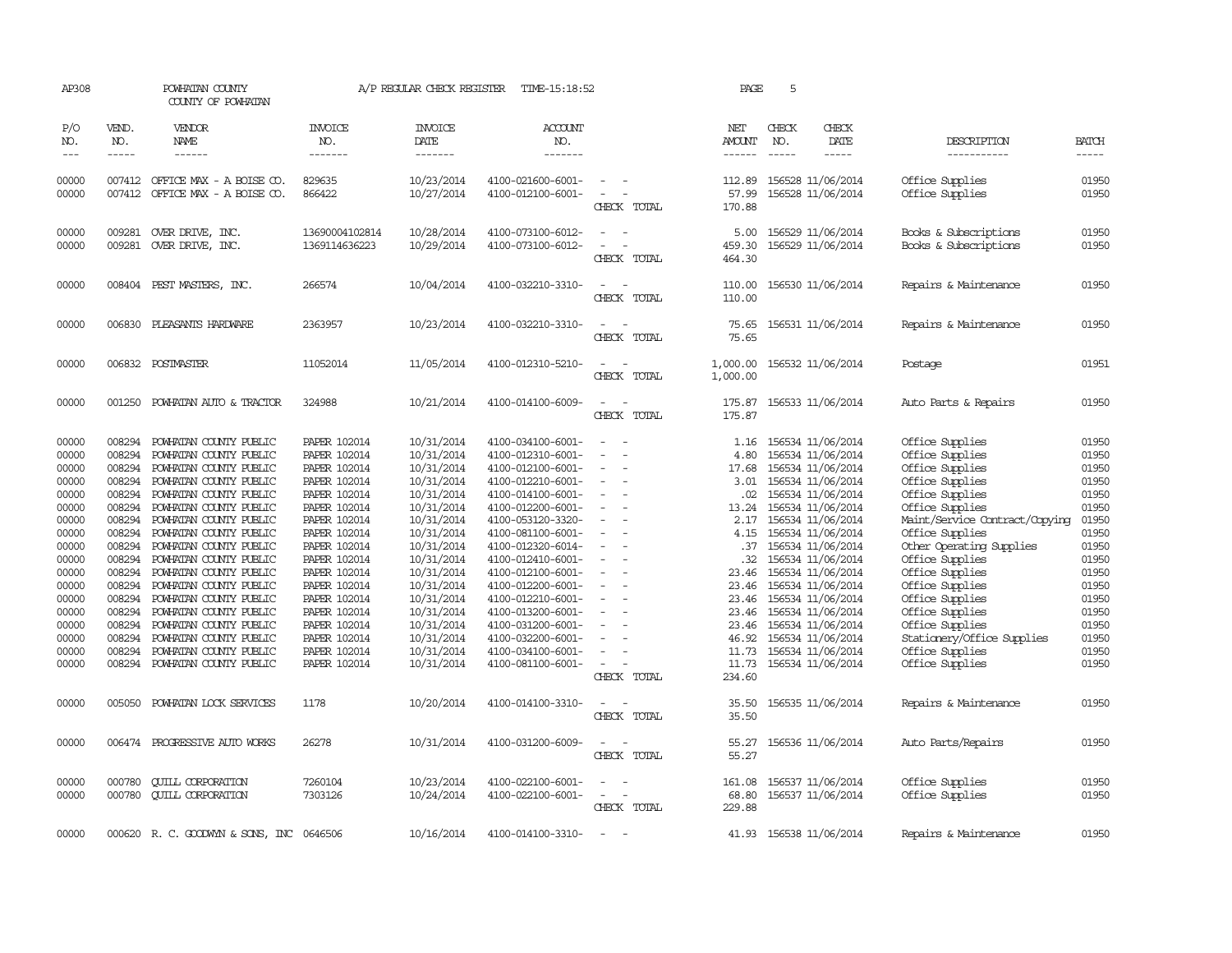| AP308                                                                |                             | POWHATAN COUNTY<br>COUNTY OF POWHATAN                                                                                                                               |                                                                                                                                                  | A/P REGULAR CHECK REGISTER                                                                                   | TIME-15:18:52                                                                                                                                                        |                                                                                                                             | PAGE                                                                                   | 6                           |                                                                                                                                                                      |                                                                                                                                               |                                                                      |
|----------------------------------------------------------------------|-----------------------------|---------------------------------------------------------------------------------------------------------------------------------------------------------------------|--------------------------------------------------------------------------------------------------------------------------------------------------|--------------------------------------------------------------------------------------------------------------|----------------------------------------------------------------------------------------------------------------------------------------------------------------------|-----------------------------------------------------------------------------------------------------------------------------|----------------------------------------------------------------------------------------|-----------------------------|----------------------------------------------------------------------------------------------------------------------------------------------------------------------|-----------------------------------------------------------------------------------------------------------------------------------------------|----------------------------------------------------------------------|
| P/O<br>NO.<br>$---$                                                  | VEND.<br>NO.<br>$- - - - -$ | VENDOR<br>NAME<br>$- - - - - -$                                                                                                                                     | <b>INVOICE</b><br>NO.<br>-------                                                                                                                 | <b>INVOICE</b><br>DATE<br>-------                                                                            | <b>ACCOUNT</b><br>NO.<br>-------                                                                                                                                     |                                                                                                                             | NET<br><b>AMOUNT</b><br>------                                                         | CHECK<br>NO.<br>$- - - - -$ | CHECK<br>DATE<br>-----                                                                                                                                               | DESCRIPTION<br>-----------                                                                                                                    | <b>BATCH</b><br>$- - - - -$                                          |
| 00000<br>00000<br>00000<br>00000<br>00000                            | 000620<br>000620<br>000620  | 000620 R. C. GOODWYN & SONS, INC<br>R. C. GOODWYN & SONS, INC<br>R. C. GOODWYN & SONS, INC<br>R. C. GOODWYN & SONS, INC<br>000620 R. C. GOODWYN & SONS, INC 0647631 | 0646711<br>0647036<br>0647120<br>0647449                                                                                                         | 10/17/2014<br>10/21/2014<br>10/21/2014<br>10/23/2014<br>10/24/2014                                           | 4100-014100-3400-<br>4100-014100-3310-<br>4100-014600-3310-<br>4100-014100-3310-<br>4100-014600-3310-                                                                | $\equiv$<br>$\overline{\phantom{a}}$<br>CHECK TOTAL                                                                         | 15.18<br>6.99<br>11.38<br>10.00<br>11.38<br>96.86                                      |                             | 156538 11/06/2014<br>156538 11/06/2014<br>156538 11/06/2014<br>156538 11/06/2014<br>156538 11/06/2014                                                                | Misc. Meetings - Set Up<br>Repairs & Maintenance<br>Repairs and Maintenance<br>Repairs & Maintenance<br>Repairs and Maintenance               | 01950<br>01950<br>01950<br>01950<br>01950                            |
| 00000<br>00000                                                       | 006466<br>006466            | RADIO COMMUNICATION OF VA 120000285-1<br>RADIO COMMUNICATION OF VA 7020045001                                                                                       |                                                                                                                                                  | 10/27/2014<br>10/30/2014                                                                                     | 4100-032200-6009-<br>4100-032300-3310-                                                                                                                               | $\overline{\phantom{a}}$<br>CHECK TOTAL                                                                                     | 72.50<br>735.00<br>807.50                                                              |                             | 156539 11/06/2014<br>156539 11/06/2014                                                                                                                               | Auto Repairs and Parts<br>Repairs & Maintenance                                                                                               | 01950<br>01950                                                       |
| 00000                                                                |                             | 007942 RICHMOND SUBURBAN                                                                                                                                            | 3267330 083114                                                                                                                                   | 8/31/2014                                                                                                    | 4100-011010-3600-                                                                                                                                                    | $\equiv$<br>CHECK TOTAL                                                                                                     | 963.85<br>963.85                                                                       |                             | 156540 11/06/2014                                                                                                                                                    | Advertising                                                                                                                                   | 01950                                                                |
| 00000                                                                |                             | 007895 SEARFOSS, JEFFERY                                                                                                                                            | REIMBURSE 1014                                                                                                                                   | 11/01/2014                                                                                                   | 4100-031200-6011-                                                                                                                                                    | $\sim$<br>CHECK TOTAL                                                                                                       | 254.61<br>254.61                                                                       |                             | 156541 11/06/2014                                                                                                                                                    | Uniforms                                                                                                                                      | 01950                                                                |
| 00000                                                                |                             | 008654 SEAY'S TOWING                                                                                                                                                | 466414                                                                                                                                           | 11/03/2014                                                                                                   | 4100-032300-6009-                                                                                                                                                    | CHECK TOTAL                                                                                                                 | 82.00<br>82.00                                                                         |                             | 156542 11/06/2014                                                                                                                                                    | Auto Parts/Repair                                                                                                                             | 01950                                                                |
| 00000                                                                |                             | 006594 SOUTHSIDE ELECTRIC COOP                                                                                                                                      | 42417001 IMILES                                                                                                                                  | 10/09/2014                                                                                                   | 4100-053910-5643-                                                                                                                                                    | CHECK TOTAL                                                                                                                 | 174.09<br>174.09                                                                       |                             | 156543 11/06/2014                                                                                                                                                    | PCCAA Services - Federal CSBG                                                                                                                 | 01950                                                                |
| 00000                                                                |                             | 007202 TACKETT, JASON                                                                                                                                               | REIMBURSE 0914                                                                                                                                   | 9/16/2014                                                                                                    | 4100-031200-6011-                                                                                                                                                    | CHECK TOTAL                                                                                                                 | 362.56<br>362.56                                                                       |                             | 156544 11/06/2014                                                                                                                                                    | Uniforms                                                                                                                                      | 01950                                                                |
| 00000                                                                |                             | 000410 THOMAS, PETE                                                                                                                                                 | 92101 2014                                                                                                                                       | 10/27/2014                                                                                                   | 4100-014100-3180-                                                                                                                                                    | CHECK TOTAL                                                                                                                 | 675.00<br>675.00                                                                       |                             | 156545 11/06/2014                                                                                                                                                    | Cleaning Service                                                                                                                              | 01950                                                                |
| 00000                                                                |                             | 000845 TOWN POLICE SUPPLY OF                                                                                                                                        | R78560                                                                                                                                           | 10/10/2014                                                                                                   | 4100-031200-6011-                                                                                                                                                    | $\sim$<br>$\overline{\phantom{a}}$<br>CHECK TOTAL                                                                           | 48.00<br>48.00                                                                         |                             | 156546 11/06/2014                                                                                                                                                    | Uniforms                                                                                                                                      | 01950                                                                |
| 00000                                                                |                             | 006721 UNIVERSITY OF VIRGINIA                                                                                                                                       | 21483                                                                                                                                            | 10/31/2014                                                                                                   | 4100-012410-5540-                                                                                                                                                    | CHECK TOTAL                                                                                                                 | 70.00<br>70.00                                                                         |                             | 156547 11/06/2014                                                                                                                                                    | Conferences & Training                                                                                                                        | 01950                                                                |
| 00000<br>00000<br>00000<br>00000<br>00000<br>00000<br>00000<br>00000 | 008140<br>008140            | 008140 VERIZON<br>VERIZON<br>008140 VERIZON<br>008140 VERIZON<br>008140 VERIZON<br>VERIZON<br>008140 VERIZON<br>008140 VERIZON                                      | 00065777179<br>000756802111014<br>000763949101014<br>009214224211014<br>1658107717Y1014<br>671277559981014<br>8045987939 1014<br>867318708781014 | 10/22/2014<br>10/28/2014<br>10/28/2014<br>10/25/2014<br>11/01/2014<br>11/01/2014<br>10/28/2014<br>10/28/2014 | 4100-073100-5260-<br>4100-021100-5230-<br>4100-035100-5260-<br>4100-032220-5230-<br>4100-035500-5232-<br>4100-035500-5232-<br>4100-022100-5230-<br>4100-035500-5232- | $\overline{\phantom{a}}$<br>$\equiv$<br>CHECK TOTAL                                                                         | 88.32<br>42.57<br>419.35<br>157.73<br>1,697.16<br>13.72<br>55.29<br>181.59<br>2,655.73 |                             | 156548 11/06/2014<br>156548 11/06/2014<br>156548 11/06/2014<br>156548 11/06/2014<br>156548 11/06/2014<br>156548 11/06/2014<br>156548 11/06/2014<br>156548 11/06/2014 | Internet<br>Telephone Services<br>Internet Services<br>Telephone System<br>Wireline 911<br>Wireline 911<br>Telephone Services<br>Wireline 911 | 01950<br>01950<br>01950<br>01950<br>01950<br>01950<br>01950<br>01950 |
| 00000                                                                |                             | 008785 VERIZON CABS                                                                                                                                                 | 804M55049171014                                                                                                                                  | 10/25/2014                                                                                                   | 4100-035500-5232-                                                                                                                                                    | $\frac{1}{2} \left( \frac{1}{2} \right) \left( \frac{1}{2} \right) = \frac{1}{2} \left( \frac{1}{2} \right)$<br>CHECK TOTAL | 472.12<br>472.12                                                                       |                             | 156549 11/06/2014                                                                                                                                                    | Wireline 911                                                                                                                                  | 01950                                                                |
| 00000                                                                |                             | 008126 VERIZON WIRELESS                                                                                                                                             | 9734352444                                                                                                                                       | 10/23/2014                                                                                                   | 4100-032300-5260-                                                                                                                                                    | CHECK<br>TOTAL                                                                                                              | 360.09                                                                                 |                             | 360.09 156550 11/06/2014                                                                                                                                             | Internet.                                                                                                                                     | 01950                                                                |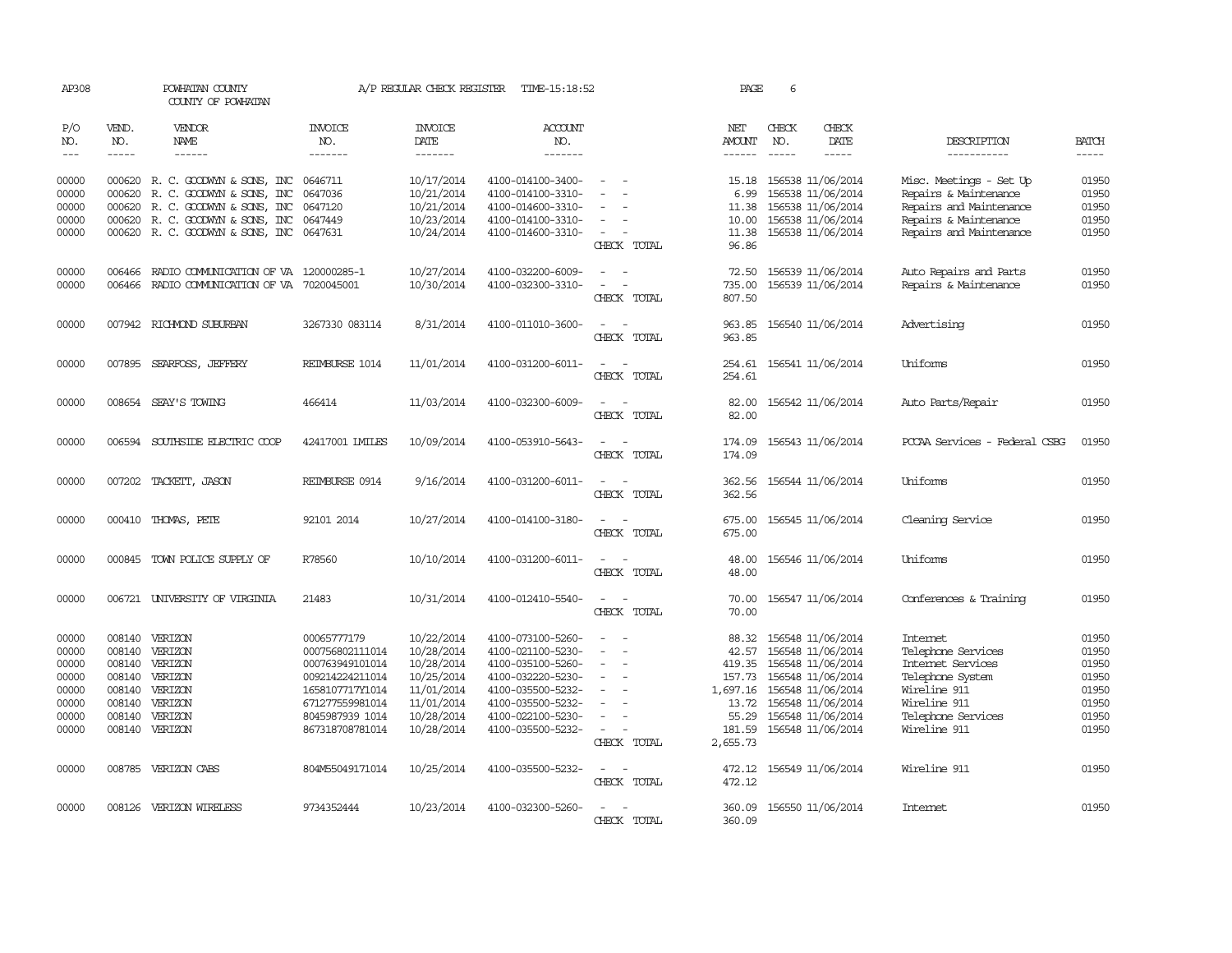| AP308                            |                                      | POWHATAN COUNTY<br>COUNTY OF POWHATAN                                           |                                                      | A/P REGULAR CHECK REGISTER                           | TIME-15:18:52                                                                    |                                                                                  | PAGE                                | 7                             |                                                                                        |                                                                                          |                                  |
|----------------------------------|--------------------------------------|---------------------------------------------------------------------------------|------------------------------------------------------|------------------------------------------------------|----------------------------------------------------------------------------------|----------------------------------------------------------------------------------|-------------------------------------|-------------------------------|----------------------------------------------------------------------------------------|------------------------------------------------------------------------------------------|----------------------------------|
| P/O<br>NO.<br>$---$              | VEND.<br>NO.<br>$- - - - -$          | VENDOR<br><b>NAME</b><br>$- - - - - -$                                          | <b>INVOICE</b><br>NO.<br>-------                     | <b>INVOICE</b><br>DATE<br>-------                    | <b>ACCOUNT</b><br>NO.<br>-------                                                 |                                                                                  | NET<br>AMOUNT<br>$- - - - - -$      | CHECK<br>NO.<br>$\frac{1}{2}$ | CHECK<br>DATE<br>$- - - - -$                                                           | DESCRIPTION<br>-----------                                                               | <b>BATCH</b><br>-----            |
| 00000<br>00000                   | 009442 VESA<br>009442 VESA           |                                                                                 | VESADUESHOWLAND<br>2015DUEGROSSE                     | 10/29/2014<br>10/29/2014                             | 4100-083500-5810-<br>4100-083500-5810-                                           | $\sim$<br>$\sim$<br>CHECK TOTAL                                                  | 130.00<br>110.00<br>240.00          |                               | 156551 11/06/2014<br>156551 11/06/2014                                                 | Dues/Association Memberships<br>Dues/Association Memberships                             | 01950<br>01950                   |
| 00000                            | 008710                               | VIRGINIA BUSINESS SYSTEMS                                                       | 16041587                                             | 10/27/2014                                           | 4100-021600-8002-                                                                | CHECK TOTAL                                                                      | 175.29<br>175.29                    |                               | 156552 11/06/2014                                                                      | Copier Lease                                                                             | 01950                            |
| 00000                            | 007300                               | VIRGINIA TRUCK CENTER OF                                                        | 1331052                                              | 10/29/2014                                           | 4100-032200-6009-                                                                | CHECK TOTAL                                                                      | 7,600.29<br>7,600.29                |                               | 156553 11/06/2014                                                                      | Auto Repairs and Parts                                                                   | 01950                            |
| 00000<br>00000<br>00000          | 008668<br>008668<br>008668           | BANK OF AMERICA<br>BANK OF AMERICA<br>BANK OF AMERICA                           | 11/03/2014<br>11/03/2014<br>11/03/2014               | 11/03/2014<br>11/03/2014<br>11/03/2014               | 4100-012100-5540-<br>4100-012100-5540-<br>4100-012100-5540-                      | $\equiv$<br>$\overline{\phantom{a}}$<br>$\equiv$                                 | .00                                 |                               | 156564 11/14/2014<br>312.75- 156564 11/14/2014<br>312.75- 156564 11/14/2014            | Conference & Training<br>Conference & Training<br>Conference & Training<br>Miscellaneous | 01956<br>01956<br>01956          |
| 00000<br>00000<br>00000<br>00000 | 008668<br>008668<br>008668           | BANK OF AMERICA<br>008668 BANK OF AMERICA<br>BANK OF AMERICA<br>BANK OF AMERICA | 11/03/2014<br>11/03/2014<br>11/03/2014<br>11/03/2014 | 11/03/2014<br>11/03/2014<br>11/03/2014<br>11/03/2014 | 4100-034100-5840-<br>4100-012220-6012-<br>4100-012510-8205-<br>4100-012510-8205- | $\sim$<br>$\sim$<br>$\equiv$<br>$\overline{\phantom{a}}$                         | 40.70<br>99.95<br>99.95             |                               | 48.93 156564 11/14/2014<br>156564 11/14/2014<br>156564 11/14/2014<br>156564 11/14/2014 | Books & Subscriptions<br>Internet and Website Costs<br>Internet and Website Costs        | 01956<br>01956<br>01956<br>01956 |
| 00000<br>00000<br>00000          | 008668<br>008668<br>008668           | BANK OF AMERICA<br>BANK OF AMERICA<br>BANK OF AMERICA                           | 11/03/2014<br>11/03/2014<br>11/03/2014               | 11/03/2014<br>11/03/2014<br>11/03/2014               | 4100-032200-5120-<br>4100-012310-5540-<br>4100-034100-5540-                      | $\overline{\phantom{a}}$<br>$\overline{\phantom{a}}$<br>$\equiv$                 | 73.69<br>95.19<br>319.50            |                               | 156564 11/14/2014<br>156564 11/14/2014<br>156564 11/14/2014                            | Apparatus Fuel<br>Conferences & Training<br>Conferences & Training                       | 01956<br>01956<br>01956          |
| 00000<br>00000<br>00000<br>00000 | 008668<br>008668<br>008668<br>008668 | BANK OF AMERICA<br>BANK OF AMERICA<br>BANK OF AMERICA<br>BANK OF AMERICA        | 11/03/2014<br>11/03/2014<br>11/03/2014<br>11/03/2014 | 11/03/2014<br>11/03/2014<br>11/03/2014<br>11/03/2014 | 4100-012410-3321-<br>4100-032200-6012-<br>4100-032200-6012-<br>4100-013200-5210- | $\overline{\phantom{a}}$<br>$\overline{\phantom{a}}$<br>$\overline{\phantom{a}}$ | 19.95<br>24.95<br>24.95<br>126.00   |                               | 156564 11/14/2014<br>156564 11/14/2014<br>156564 11/14/2014<br>156564 11/14/2014       | BAI.NET Credit Card Fees<br>Books & Subscriptions<br>Books & Subscriptions<br>Postage    | 01956<br>01956<br>01956<br>01956 |
| 00000<br>00000<br>00000          | 008668<br>008668<br>008668           | BANK OF AMERICA<br>BANK OF AMERICA<br>BANK OF AMERICA                           | 11/03/2014<br>11/03/2014<br>11/03/2014               | 11/03/2014<br>11/03/2014<br>11/03/2014               | 4100-013200-5210-<br>4100-073100-5210-<br>4100-073100-5210-                      | $\overline{\phantom{a}}$<br>$\equiv$<br>$\overline{\phantom{a}}$                 | 105.00<br>57.60                     |                               | 156564 11/14/2014<br>6.34 156564 11/14/2014<br>156564 11/14/2014                       | Postage<br>Postage<br>Postage                                                            | 01956<br>01956<br>01956          |
| 00000<br>00000<br>00000<br>00000 | 008668<br>008668<br>008668<br>008668 | BANK OF AMERICA<br>BANK OF AMERICA<br>BANK OF AMERICA<br>BANK OF AMERICA        | 11/03/2014<br>11/03/2014<br>11/03/2014<br>11/03/2014 | 11/03/2014<br>11/03/2014<br>11/03/2014<br>11/03/2014 | 4100-073100-5210-<br>4100-011010-5840-<br>4100-013200-6001-<br>4100-073100-6001- | $\overline{\phantom{a}}$<br>$\overline{\phantom{a}}$<br>$\sim$                   | 9.51<br>160.88<br>76.89             |                               | 156564 11/14/2014<br>156564 11/14/2014<br>156564 11/14/2014<br>10.96-156564 11/14/2014 | Postage<br>Meeting Expense<br>Office Supplies<br>Office Supplies                         | 01956<br>01956<br>01956<br>01956 |
| 00000<br>00000<br>00000          | 008668<br>008668<br>008668           | BANK OF AMERICA<br>BANK OF AMERICA<br>BANK OF AMERICA                           | 11/03/2014<br>11/03/2014<br>11/03/2014               | 11/03/2014<br>11/03/2014<br>11/03/2014               | 4100-083500-6014-<br>4100-014100-3400-<br>4100-073100-6001-                      | $\overline{\phantom{a}}$<br>$\overline{\phantom{a}}$                             | 29.90<br>15.27                      |                               | 59.14 156564 11/14/2014<br>156564 11/14/2014<br>156564 11/14/2014                      | Other Operating Supplies<br>Misc. Meetings - Set Up<br>Office Supplies                   | 01956<br>01956<br>01956          |
| 00000<br>00000<br>00000<br>00000 | 008668<br>008668<br>008668<br>008668 | BANK OF AMERICA<br>BANK OF AMERICA<br>BANK OF AMERICA<br>BANK OF AMERICA        | 11/03/2014<br>11/03/2014<br>11/03/2014<br>11/03/2014 | 11/03/2014<br>11/03/2014<br>11/03/2014<br>11/03/2014 | 4100-081500-5815-<br>4100-081500-5815-<br>4100-081500-5815-<br>4100-032200-3310- | $\overline{\phantom{a}}$<br>$\overline{\phantom{a}}$<br>$\equiv$<br>$\sim$       | 134.59<br>55.01<br>145.07<br>252.88 |                               | 156564 11/14/2014<br>156564 11/14/2014<br>156564 11/14/2014<br>156564 11/14/2014       | Training/Seminars<br>Training/Seminars<br>Training/Seminars<br>Equipment Repair          | 01956<br>01956<br>01956<br>01956 |
| 00000<br>00000<br>00000          | 008668<br>008668<br>008668           | BANK OF AMERICA<br>BANK OF AMERICA<br>BANK OF AMERICA                           | 11/03/2014<br>11/03/2014<br>11/03/2014               | 11/03/2014<br>11/03/2014<br>11/03/2014               | 4100-012310-5130-<br>4100-014100-3310-<br>4100-032210-3310-                      | $\overline{\phantom{a}}$<br>$\overline{\phantom{a}}$<br>$\equiv$                 | 48.40<br>58.97                      |                               | 156564 11/14/2014<br>58.97- 156564 11/14/2014<br>156564 11/14/2014                     | Water<br>Repairs & Maintenance<br>Repairs & Maintenance                                  | 01956<br>01956<br>01956          |
| 00000<br>00000<br>00000          | 008668<br>008668<br>008668           | BANK OF AMERICA<br>BANK OF AMERICA<br>BANK OF AMERICA                           | 11/03/2014<br>11/03/2014<br>11/03/2014               | 11/03/2014<br>11/03/2014<br>11/03/2014               | 4100-032200-5540-<br>4100-014100-6001-<br>4100-032200-5540-                      | $\overline{\phantom{a}}$<br>$\sim$                                               | 12.61<br>51.82<br>11.99             |                               | 156564 11/14/2014<br>156564 11/14/2014<br>156564 11/14/2014                            | Travel - Convention & Educatio<br>Office Supplies<br>Travel - Convention & Educatio      | 01956<br>01956<br>01956          |
| 00000<br>00000<br>00000<br>00000 | 008668<br>008668<br>008668<br>008668 | BANK OF AMERICA<br>BANK OF AMERICA<br>BANK OF AMERICA<br>BANK OF AMERICA        | 11/03/2014<br>11/03/2014<br>11/03/2014<br>11/03/2014 | 11/03/2014<br>11/03/2014<br>11/03/2014<br>11/03/2014 | 4100-073100-6001-<br>4100-011010-5840-<br>4100-011010-5840-<br>4100-081500-5815- | $\overline{\phantom{a}}$<br>$\overline{\phantom{a}}$<br>$\equiv$                 | 36.81<br>34.03<br>50.06<br>86.87    |                               | 156564 11/14/2014<br>156564 11/14/2014<br>156564 11/14/2014<br>156564 11/14/2014       | Office Supplies<br>Meeting Expense<br>Meeting Expense<br>Training/Seminars               | 01956<br>01956<br>01956<br>01956 |
| 00000<br>00000<br>00000          | 008668<br>008668<br>008668           | BANK OF AMERICA<br>BANK OF AMERICA<br>BANK OF AMERICA                           | 11/03/2014<br>11/03/2014<br>11/03/2014               | 11/03/2014<br>11/03/2014<br>11/03/2014               | 4100-013200-6001-<br>4100-013200-6001-<br>4100-012220-5570-                      | $\sim$<br>$\sim$                                                                 | 24.95<br>119.25<br>66.29            |                               | 156564 11/14/2014<br>156564 11/14/2014<br>156564 11/14/2014                            | Office Supplies<br>Office Supplies<br>Interview Expense                                  | 01956<br>01956<br>01956          |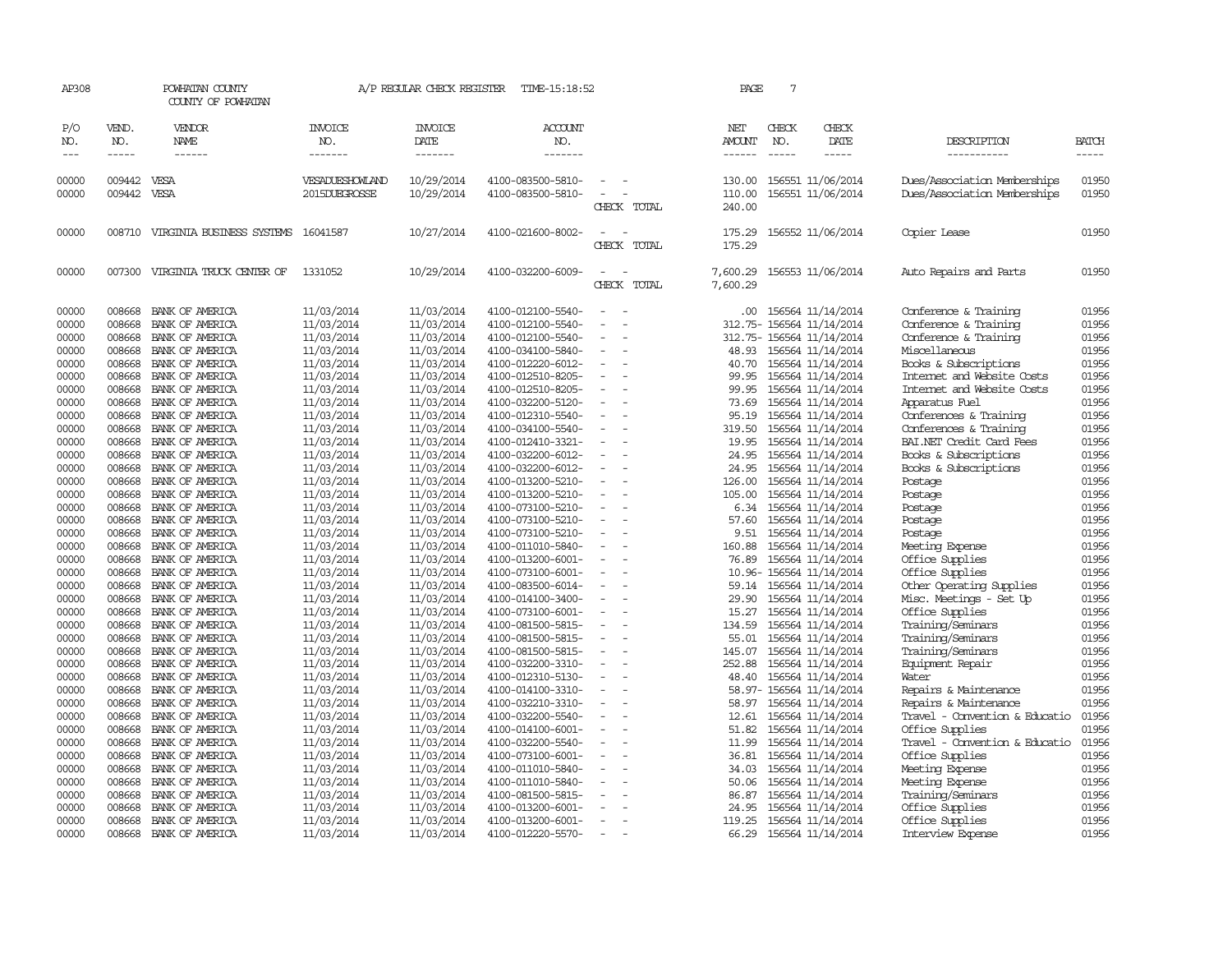| AP308               |                       | POWHATAN COUNTY<br>COUNTY OF POWHATAN                  |                                  | A/P REGULAR CHECK REGISTER               | TIME-15:18:52                          |                          |             | PAGE                    | 8                           |                                        |                                                                  |                       |
|---------------------|-----------------------|--------------------------------------------------------|----------------------------------|------------------------------------------|----------------------------------------|--------------------------|-------------|-------------------------|-----------------------------|----------------------------------------|------------------------------------------------------------------|-----------------------|
| P/O<br>NO.<br>$---$ | VEND.<br>NO.<br>----- | VENDOR<br><b>NAME</b><br>$- - - - - -$                 | <b>INVOICE</b><br>NO.<br>------- | <b>INVOICE</b><br><b>DATE</b><br>------- | ACCOUNT<br>NO.<br>-------              |                          |             | NET<br>AMOUNT<br>------ | CHECK<br>NO.<br>$- - - - -$ | CHECK<br>DATE<br>$- - - - -$           | DESCRIPTION<br>-----------                                       | <b>BATCH</b><br>----- |
|                     |                       |                                                        |                                  |                                          |                                        |                          |             |                         |                             |                                        |                                                                  |                       |
| 00000               | 008668                | BANK OF AMERICA                                        | 11/03/2014                       | 11/03/2014                               | 4100-012220-5570-<br>4100-032200-5540- | $\sim$<br>$\omega$       |             | 66.60                   |                             | 156564 11/14/2014                      | Interview Expense                                                | 01956                 |
| 00000<br>00000      | 008668<br>008668      | BANK OF AMERICA<br>BANK OF AMERICA                     | 11/03/2014<br>11/03/2014         | 11/03/2014<br>11/03/2014                 | 4100-014100-5840-                      | $\overline{\phantom{a}}$ |             | 100.00<br>5.00          |                             | 156564 11/14/2014<br>156564 11/14/2014 | Travel - Convention & Educatio<br>Miscellaneous                  | 01956<br>01956        |
| 00000               | 008668                | BANK OF AMERICA                                        | 11/03/2014                       | 11/03/2014                               | 4100-012200-5540-                      | $\equiv$                 |             |                         |                             | 125.00- 156564 11/14/2014              | Conferences & Training                                           | 01956                 |
| 00000               | 008668                | BANK OF AMERICA                                        | 11/03/2014                       | 11/03/2014                               | 4100-032200-5810-                      | $\overline{\phantom{a}}$ |             | 40.00                   |                             | 156564 11/14/2014                      | Dues/Association Memberships                                     | 01956                 |
| 00000               | 008668                | BANK OF AMERICA                                        | 11/03/2014                       | 11/03/2014                               | 4100-032200-5810-                      | $\overline{\phantom{a}}$ |             | 40.00                   |                             | 156564 11/14/2014                      | Dues/Association Memberships                                     | 01956                 |
| 00000               | 008668                | BANK OF AMERICA                                        | 11/03/2014                       | 11/03/2014                               | 4100-011010-5840-                      | $\equiv$                 |             | 62.76                   |                             | 156564 11/14/2014                      | Meeting Expense                                                  | 01956                 |
| 00000               | 008668                | BANK OF AMERICA                                        | 11/03/2014                       | 11/03/2014                               | 4100-011010-5840-                      | $\sim$                   |             |                         |                             | 62.76-156564 11/14/2014                | Meeting Expense                                                  | 01956                 |
| 00000               | 008668                | BANK OF AMERICA                                        | 11/03/2014                       | 11/03/2014                               | 4100-012310-5540-                      | $\overline{\phantom{a}}$ |             | 149.06                  |                             | 156564 11/14/2014                      | Conferences & Training                                           | 01956                 |
| 00000               | 008668                | BANK OF AMERICA                                        | 11/03/2014                       | 11/03/2014                               | 4100-034100-5540-                      | $\overline{\phantom{a}}$ |             | 17.00                   |                             | 156564 11/14/2014                      | Conferences & Training                                           | 01956                 |
| 00000               | 008668                | BANK OF AMERICA                                        | 11/03/2014                       | 11/03/2014                               | 4100-071110-6001-                      | $\overline{\phantom{a}}$ |             | 16.75                   |                             | 156564 11/14/2014                      | Office Supplies                                                  | 01956                 |
| 00000               | 008668                | BANK OF AMERICA                                        | 11/03/2014                       | 11/03/2014                               | 4100-081500-6001-                      | $\overline{\phantom{a}}$ |             | 289.76                  |                             | 156564 11/14/2014                      | Office Supplies                                                  | 01956                 |
| 00000               | 008668                | BANK OF AMERICA                                        | 11/03/2014                       | 11/03/2014                               | 4100-073100-6012-                      | $\equiv$                 |             | 26.00                   |                             | 156564 11/14/2014                      | Books & Subscriptions                                            | 01956                 |
| 00000               | 008668                | BANK OF AMERICA                                        | 11/03/2014                       | 11/03/2014                               | 4100-073100-6001-                      | $\overline{\phantom{a}}$ |             | 21.95                   |                             | 156564 11/14/2014                      | Office Supplies                                                  | 01956                 |
| 00000               | 008668                | BANK OF AMERICA                                        | 11/03/2014                       | 11/03/2014                               | 4100-034100-5540-                      | $\overline{\phantom{a}}$ |             | 14.02                   |                             | 156564 11/14/2014                      | Conferences & Training                                           | 01956                 |
| 00000               | 008668                | BANK OF AMERICA                                        | 11/03/2014                       | 11/03/2014                               | 4100-034100-5810-                      | $\overline{\phantom{a}}$ |             | 45.00                   |                             | 156564 11/14/2014                      | Dues/Association Memberships                                     | 01956                 |
| 00000               | 008668                | BANK OF AMERICA                                        | 11/03/2014                       | 11/03/2014                               | 4100-012410-6008-                      | $\overline{\phantom{a}}$ |             | 31.19                   |                             | 156564 11/14/2014                      | Gas/Grease/Oil                                                   | 01956                 |
| 00000               | 008668                | BANK OF AMERICA                                        | 11/03/2014                       | 11/03/2014                               | 4100-032200-5540-                      | $\equiv$                 |             | 84.00                   |                             | 156564 11/14/2014                      | Travel - Convention & Educatio                                   | 01956                 |
| 00000               | 008668                | BANK OF AMERICA                                        | 11/03/2014                       | 11/03/2014                               | 4100-032200-5540-                      | $\overline{\phantom{a}}$ |             | 12.40                   |                             | 156564 11/14/2014                      | Travel - Convention & Educatio                                   | 01956                 |
| 00000               | 008668                | BANK OF AMERICA                                        | 11/03/2014                       | 11/03/2014                               | 4100-032200-3310-                      | $\overline{\phantom{a}}$ |             | 81.93                   |                             | 156564 11/14/2014                      | Equipment Repair                                                 | 01956                 |
| 00000               | 008668                | BANK OF AMERICA                                        | 11/03/2014                       | 11/03/2014                               | 4100-073100-6014-                      | $\overline{\phantom{a}}$ |             | 67.08                   |                             | 156564 11/14/2014                      | Library Supplies                                                 | 01956                 |
| 00000               | 008668                | BANK OF AMERICA                                        | 11/03/2014                       | 11/03/2014                               | 4100-073100-6014-                      | $\overline{\phantom{a}}$ |             | .67                     |                             | 156564 11/14/2014                      | Library Supplies                                                 | 01956                 |
| 00000               | 008668                | BANK OF AMERICA                                        | 11/03/2014                       | 11/03/2014                               | 4100-073100-3600-                      | $\overline{\phantom{a}}$ |             | 5.00                    |                             | 156564 11/14/2014                      | Advertising                                                      | 01956                 |
| 00000               | 008668                | BANK OF AMERICA                                        | 11/03/2014                       | 11/03/2014                               | 4100-073100-6012-                      | $\overline{\phantom{a}}$ |             | 15.00                   |                             | 156564 11/14/2014                      | Books & Subscriptions                                            | 01956                 |
| 00000               | 008668                | BANK OF AMERICA                                        | 11/03/2014                       | 11/03/2014                               | 4100-012100-5560-                      | $\overline{\phantom{a}}$ |             | 75.00                   |                             | 156564 11/14/2014                      | <b>Employee Training</b>                                         | 01956                 |
| 00000               | 008668                | BANK OF AMERICA                                        | 11/03/2014                       | 11/03/2014                               | 4100-012100-5540-                      | $\sim$                   |             | 10.88                   |                             | 156564 11/14/2014                      | Conference & Training                                            | 01956                 |
| 00000               | 008668                | BANK OF AMERICA                                        | 11/03/2014                       | 11/03/2014                               | 4100-012100-5540-                      | $\equiv$                 |             | 8.69                    |                             | 156564 11/14/2014                      | Conference & Training                                            | 01956                 |
| 00000               | 008668                | BANK OF AMERICA                                        | 11/03/2014                       | 11/03/2014                               | 4100-073100-5840-                      | $\overline{\phantom{a}}$ |             | 38.91                   |                             | 156564 11/14/2014                      | Miscellaneous                                                    | 01956                 |
| 00000               | 008668                | BANK OF AMERICA                                        | 11/03/2014                       | 11/03/2014                               | 4100-081500-5540-                      | $\overline{\phantom{a}}$ |             | 9.81                    |                             | 156564 11/14/2014                      | Conferences & Training                                           | 01956                 |
| 00000               | 008668                | BANK OF AMERICA                                        | 11/03/2014                       | 11/03/2014                               | 4100-081500-5815-                      |                          |             | 72.70                   |                             | 156564 11/14/2014                      | Training/Seminars                                                | 01956                 |
| 00000               | 008668                | BANK OF AMERICA                                        | 11/03/2014                       | 11/03/2014                               | 4100-081500-5540-                      | $\equiv$                 |             | 12.60                   |                             | 156564 11/14/2014                      | Conferences & Training                                           | 01956                 |
| 00000               | 008668                | BANK OF AMERICA                                        | 11/03/2014                       | 11/03/2014                               | 4100-014500-3321-                      | $\equiv$                 |             | 2,450.99                |                             | 156564 11/14/2014                      | Snow Removal                                                     | 01956                 |
| 00000               | 008668                | BANK OF AMERICA                                        | 11/03/2014                       | 11/03/2014                               | 4100-032220-3310-                      | $\equiv$                 |             | 19.75                   |                             | 156564 11/14/2014                      | Repairs & Maintenance                                            | 01956                 |
| 00000               | 008668                | BANK OF AMERICA                                        | 11/03/2014                       | 11/03/2014                               | 4100-012200-5540-                      | $\overline{\phantom{a}}$ |             | 189.00                  |                             | 156564 11/14/2014                      | Conferences & Training                                           | 01956                 |
| 00000               | 008668                | BANK OF AMERICA                                        | 11/03/2014                       | 11/03/2014                               | 4100-035500-5540-                      | $\equiv$                 |             | 102.14                  |                             | 156564 11/14/2014                      | Conferences & Training                                           | 01956                 |
|                     |                       |                                                        |                                  |                                          |                                        |                          | CHECK TOTAL | 5,982.34                |                             |                                        |                                                                  |                       |
| 00000               | 010088                | TREASURER                                              | 11/10/2014                       | 11/10/2014                               | 4100-013200-1015-                      | $\sim$                   |             | .00.                    |                             | 156565 11/14/2014                      | COMP: Election Officials                                         | 01954                 |
| 00000               | 010088                | TREASURER                                              | 11/10/2014                       | 11/10/2014                               | 4100-013200-1015-                      | $\overline{\phantom{a}}$ |             | 172.43                  |                             | 156565 11/14/2014                      | COMP: Election Officials                                         | 01954                 |
| 00000               | 010088                | TREASURER                                              | 11/10/2014                       | 11/10/2014                               | 4100-013200-1015-                      | $\omega$                 |             | 175.00                  |                             | 156565 11/14/2014                      | COMP: Election Officials                                         | 01954                 |
| 00000               | 010088                | TREASURER                                              | 11/10/2014                       | 11/10/2014                               | 4100-013200-1015-                      | $\equiv$                 |             | 150.00                  |                             | 156565 11/14/2014                      | COMP: Election Officials                                         | 01954                 |
| 00000               | 010088                | TREASURER                                              | 11/10/2014                       | 11/10/2014                               | 4100-013200-1015-                      | $\sim$                   |             | 58.81                   |                             | 156565 11/14/2014                      | COMP: Election Officials                                         | 01954                 |
|                     |                       |                                                        |                                  |                                          |                                        |                          | CHECK TOTAL | 556.24                  |                             |                                        |                                                                  |                       |
|                     |                       |                                                        |                                  |                                          |                                        |                          |             |                         |                             |                                        |                                                                  |                       |
| 00000               | 007812                | ABS TECHNOLOGY ARCHITECTS                              | SCR001055                        | 7/22/2014                                | 4100-012510-3320-                      | $\equiv$                 |             | 2.86                    |                             | 156566 11/14/2014                      | Maintenance & Service Contract                                   | 01953                 |
| 00000               | 007812                | ABS TECHNOLOGY ARCHITECTS                              | SCR001198                        | 10/31/2014                               | 4100-012510-3320-                      | $\sim$<br>$\sim$         |             |                         |                             | 710.00- 156566 11/14/2014              | Maintenance & Service Contract                                   | 01953                 |
| 00000               | 007812                | ABS TECHNOLOGY ARCHITECTS                              | SIN007783                        | 6/30/2014                                | 4100-022100-3310-                      |                          |             |                         |                             | 940.00 156566 11/14/2014               | Repairs and Maintenance                                          | 01953                 |
| 00000               | 007812                | ABS TECHNOLOGY ARCHITECTS                              | SIN007783                        | 6/30/2014                                | 4100-012510-3320-                      | $\equiv$<br>$\sim$       |             | 855.80                  |                             | 156566 11/14/2014                      | Maintenance & Service Contract                                   | 01953                 |
| 00000<br>00000      | 007812<br>007812      | ABS TECHNOLOGY ARCHITECTS<br>ABS TECHNOLOGY ARCHITECTS | SIN009276<br>SIN010003           | 9/24/2014<br>10/31/2014                  | 4100-012510-3320-<br>4100-012510-3320- | $\overline{\phantom{a}}$ |             | 5.66                    |                             | 156566 11/14/2014<br>156566 11/14/2014 | Maintenance & Service Contract<br>Maintenance & Service Contract | 01953<br>01953        |
|                     |                       |                                                        |                                  |                                          |                                        | $\sim$                   |             | 1,310.00                |                             |                                        |                                                                  | 01953                 |
| 00000               | 007812                | ABS TECHNOLOGY ARCHITECTS                              | SIN010003                        | 10/31/2014                               | 4100-012210-3320-                      |                          |             | 60.00                   |                             | 156566 11/14/2014                      | Maintenance/Service Contracts                                    |                       |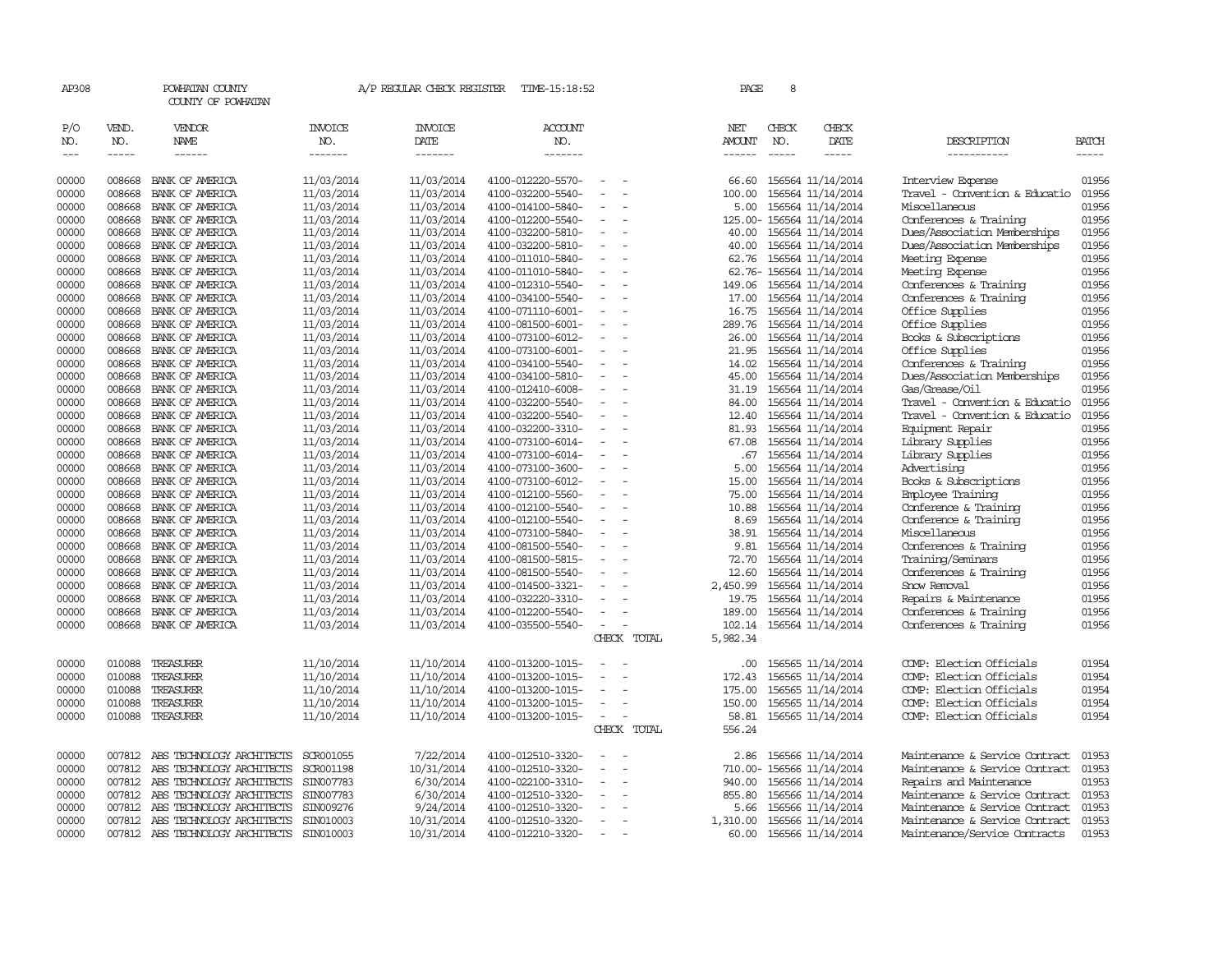| AP308                                     |                                                | POWHATAN COUNTY<br>COUNTY OF POWHATAN                                                                 |                                                                 | A/P REGULAR CHECK REGISTER                                         | TIME-15:18:52                                                                                         |                                                                                                                             | PAGE                                | 9                             |                                                                                                                   |                                                                                                                           |                                           |
|-------------------------------------------|------------------------------------------------|-------------------------------------------------------------------------------------------------------|-----------------------------------------------------------------|--------------------------------------------------------------------|-------------------------------------------------------------------------------------------------------|-----------------------------------------------------------------------------------------------------------------------------|-------------------------------------|-------------------------------|-------------------------------------------------------------------------------------------------------------------|---------------------------------------------------------------------------------------------------------------------------|-------------------------------------------|
| P/O<br>NO.<br>$\frac{1}{2}$               | VEND.<br>NO.<br>$- - - - -$                    | VENDOR<br>NAME<br>------                                                                              | <b>INVOICE</b><br>NO.<br>-------                                | <b>INVOICE</b><br>DATE<br>-------                                  | ACCOUNT<br>NO.<br>-------                                                                             |                                                                                                                             | NET<br>AMOUNT<br>$- - - - - -$      | CHECK<br>NO.<br>$\frac{1}{2}$ | CHECK<br>DATE<br>$- - - - -$                                                                                      | DESCRIPTION<br>-----------                                                                                                | <b>BATCH</b><br>$- - - - -$               |
| 00000                                     |                                                | 007812 ABS TECHNOLOGY ARCHITECTS                                                                      | SIN010003                                                       | 10/31/2014                                                         | 4100-073100-3320-                                                                                     | $\sim$<br>CHECK TOTAL                                                                                                       | 60.00<br>2,524.32                   |                               | 156566 11/14/2014                                                                                                 | Maintenance & Service Contract                                                                                            | 01953                                     |
| 00000                                     |                                                | 008209 ADAMS, LISA C.                                                                                 | 110414 ELECTION                                                 | 11/06/2014                                                         | 4100-013200-1015-                                                                                     | $\sim$<br>CHECK TOTAL                                                                                                       | 175.00<br>175.00                    |                               | 156567 11/14/2014                                                                                                 | COMP: Election Officials                                                                                                  | 01953                                     |
| 00000                                     |                                                | 009596 ARRITT, IRMA L.                                                                                | 110414 ELECTION                                                 | 11/06/2014                                                         | 4100-013200-1015-                                                                                     | $\sim$ $\sim$<br>CHECK TOTAL                                                                                                | 150.00<br>150.00                    |                               | 156568 11/14/2014                                                                                                 | COMP: Election Officials                                                                                                  | 01953                                     |
| 00000                                     | 009599                                         | AYERS, NANCY VAN HUIZEN                                                                               | 110414 ELECTION                                                 | 11/06/2014                                                         | 4100-013200-1015-                                                                                     | $\frac{1}{2} \left( \frac{1}{2} \right) \left( \frac{1}{2} \right) = \frac{1}{2} \left( \frac{1}{2} \right)$<br>CHECK TOTAL | 150.00<br>150.00                    |                               | 156569 11/14/2014                                                                                                 | COMP: Election Officials                                                                                                  | 01953                                     |
| 00000                                     |                                                | 008851 BABCOCK, JAMES                                                                                 | 110414 ELECTION                                                 | 11/06/2014                                                         | 4100-013200-1015-                                                                                     | $\sim$<br>CHECK TOTAL                                                                                                       | 175.00<br>175.00                    |                               | 156570 11/14/2014                                                                                                 | COMP: Election Officials                                                                                                  | 01953                                     |
| 00000<br>00000<br>00000<br>00000<br>00000 | 007941<br>007941<br>007941<br>007941<br>007941 | BAKER & TAYLOR<br>BAKER & TAYLOR<br>BAKER & TAYLOR<br>BAKER & TAYLOR<br>BAKER & TAYLOR                | K27979670<br>M55123920<br>0002622611<br>002622537<br>5013364844 | 11/05/2014<br>11/05/2014<br>10/31/2014<br>10/31/2014<br>11/04/2014 | 4100-073100-6012-<br>4100-073100-6012-<br>4100-073100-6012-<br>4100-073100-6012-<br>4100-073100-6012- | $\equiv$<br>$\sim$<br>$\equiv$<br>$\overline{\phantom{a}}$<br>$\sim$<br>CHECK TOTAL                                         | 219.29<br>38.40<br>117.82<br>360.85 |                               | 156571 11/14/2014<br>156571 11/14/2014<br>4.95- 156571 11/14/2014<br>9.71- 156571 11/14/2014<br>156571 11/14/2014 | Books & Subscriptions<br>Books & Subscriptions<br>Books & Subscriptions<br>Books & Subscriptions<br>Books & Subscriptions | 01953<br>01953<br>01953<br>01953<br>01953 |
| 00000                                     |                                                | 008519 BALTIMORE, MELEA J.                                                                            | 110414 ELECTION                                                 | 11/06/2014                                                         | 4100-013200-1015-                                                                                     | $\sim$<br>CHECK TOTAL                                                                                                       | 175.00<br>175.00                    |                               | 156572 11/14/2014                                                                                                 | COMP: Election Officials                                                                                                  | 01953                                     |
| 00000                                     |                                                | 009501 BARRETT, JUDITH                                                                                | 110414 ELECTION                                                 | 11/06/2014                                                         | 4100-013200-1015-                                                                                     | $\sim$<br>$\overline{\phantom{a}}$<br>CHECK TOTAL                                                                           | 150.00<br>150.00                    |                               | 156573 11/14/2014                                                                                                 | COMP: Election Officials                                                                                                  | 01953                                     |
| 00000<br>00000                            | 007266                                         | BEACH, LYNNE<br>007266 BEACH, LYNNE                                                                   | <b>MILEAGE 111214</b><br>TRIP TO DW                             | 11/12/2014<br>11/05/2014                                           | 4100-012200-5510-<br>4100-012200-5510-                                                                | $\equiv$<br>$\sim$<br>$\sim$<br>CHECK TOTAL                                                                                 | 29.68<br>14.85<br>44.53             |                               | 156574 11/14/2014<br>156574 11/14/2014                                                                            | Travel/Mileage/Parking/Tolls<br>Travel/Mileage/Parking/Tolls                                                              | 01953<br>01953                            |
| 00000                                     |                                                | 006670 BETHESDA CHURCH                                                                                | RENT 11062014                                                   | 11/06/2014                                                         | 4100-013200-5420-                                                                                     | $\sim$<br>CHECK TOTAL                                                                                                       | 50.00<br>50.00                      |                               | 156575 11/14/2014                                                                                                 | Rent                                                                                                                      | 01953                                     |
| 00000                                     |                                                | 007894 BOELT, WILLIAM M.                                                                              | ROVER TRAVEL                                                    | 11/05/2014                                                         | 4100-013100-5510-                                                                                     | $\sim$ 10 $\sim$ 10 $\sim$<br>CHECK TOTAL                                                                                   | 30.35<br>30.35                      |                               | 156576 11/14/2014                                                                                                 | Travel/Mileage/Parking/Tolls                                                                                              | 01953                                     |
| 00000                                     |                                                | 008247 BOELT, WILLIAM M.                                                                              | 110414 ELECTION                                                 | 11/06/2014                                                         | 4100-013200-1015-                                                                                     | $\sim$ $  -$<br>CHECK TOTAL                                                                                                 | 175.00<br>175.00                    |                               | 156577 11/14/2014                                                                                                 | COMP: Election Officials                                                                                                  | 01953                                     |
| 00000                                     |                                                | 009595 BOOKER, GEORGE E.                                                                              | 110414 ELECTION                                                 | 11/06/2014                                                         | 4100-013200-1015-                                                                                     | $\sim$<br>$\overline{\phantom{a}}$<br>CHECK TOTAL                                                                           | 150.00<br>150.00                    |                               | 156578 11/14/2014                                                                                                 | COMP: Election Officials                                                                                                  | 01953                                     |
| 00000                                     | 009575                                         | BOWLIN, PATSY D.                                                                                      | 110414 ELECTION                                                 | 11/06/2014                                                         | 4100-013200-1015-                                                                                     | $\overline{\phantom{a}}$<br>CHECK TOTAL                                                                                     | 150.00<br>150.00                    |                               | 156579 11/14/2014                                                                                                 | COMP: Election Officials                                                                                                  | 01953                                     |
| 00000<br>00000<br>00000                   | 009984<br>009984                               | BRAME SPECIALITY CO., INC.<br>BRAME SPECIALITY CO., INC.<br>009984 BRAME SPECIALIY CO., INC. 4425122B | 4424764<br>4425122                                              | 10/31/2014<br>10/31/2014<br>10/31/2014                             | 4100-014500-3321-<br>4100-014100-6005-<br>4100-014600-6005-                                           | $\equiv$<br>$\sim$<br>$\sim$<br>CHECK TOTAL                                                                                 | 558.60<br>642.41<br>1,292.61        |                               | 156580 11/14/2014<br>156580 11/14/2014<br>91.60 156580 11/14/2014                                                 | Snow Removal<br>Cleaning Supplies<br>Cleaning Supplies                                                                    | 01953<br>01953<br>01953                   |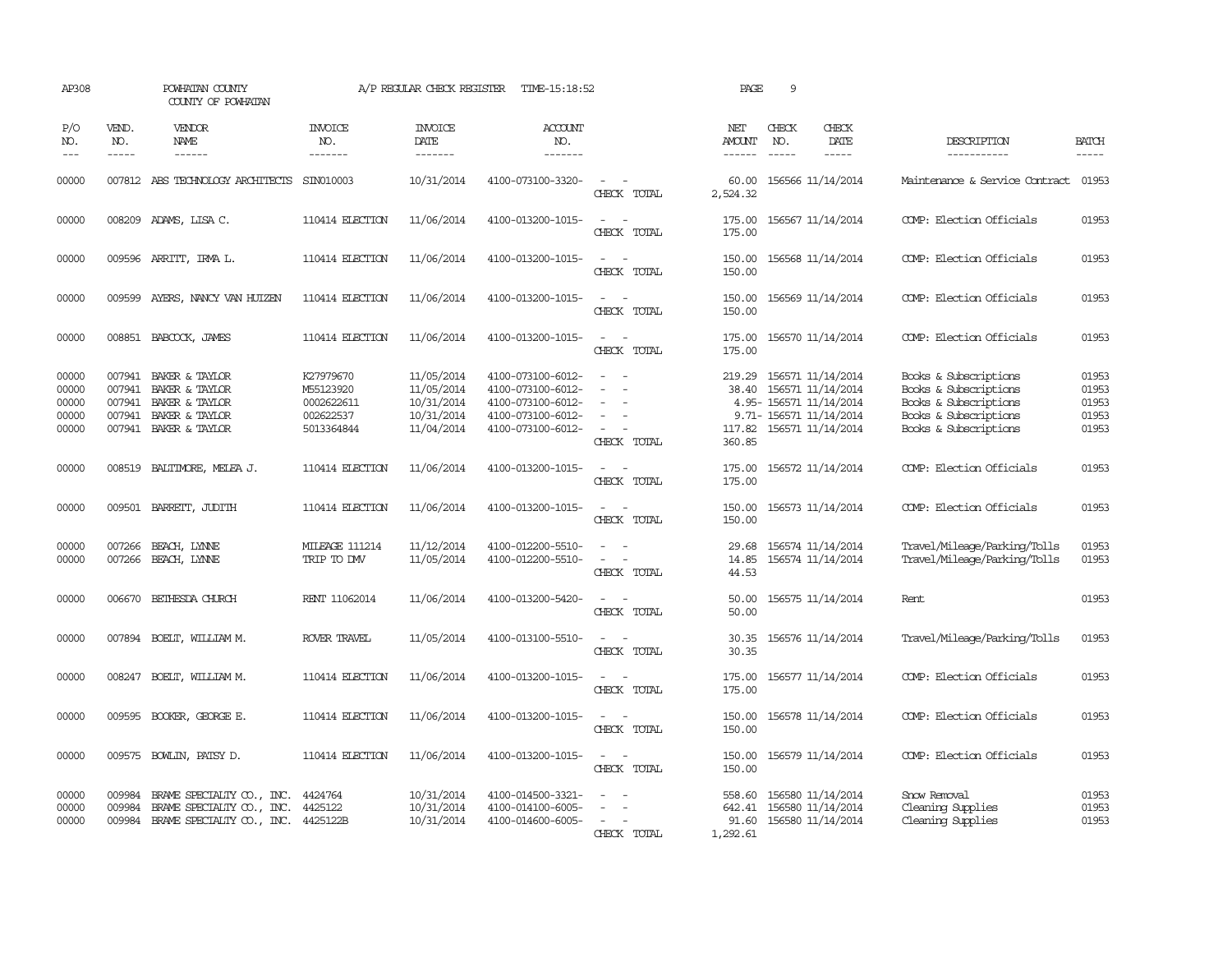| AP308                            |                                      | POWHATAN COUNTY<br>COUNTY OF POWHATAN                                                                                                   |                                                  | A/P REGULAR CHECK REGISTER                           | TIME-15:18:52                                                                    |                                                                                                                             | PAGE                                  | 10                            |                                                                                         |                                                       |                                  |
|----------------------------------|--------------------------------------|-----------------------------------------------------------------------------------------------------------------------------------------|--------------------------------------------------|------------------------------------------------------|----------------------------------------------------------------------------------|-----------------------------------------------------------------------------------------------------------------------------|---------------------------------------|-------------------------------|-----------------------------------------------------------------------------------------|-------------------------------------------------------|----------------------------------|
| P/O<br>NO.<br>$---$              | VEND.<br>NO.<br>$- - - - -$          | <b>VENDOR</b><br>NAME<br>$- - - - - -$                                                                                                  | <b>INVOICE</b><br>NO.<br>-------                 | <b>INVOICE</b><br>DATE<br>-------                    | <b>ACCOUNT</b><br>NO.<br>-------                                                 |                                                                                                                             | NET<br><b>AMOUNT</b><br>$- - - - - -$ | CHECK<br>NO.<br>$\frac{1}{2}$ | CHECK<br>DATE<br>$- - - - -$                                                            | DESCRIPTION<br>-----------                            | <b>BATCH</b><br>-----            |
| 00000                            | 008507                               | BRANCH, BRENDA P.                                                                                                                       | 110414 ELECTION                                  | 11/06/2014                                           | 4100-013200-1015-                                                                | $\sim$<br>CHECK TOTAL                                                                                                       | 150.00<br>150.00                      |                               | 156581 11/14/2014                                                                       | COMP: Election Officials                              | 01953                            |
| 00000<br>00000                   |                                      | 009876 BSN SPORTS, INC.<br>009876 BSN SPORTS, INC.                                                                                      | 96427593<br>96450068                             | 10/17/2014<br>10/28/2014                             | 4100-014600-3310-<br>4100-014600-3310-                                           | $\omega_{\rm{max}}$ and $\omega_{\rm{max}}$<br>$\omega_{\rm{max}}$<br>CHECK TOTAL                                           | 327.42<br>245.96<br>573.38            |                               | 156582 11/14/2014<br>156582 11/14/2014                                                  | Repairs and Maintenance<br>Repairs and Maintenance    | 01953<br>01953                   |
| 00000                            |                                      | 008546 BUILER, DARRYL G.                                                                                                                | 110414 ELECTION                                  | 11/06/2014                                           | 4100-013200-1015-                                                                | $\equiv$<br>CHECK TOTAL                                                                                                     | 150.00<br>150.00                      |                               | 156583 11/14/2014                                                                       | COMP: Election Officials                              | 01953                            |
| 00000                            |                                      | 008541 CABLE, JEAN D.                                                                                                                   | 110414 ELECTION                                  | 11/06/2014                                           | 4100-013200-1015-                                                                | $\overline{\phantom{a}}$<br>$\sim$<br>CHECK TOTAL                                                                           | 150.00<br>150.00                      |                               | 156584 11/14/2014                                                                       | COMP: Election Officials                              | 01953                            |
| 00000                            |                                      | 007353 CDW GOVERNMENT, INC.                                                                                                             | QF80130                                          | 10/20/2014                                           | 4100-012410-6001-                                                                | $\sim$<br>CHECK TOTAL                                                                                                       | 199.47<br>199.47                      |                               | 156585 11/14/2014                                                                       | Office Supplies                                       | 01953                            |
| 00000<br>00000                   | 000540<br>000540                     | CENTRAL VIRGINIA WASTE<br>CENTRAL VIRGINIA WASTE                                                                                        | 19680<br>19693                                   | 10/29/2014<br>11/05/2014                             | 4100-014300-3176-<br>4100-014300-3176-                                           | $\overline{\phantom{a}}$<br>$\sim$<br>CHECK TOTAL                                                                           | 244.78<br>354.92                      |                               | 110.14 156586 11/14/2014<br>156586 11/14/2014                                           | Recycling Pulls<br>Recycling Pulls                    | 01953<br>01953                   |
| 00000<br>00000<br>00000<br>00000 | 006965<br>006965<br>006965<br>006965 | CINTAS CORPORATION<br>CINIAS CORPORATION<br>CINIAS CORPORATION<br>CINIAS CORPORATION                                                    | 143449949<br>143449949<br>143453551<br>143453551 | 10/29/2014<br>10/29/2014<br>11/05/2014<br>11/05/2014 | 4100-014300-6011-<br>4100-014100-6011-<br>4100-014300-6011-<br>4100-014100-6011- | $\equiv$<br>$\overline{\phantom{a}}$<br>CHECK TOTAL                                                                         | 108.52<br>127.27<br>127.27<br>471.58  |                               | 156587 11/14/2014<br>156587 11/14/2014<br>108.52 156587 11/14/2014<br>156587 11/14/2014 | Uniforms<br>Uniforms<br>Uniforms<br>Uniforms          | 01953<br>01953<br>01953<br>01953 |
| 00000<br>00000                   |                                      | 009178 COMCAST<br>009178 COMCAST                                                                                                        | 016841417991114<br>016841417991114               | 11/01/2014<br>11/01/2014                             | 4100-032300-5230-<br>4100-032300-5260-                                           | $\omega_{\rm{max}}$ and $\omega_{\rm{max}}$<br>$\omega_{\rm{max}}$ and $\omega_{\rm{max}}$<br>CHECK TOTAL                   | 72.67<br>132.62                       |                               | 156588 11/14/2014<br>59.95 156588 11/14/2014                                            | Telephone Services<br><b>Internet</b>                 | 01953<br>01953                   |
| 00000                            |                                      | 007765 COUNTY WASTE OF VIRGINIA                                                                                                         | 0505408                                          | 10/31/2014                                           | 4100-032300-3185-                                                                | $\sim$<br>CHECK TOTAL                                                                                                       | 68.00<br>68.00                        |                               | 156589 11/14/2014                                                                       | Trash Removal                                         | 01953                            |
| 00000                            |                                      | 008853 COX, LINDIA B.                                                                                                                   | 110414 ELECTION                                  | 11/06/2014                                           | 4100-013200-1015-                                                                | $\overline{\phantom{a}}$<br>$\sim$<br>CHECK TOTAL                                                                           | 150.00<br>150.00                      |                               | 156590 11/14/2014                                                                       | COMP: Election Officials                              | 01953                            |
| 00000                            |                                      | 009671 DALTON, JOSEPH L.                                                                                                                | 110414 ELECTION                                  | 11/06/2014                                           | 4100-013200-1015-                                                                | $\frac{1}{2} \left( \frac{1}{2} \right) \left( \frac{1}{2} \right) = \frac{1}{2} \left( \frac{1}{2} \right)$<br>CHECK TOTAL | 150.00<br>150.00                      |                               | 156591 11/14/2014                                                                       | COMP: Election Officials                              | 01953                            |
| 00000<br>00000                   | 006016                               | DAVIS MERCHANT EQUIPMENT<br>006016 DAVIS MERCHANT EQUIPMENT                                                                             | 108493<br>108525                                 | 10/29/2014<br>10/30/2014                             | 4100-014500-6004-<br>4100-014500-3319-                                           | $\equiv$<br>CHECK TOTAL                                                                                                     | 402.00<br>11.48<br>413.48             |                               | 156592 11/14/2014<br>156592 11/14/2014                                                  | Tools and Equipment<br>Equipment Repairs and Maintena | 01953<br>01953                   |
| 00000                            | 006042                               | DEPT. OF MOTOR VEHICLES                                                                                                                 | 14304755                                         | 10/31/2014                                           | 4100-031200-6014-                                                                | CHECK TOTAL                                                                                                                 | 10.00<br>10.00                        |                               | 156593 11/14/2014                                                                       | Other Operating Supplies                              | 01953                            |
| 00000<br>00000<br>00000          | 006240<br>006240                     | DIAMOND SPRINGS WATER, INC 1030070220<br>DIAMOND SPRINGS WATER, INC 11871400 110114<br>006240 DIAMOND SPRINGS WATER, INC 1216500 110114 |                                                  | 10/30/2014<br>11/01/2014<br>11/01/2014               | 4100-012200-5130-<br>4100-014300-5130-<br>4100-031200-5130-                      | $\overline{\phantom{a}}$<br>CHECK TOTAL                                                                                     | 14.50<br>26.80<br>129.70              |                               | 156594 11/14/2014<br>156594 11/14/2014<br>88.40 156594 11/14/2014                       | Water<br>Water<br>Water                               | 01953<br>01953<br>01953          |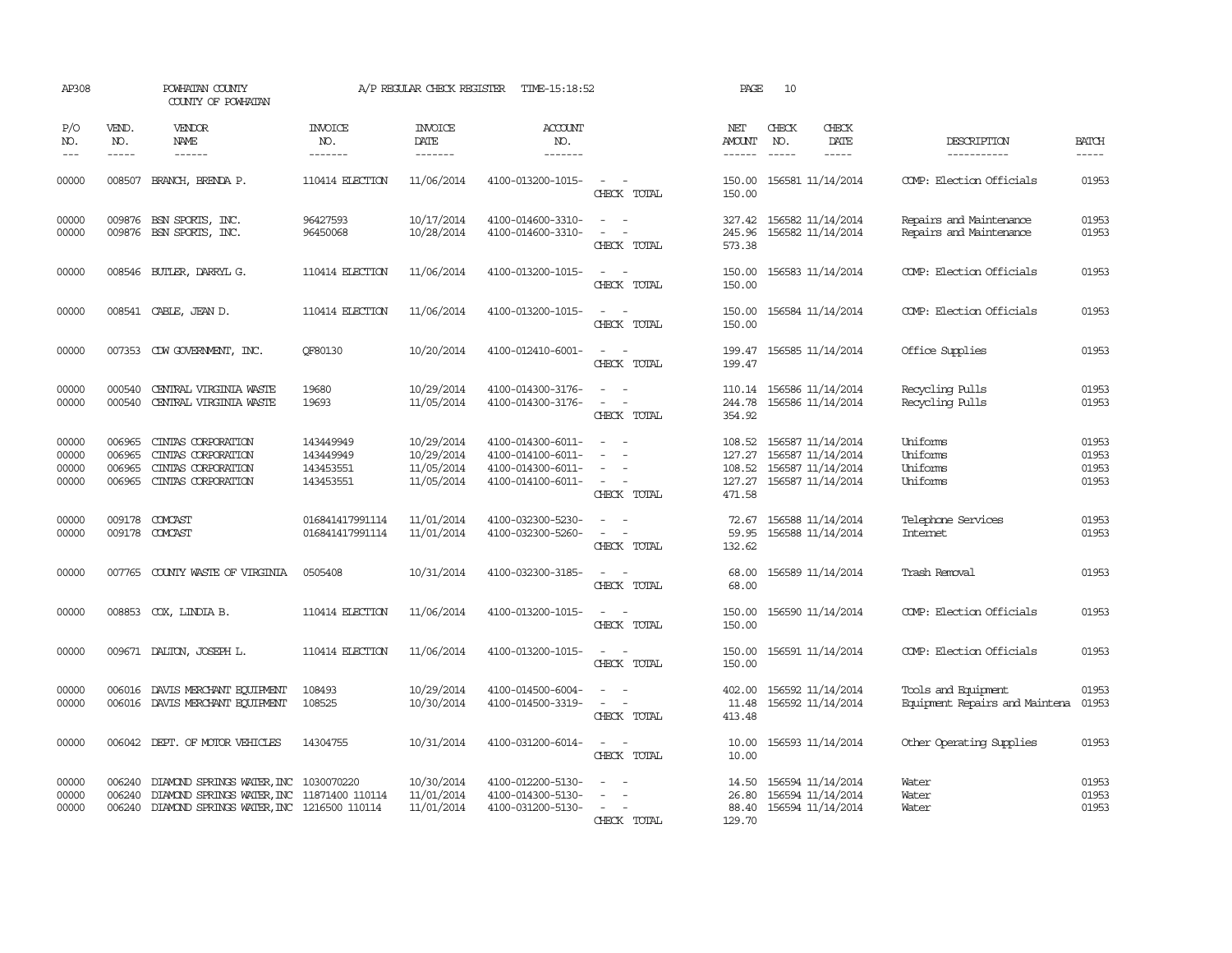| AP308                                                                                                                                                 |                                                                                                                                                                        | POWHATAN COUNTY<br>COUNTY OF POWHATAN                                                                                                                                                                                                                                                                                                                                                                                                                                   |                                                                                                                                                                                                                                                                                                                | A/P REGULAR CHECK REGISTER                                                                                                                                                                                                                 | TIME-15:18:52                                                                                                                                                                                                                                                                                                                                                     |                                                                                                                                                                                                                                                                     | PAGE                                                                                                                                                              | 11                            |                                                                                                                                                                                                                                                                                                                                                                               |                                                                                                                                                                                                                                                             |                                                                                                                                                       |
|-------------------------------------------------------------------------------------------------------------------------------------------------------|------------------------------------------------------------------------------------------------------------------------------------------------------------------------|-------------------------------------------------------------------------------------------------------------------------------------------------------------------------------------------------------------------------------------------------------------------------------------------------------------------------------------------------------------------------------------------------------------------------------------------------------------------------|----------------------------------------------------------------------------------------------------------------------------------------------------------------------------------------------------------------------------------------------------------------------------------------------------------------|--------------------------------------------------------------------------------------------------------------------------------------------------------------------------------------------------------------------------------------------|-------------------------------------------------------------------------------------------------------------------------------------------------------------------------------------------------------------------------------------------------------------------------------------------------------------------------------------------------------------------|---------------------------------------------------------------------------------------------------------------------------------------------------------------------------------------------------------------------------------------------------------------------|-------------------------------------------------------------------------------------------------------------------------------------------------------------------|-------------------------------|-------------------------------------------------------------------------------------------------------------------------------------------------------------------------------------------------------------------------------------------------------------------------------------------------------------------------------------------------------------------------------|-------------------------------------------------------------------------------------------------------------------------------------------------------------------------------------------------------------------------------------------------------------|-------------------------------------------------------------------------------------------------------------------------------------------------------|
| P/O<br>NO.<br>$---$                                                                                                                                   | VEND.<br>NO.<br>$- - - - -$                                                                                                                                            | VENDOR<br><b>NAME</b><br>$- - - - - -$                                                                                                                                                                                                                                                                                                                                                                                                                                  | <b>INVOICE</b><br>NO.<br>-------                                                                                                                                                                                                                                                                               | <b>INVOICE</b><br>DATE<br>-------                                                                                                                                                                                                          | <b>ACCOUNT</b><br>NO.<br>-------                                                                                                                                                                                                                                                                                                                                  |                                                                                                                                                                                                                                                                     | NET<br>AMOUNT<br>$- - - - - -$                                                                                                                                    | CHECK<br>NO.<br>$\frac{1}{2}$ | CHECK<br>DATE<br>$- - - - -$                                                                                                                                                                                                                                                                                                                                                  | DESCRIPTION<br>-----------                                                                                                                                                                                                                                  | <b>BATCH</b><br>$- - - - -$                                                                                                                           |
| 00000                                                                                                                                                 | 010063                                                                                                                                                                 | DICKSON, KAYLEE                                                                                                                                                                                                                                                                                                                                                                                                                                                         | 110414 ELECTION                                                                                                                                                                                                                                                                                                | 11/06/2014                                                                                                                                                                                                                                 | 4100-013200-1015-                                                                                                                                                                                                                                                                                                                                                 | CHECK TOTAL                                                                                                                                                                                                                                                         | 150.00<br>150.00                                                                                                                                                  |                               | 156595 11/14/2014                                                                                                                                                                                                                                                                                                                                                             | COMP: Election Officials                                                                                                                                                                                                                                    | 01953                                                                                                                                                 |
| 00000                                                                                                                                                 | 009672                                                                                                                                                                 | DIERKES, JAMES G.                                                                                                                                                                                                                                                                                                                                                                                                                                                       | 110414 ELECTION                                                                                                                                                                                                                                                                                                | 11/06/2014                                                                                                                                                                                                                                 | 4100-013200-1015-                                                                                                                                                                                                                                                                                                                                                 | $\overline{\phantom{a}}$<br>CHECK TOTAL                                                                                                                                                                                                                             | 150.00<br>150.00                                                                                                                                                  |                               | 156596 11/14/2014                                                                                                                                                                                                                                                                                                                                                             | COMP: Election Officials                                                                                                                                                                                                                                    | 01953                                                                                                                                                 |
| 00000                                                                                                                                                 |                                                                                                                                                                        | 009592 DOLEN, PAMELA L.                                                                                                                                                                                                                                                                                                                                                                                                                                                 | 110414 ELECTION                                                                                                                                                                                                                                                                                                | 11/06/2014                                                                                                                                                                                                                                 | 4100-013200-1015-                                                                                                                                                                                                                                                                                                                                                 | $\sim$<br>CHECK TOTAL                                                                                                                                                                                                                                               | 150.00<br>150.00                                                                                                                                                  |                               | 156597 11/14/2014                                                                                                                                                                                                                                                                                                                                                             | COMP: Election Officials                                                                                                                                                                                                                                    | 01953                                                                                                                                                 |
| 00000                                                                                                                                                 | 000850                                                                                                                                                                 | DOMINION VIRGINIA POWER                                                                                                                                                                                                                                                                                                                                                                                                                                                 | 34510949361014                                                                                                                                                                                                                                                                                                 | 10/30/2014                                                                                                                                                                                                                                 | 4100-014600-5110-                                                                                                                                                                                                                                                                                                                                                 | $\sim$<br>$\sim$                                                                                                                                                                                                                                                    | 161.61                                                                                                                                                            |                               | 156598 11/14/2014                                                                                                                                                                                                                                                                                                                                                             | Electricity                                                                                                                                                                                                                                                 | 01953                                                                                                                                                 |
| 00000                                                                                                                                                 | 000850                                                                                                                                                                 | DOMINION VIRGINIA POWER                                                                                                                                                                                                                                                                                                                                                                                                                                                 | 35079518241014                                                                                                                                                                                                                                                                                                 | 10/30/2014                                                                                                                                                                                                                                 | 4100-014600-5110-                                                                                                                                                                                                                                                                                                                                                 | $\sim$<br>$\overline{\phantom{a}}$<br>CHECK TOTAL                                                                                                                                                                                                                   | 48.85<br>210.46                                                                                                                                                   |                               | 156598 11/14/2014                                                                                                                                                                                                                                                                                                                                                             | Electricity                                                                                                                                                                                                                                                 | 01953                                                                                                                                                 |
| 00000<br>00000<br>00000<br>00000<br>00000<br>00000<br>00000<br>00000<br>00000<br>00000<br>00000<br>00000<br>00000<br>00000<br>00000<br>00000<br>00000 | 000860<br>000860<br>000860<br>000860<br>000860<br>000860<br>000860<br>000860<br>000860<br>000860<br>000860<br>000860<br>000860<br>000860<br>000860<br>000860<br>000860 | DOMINION VIRGINIA POWER<br>DOMINION VIRGINIA POWER<br>DOMINION VIRGINIA POWER<br>DOMINION VIRGINIA POWER<br>DOMINION VIRGINIA POWER<br>DOMINION VIRGINIA POWER<br>DOMINION VIRGINIA POWER<br>DOMINION VIRGINIA POWER<br>DOMINION VIRGINIA POWER<br>DOMINION VIRGINIA POWER<br>DOMINION VIRGINIA POWER<br>DOMINION VIRGINIA POWER<br>DOMINION VIRGINIA POWER<br>DOMINION VIRGINIA POWER<br>DOMINION VIRGINIA POWER<br>DOMINION VIRGINIA POWER<br>DOMINION VIRGINIA POWER | 12235073341014<br>14984645591014<br>19821700011014<br>21643375061014<br>23122850061014<br>23222525091014<br>23463275001014<br>23463275011014<br>23522700091014<br>24421700031014<br>24622225021014<br>24760670341014<br>29126055951014<br>29721200061014<br>34961311561014<br>38000001051014<br>46914910151014 | 10/31/2014<br>10/30/2014<br>10/30/2014<br>10/30/2014<br>10/30/2014<br>10/30/2014<br>10/30/2014<br>10/30/2014<br>10/30/2014<br>10/30/2014<br>10/30/2014<br>10/30/2014<br>10/30/2014<br>10/30/2014<br>10/30/2014<br>10/27/2014<br>10/30/2014 | 4100-014300-5110-<br>4100-014600-5110-<br>4100-014100-5110-<br>4100-014600-5110-<br>4100-014100-5110-<br>4100-031200-5110-<br>4100-014100-5110-<br>4100-031200-5110-<br>4100-014100-5110-<br>4100-014100-5110-<br>4100-014100-5110-<br>4100-014500-5110-<br>4100-014100-5110-<br>4100-014100-5110-<br>4100-014100-5110-<br>4100-014100-5110-<br>4100-014600-5110- | $\equiv$<br>$\equiv$<br>$\sim$<br>$\overline{\phantom{a}}$<br>$\sim$<br>$\overline{\phantom{a}}$<br>$\equiv$<br>$\sim$<br>CHECK TOTAL<br>$\sim$<br>$\sim$<br>$\equiv$<br>$\overline{\phantom{a}}$<br>$\sim$<br>$\overline{\phantom{a}}$<br>$\overline{\phantom{a}}$ | 186.98<br>42.49<br>76.87<br>75.87<br>277.80<br>1,633.50<br>1,633.50<br>167.97<br>802.75<br>4,909.20<br>2,445.14<br>64.38<br>58.91<br>1,009.03<br>543.64<br>153.69 |                               | 156599 11/14/2014<br>156599 11/14/2014<br>11.47 156599 11/14/2014<br>156599 11/14/2014<br>156599 11/14/2014<br>156599 11/14/2014<br>156599 11/14/2014<br>156599 11/14/2014<br>156599 11/14/2014<br>156599 11/14/2014<br>156600 11/14/2014<br>156600 11/14/2014<br>156600 11/14/2014<br>156600 11/14/2014<br>20.35 156600 11/14/2014<br>156600 11/14/2014<br>156600 11/14/2014 | Electricity<br>Electricity<br>Electricity<br>Electricity<br>Electricity<br>Electricity<br>Electricity<br>Electricity<br>Electricity<br>Electricity<br>Electricity<br>Electricity<br>Electricity<br>Electricity<br>Electricity<br>Electricity<br>Electricity | 01953<br>01953<br>01953<br>01953<br>01953<br>01953<br>01953<br>01953<br>01953<br>01953<br>01953<br>01953<br>01953<br>01953<br>01953<br>01953<br>01953 |
| 00000<br>00000<br>00000                                                                                                                               | 000860<br>000860<br>000860                                                                                                                                             | DOMINION VIRGINIA POWER<br>DOMINION VIRGINIA POWER<br>DOMINION VIRGINIA POWER                                                                                                                                                                                                                                                                                                                                                                                           | 47322175021014<br>56522375031014<br>60240035571014                                                                                                                                                                                                                                                             | 10/30/2014<br>10/30/2014<br>10/31/2014                                                                                                                                                                                                     | 4100-014600-5110-<br>4100-014600-5110-<br>4100-014100-5110-                                                                                                                                                                                                                                                                                                       | $\sim$<br>$\equiv$<br>CHECK TOTAL                                                                                                                                                                                                                                   | 133.97<br>50.62<br>18.88<br>4,498.61                                                                                                                              |                               | 156600 11/14/2014<br>156600 11/14/2014<br>156600 11/14/2014                                                                                                                                                                                                                                                                                                                   | Electricity<br>Electricity<br>Electricity                                                                                                                                                                                                                   | 01953<br>01953<br>01953                                                                                                                               |
| 00000<br>00000<br>00000                                                                                                                               | 000860<br>000860<br>000860                                                                                                                                             | DOMINION VIRGINIA POWER<br>DOMINION VIRGINIA POWER<br>DOMINION VIRGINIA POWER                                                                                                                                                                                                                                                                                                                                                                                           | 804321800081014<br>8638072771014<br>89710693341014                                                                                                                                                                                                                                                             | 10/30/2014<br>10/30/2014<br>10/31/2014                                                                                                                                                                                                     | 4100-014600-5110-<br>4100-014600-5110-<br>4100-014300-5110-                                                                                                                                                                                                                                                                                                       | $\sim$<br>$\equiv$<br>$\sim$ $-$<br>CHECK TOTAL                                                                                                                                                                                                                     | 253.12<br>79.27<br>116.36<br>448.75                                                                                                                               |                               | 156601 11/14/2014<br>156601 11/14/2014<br>156601 11/14/2014                                                                                                                                                                                                                                                                                                                   | Electricity<br>Electricity<br>Electricity                                                                                                                                                                                                                   | 01953<br>01953<br>01953                                                                                                                               |
| 00000                                                                                                                                                 |                                                                                                                                                                        | 010601 DRIVER, BRANDON CONVAY                                                                                                                                                                                                                                                                                                                                                                                                                                           | 110414 ELECTION                                                                                                                                                                                                                                                                                                | 11/06/2014                                                                                                                                                                                                                                 | 4100-013200-1015-                                                                                                                                                                                                                                                                                                                                                 | $\frac{1}{2} \left( \frac{1}{2} \right) \left( \frac{1}{2} \right) \left( \frac{1}{2} \right) \left( \frac{1}{2} \right)$<br>CHECK TOTAL                                                                                                                            | 150.00<br>150.00                                                                                                                                                  |                               | 156602 11/14/2014                                                                                                                                                                                                                                                                                                                                                             | COMP: Election Officials                                                                                                                                                                                                                                    | 01953                                                                                                                                                 |
| 00000                                                                                                                                                 |                                                                                                                                                                        | 006842 EAGLE FIRE INC.                                                                                                                                                                                                                                                                                                                                                                                                                                                  | SRVCE083507                                                                                                                                                                                                                                                                                                    | 10/15/2014                                                                                                                                                                                                                                 | 4100-014100-3310-                                                                                                                                                                                                                                                                                                                                                 | $\frac{1}{2} \left( \frac{1}{2} \right) \left( \frac{1}{2} \right) = \frac{1}{2} \left( \frac{1}{2} \right)$<br>CHECK TOTAL                                                                                                                                         | 847.46<br>847.46                                                                                                                                                  |                               | 156603 11/14/2014                                                                                                                                                                                                                                                                                                                                                             | Repairs & Maintenance                                                                                                                                                                                                                                       | 01953                                                                                                                                                 |
| 00000                                                                                                                                                 |                                                                                                                                                                        | 008201 EMERGENCY EQUIPMENT, INC. 16434                                                                                                                                                                                                                                                                                                                                                                                                                                  |                                                                                                                                                                                                                                                                                                                | 10/21/2014                                                                                                                                                                                                                                 | 4100-032200-6009-                                                                                                                                                                                                                                                                                                                                                 | $\sim$<br>CHECK TOTAL                                                                                                                                                                                                                                               | 361.45<br>361.45                                                                                                                                                  |                               | 156604 11/14/2014                                                                                                                                                                                                                                                                                                                                                             | Auto Repairs and Parts                                                                                                                                                                                                                                      | 01953                                                                                                                                                 |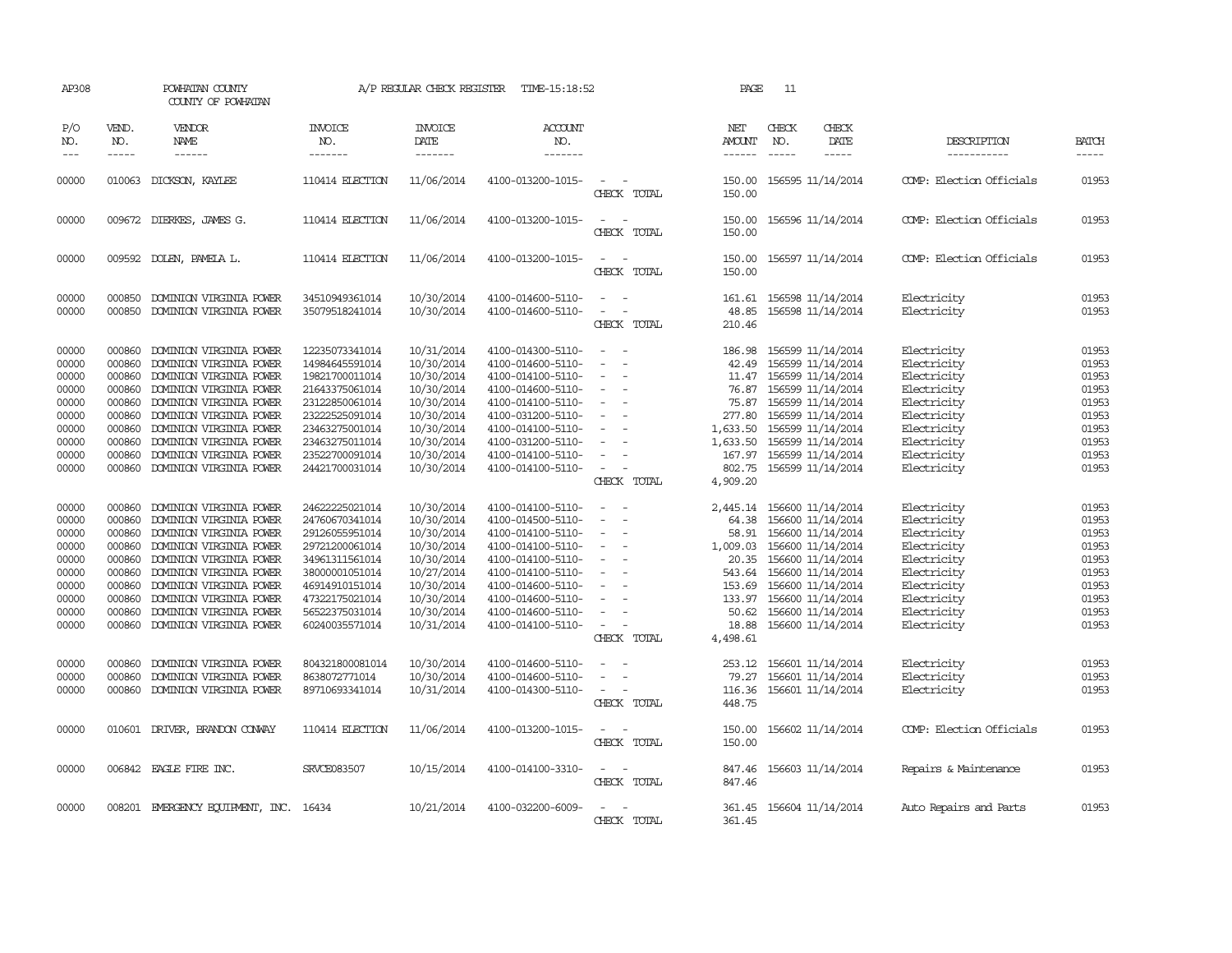| AP308                 |                               | POWHATAN COUNTY<br>COUNTY OF POWHATAN          |                                   | A/P REGULAR CHECK REGISTER         | TIME-15:18:52                          |                                                            | PAGE                           | 12                                                     |                                |                                                |                       |
|-----------------------|-------------------------------|------------------------------------------------|-----------------------------------|------------------------------------|----------------------------------------|------------------------------------------------------------|--------------------------------|--------------------------------------------------------|--------------------------------|------------------------------------------------|-----------------------|
| P/O<br>NO.<br>$- - -$ | VEND.<br>NO.<br>$\frac{1}{2}$ | <b>VENDOR</b><br>NAME<br>$- - - - - -$         | <b>INVOICE</b><br>NO.<br>-------- | <b>INVOICE</b><br>DATE<br>-------- | <b>ACCOUNT</b><br>NO.<br>-------       |                                                            | NET<br>AMOUNT<br>$- - - - - -$ | CHECK<br>NO.<br>$\frac{1}{2}$                          | CHECK<br>DATE<br>$\frac{1}{2}$ | DESCRIPTION<br>-----------                     | <b>BATCH</b><br>----- |
| 00000                 | 009673                        | FIEIDS, THERESA A.                             | 110414 ELECTION                   | 11/06/2014                         | 4100-013200-1015-                      | $\omega_{\rm{max}}$ and $\omega_{\rm{max}}$<br>CHECK TOTAL | 150.00<br>150.00               | 156605 11/14/2014                                      |                                | COMP: Election Officials                       | 01953                 |
| 00000                 |                               | 006674 FINE CREEK BAPITST CHURCH RENT 11062014 |                                   | 11/06/2014                         | 4100-013200-5420-                      | $\sim$<br>$\sim$<br>CHECK TOTAL                            | 50.00<br>50.00                 | 156606 11/14/2014                                      |                                | Rent                                           | 01953                 |
| 00000                 |                               | 006666 FINE CREEK FIRE DEPT                    | RENT110614                        | 11/06/2014                         | 4100-013200-5420-                      | $\equiv$<br>$\sim$<br>CHECK TOTAL                          | 50.00<br>50.00                 | 156607 11/14/2014                                      |                                | Rent                                           | 01953                 |
| 00000                 |                               | 000338 FIRE PROTECTION EQUIP. CO               | 00056214                          | 10/22/2014                         | 4100-032200-6010-                      | $\sim$ $ \sim$<br>CHECK TOTAL                              | 149.55<br>149.55               | 156608 11/14/2014                                      |                                | Breathing Apparatus                            | 01953                 |
| 00000                 |                               | 008518 FLANNAGAN, FRANKLIN L.                  | 110414 ELECTION                   | 11/06/2014                         | 4100-013200-1015-                      | $\omega_{\rm{max}}$ , $\omega_{\rm{max}}$<br>CHECK TOTAL   | 175.00<br>175.00               | 156609 11/14/2014                                      |                                | COMP: Election Officials                       | 01953                 |
| 00000                 | 000690                        | FLATROCK TIRE & AUTO                           | 0009649                           | 11/05/2014                         | 4100-031200-6009-                      | $\overline{a}$<br>$\overline{\phantom{a}}$<br>CHECK TOTAL  | 622.16                         | 622.16 156610 11/14/2014                               |                                | Auto Parts/Repairs                             | 01953                 |
| 00000                 |                               | 009500 FLEMING, GWENDOLYN                      | 110414 ELECTION                   | 11/06/2014                         | 4100-013200-1015-                      | CHECK TOTAL                                                | 150.00<br>150.00               | 156611 11/14/2014                                      |                                | COMP: Election Officials                       | 01953                 |
| 00000<br>00000        | 006869                        | GALE GROUP<br>006869 GALE GROUP                | 53606575<br>53617889              | 10/31/2014<br>11/03/2014           | 4100-073100-6012-<br>4100-073100-6012- | $\equiv$<br>CHECK TOTAL                                    | 23.99<br>21.59<br>45.58        | 156612 11/14/2014<br>156612 11/14/2014                 |                                | Books & Subscriptions<br>Books & Subscriptions | 01953<br>01953        |
| 00000                 | 008852                        | GOODE, LAVERNE E.                              | 110414 ELECTION                   | 11/06/2014                         | 4100-013200-1015-                      | CHECK TOTAL                                                | 150.00<br>150.00               | 156613 11/14/2014                                      |                                | COMP: Election Officials                       | 01953                 |
| 00000                 | 008538                        | GOODWAN, JOSEPHINE L.                          | 110414 ELECTION                   | 11/06/2014                         | 4100-013200-1015-                      | $\equiv$<br>CHECK TOTAL                                    | 175.00<br>175.00               | 156614 11/14/2014                                      |                                | COMP: Election Officials                       | 01953                 |
| 00000                 | 009021                        | GRACELAND BAPTIST CHURCH                       | RENT 11062014                     | 11/06/2014                         | 4100-013200-5420-                      | $\equiv$<br>CHECK TOTAL                                    | 50.00<br>50.00                 | 156615 11/14/2014                                      |                                | Rent                                           | 01953                 |
| 00000                 |                               | 006013 GRAINGER                                | 9574477767                        | 10/21/2014                         | 4100-014500-3319-                      | $\sim$<br>CHECK TOTAL                                      | 65.05<br>65.05                 | 156616 11/14/2014                                      |                                | Equipment Repairs and Maintena                 | 01953                 |
| 00000                 |                               | 010602 GRAY, REED B.                           | 110414 ELECTION                   | 11/06/2014                         | 4100-013200-1015-                      | $\overline{\phantom{a}}$<br>$\sim$<br>CHECK TOTAL          | 150.00<br>150.00               | 156617 11/14/2014                                      |                                | COMP: Election Officials                       | 01953                 |
| 00000                 |                               | 006763 GREENBERG & ASSOCIATES                  | 2403                              | 11/03/2014                         | 4100-031200-3140-                      | $\equiv$<br>$\sim$<br>CHECK TOTAL                          | 360.00<br>360.00               | 156618 11/14/2014                                      |                                | Professional Services                          | 01953                 |
| 00000                 |                               | 008513 GREGORY, LUCILLE S.                     | 110414 ELECTION                   | 11/06/2014                         | 4100-013200-1015-                      | $\sim$ $ \sim$<br>CHECK TOTAL                              | 150.00<br>150.00               | 156619 11/14/2014                                      |                                | COMP: Election Officials                       | 01953                 |
| 00000                 |                               | 008537 HENSON, MARIE S.                        | 110414 ELECTION                   | 11/06/2014                         | 4100-013200-1015-                      | $\sim$ $\sim$<br>CHECK TOTAL                               | 175.00<br>175.00               | 156620 11/14/2014                                      |                                | COMP: Election Officials                       | 01953                 |
| 00000<br>00000        | 008381<br>008381              | JAMES RIVER PETROLEUM<br>JAMES RIVER PETROLEUM | 69<br>69                          | 11/07/2014<br>11/07/2014           | 4100-031200-6008-<br>4100-035100-6008- | $\sim$                                                     |                                | 6,024.06 156621 11/14/2014<br>854.43 156621 11/14/2014 |                                | Gas/Grease/Oil<br>Gas/Grease/Oil               | 01953<br>01953        |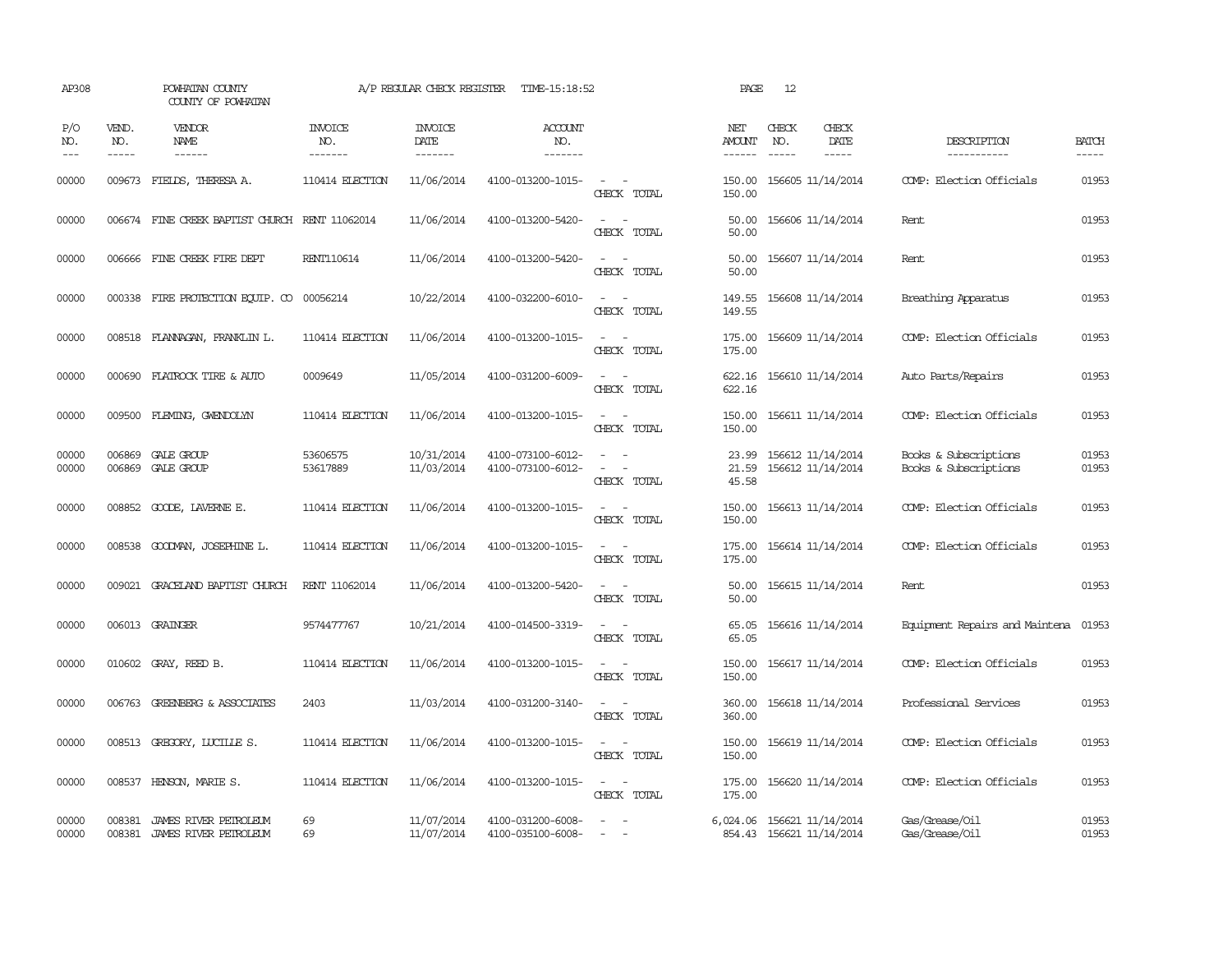| AP308                                                                                                                                                                                                                                                                                                                                                                                                      |                             | POWHATAN COUNTY<br>COUNTY OF POWHATAN |                                  | A/P REGULAR CHECK REGISTER        | TIME-15:18:52             |                                 | PAGE                           | 13                            |                              |                              |                             |
|------------------------------------------------------------------------------------------------------------------------------------------------------------------------------------------------------------------------------------------------------------------------------------------------------------------------------------------------------------------------------------------------------------|-----------------------------|---------------------------------------|----------------------------------|-----------------------------------|---------------------------|---------------------------------|--------------------------------|-------------------------------|------------------------------|------------------------------|-----------------------------|
| P/O<br>NO.<br>$\frac{1}{2} \frac{1}{2} \frac{1}{2} \frac{1}{2} \frac{1}{2} \frac{1}{2} \frac{1}{2} \frac{1}{2} \frac{1}{2} \frac{1}{2} \frac{1}{2} \frac{1}{2} \frac{1}{2} \frac{1}{2} \frac{1}{2} \frac{1}{2} \frac{1}{2} \frac{1}{2} \frac{1}{2} \frac{1}{2} \frac{1}{2} \frac{1}{2} \frac{1}{2} \frac{1}{2} \frac{1}{2} \frac{1}{2} \frac{1}{2} \frac{1}{2} \frac{1}{2} \frac{1}{2} \frac{1}{2} \frac{$ | VEND.<br>NO.<br>$- - - - -$ | <b>VENDOR</b><br>NAME<br>------       | <b>INVOICE</b><br>NO.<br>------- | <b>INVOICE</b><br>DATE<br>------- | ACCOUNT<br>NO.<br>------- |                                 | NET<br>AMOUNT<br>$- - - - - -$ | CHECK<br>NO.<br>$\frac{1}{2}$ | CHECK<br>DATE<br>$- - - - -$ | DESCRIPTION<br>-----------   | <b>BATCH</b><br>$- - - - -$ |
| 00000                                                                                                                                                                                                                                                                                                                                                                                                      | 008381                      | JAMES RIVER PETROLEUM                 | 69                               | 11/07/2014                        | 4100-032300-6008-         | $\sim$                          | 1,945.86                       |                               | 156621 11/14/2014            | Gas/Grease/Oil               | 01953                       |
| 00000                                                                                                                                                                                                                                                                                                                                                                                                      | 008381                      | JAMES RIVER PETROLEUM                 | 69                               | 11/07/2014                        | 4100-043400-6008-         |                                 | 164.38                         |                               | 156621 11/14/2014            | Gas/Grease/Oil               | 01953                       |
| 00000                                                                                                                                                                                                                                                                                                                                                                                                      | 008381                      | JAMES RIVER PETROLEUM                 | 69                               | 11/07/2014                        | 4100-014300-6008-         | $\sim$                          | 66.92                          |                               | 156621 11/14/2014            | Gas/Grease/Oil               | 01953                       |
| 00000                                                                                                                                                                                                                                                                                                                                                                                                      | 008381                      | JAMES RIVER PETROLEUM                 | 69                               | 11/07/2014                        | 4100-034100-6008-         | $\sim$                          |                                |                               | 319.74 156621 11/14/2014     | Gas/Grease/Oil               | 01953                       |
| 00000                                                                                                                                                                                                                                                                                                                                                                                                      | 008381                      | JAMES RIVER PETROLEUM                 | 69                               | 11/07/2014                        | 4100-035500-6008-         |                                 | 100.64                         |                               | 156621 11/14/2014            | Gas/Grease/Oil               | 01953                       |
| 00000                                                                                                                                                                                                                                                                                                                                                                                                      |                             | 008381 JAMES RIVER PETROLEUM          | 69                               | 11/07/2014                        | 4100-081100-6008-         | $\sim$                          | 307.88                         |                               | 156621 11/14/2014            | Gas/Grease/Oil               | 01953                       |
|                                                                                                                                                                                                                                                                                                                                                                                                            |                             |                                       |                                  |                                   |                           | CHECK TOTAL                     | 9,783.91                       |                               |                              |                              |                             |
| 00000                                                                                                                                                                                                                                                                                                                                                                                                      |                             | 009035 JANI-KING OF RICHMOND          | RIC11140131                      | 11/01/2014                        | 4100-014100-3180-         | $\sim$                          | 6,298.71                       |                               | 156622 11/14/2014            | Cleaning Service             | 01953                       |
|                                                                                                                                                                                                                                                                                                                                                                                                            |                             |                                       |                                  |                                   |                           | CHECK TOTAL                     | 6,298.71                       |                               |                              |                              |                             |
| 00000                                                                                                                                                                                                                                                                                                                                                                                                      |                             | 007064 JOHNSON, CYNTHIA               | 110414 ELECTION                  | 11/06/2014                        | 4100-013200-1015-         | $\sim$<br>$\sim$<br>CHECK TOTAL | 150.00<br>150.00               |                               | 156623 11/14/2014            | COMP: Election Officials     | 01953                       |
|                                                                                                                                                                                                                                                                                                                                                                                                            |                             |                                       |                                  |                                   |                           |                                 |                                |                               |                              |                              |                             |
| 00000                                                                                                                                                                                                                                                                                                                                                                                                      |                             | 009676 JONES, ANDREW C.               | 110414 ELECTION                  | 11/04/2014                        | 4100-013200-1015-         | $\sim$<br>$\sim$                | 150.00                         |                               | 156624 11/14/2014            | COMP: Election Officials     | 01953                       |
|                                                                                                                                                                                                                                                                                                                                                                                                            |                             |                                       |                                  |                                   |                           | CHECK TOTAL                     | 150.00                         |                               |                              |                              |                             |
| 00000                                                                                                                                                                                                                                                                                                                                                                                                      |                             | 007874 JONES, LINDA HOLLIN            | 110414 ELECTION                  | 11/06/2014                        | 4100-013200-1015-         | $\sim$                          | 150.00                         |                               | 156625 11/14/2014            | COMP: Election Officials     | 01953                       |
|                                                                                                                                                                                                                                                                                                                                                                                                            |                             |                                       |                                  |                                   |                           | CHECK TOTAL                     | 150.00                         |                               |                              |                              |                             |
| 00000                                                                                                                                                                                                                                                                                                                                                                                                      | 008555                      | JONES, MICHAEL S.                     | 110414 ELECTION                  | 11/06/2014                        | 4100-013200-1015-         | $\sim$<br>$\sim$                | 175.00                         |                               | 156626 11/14/2014            | COMP: Election Officials     | 01953                       |
|                                                                                                                                                                                                                                                                                                                                                                                                            |                             |                                       |                                  |                                   |                           | CHECK TOTAL                     | 175.00                         |                               |                              |                              |                             |
|                                                                                                                                                                                                                                                                                                                                                                                                            |                             |                                       |                                  |                                   |                           |                                 |                                |                               |                              |                              |                             |
| 00000                                                                                                                                                                                                                                                                                                                                                                                                      | 008708                      | JONES, SUSAN H.                       | 110414 ELECTION                  | 11/06/2014                        | 4100-013200-1015-         | $\sim$<br>$\sim$                | 175.00                         |                               | 156627 11/14/2014            | COMP: Election Officials     | 01953                       |
|                                                                                                                                                                                                                                                                                                                                                                                                            |                             |                                       |                                  |                                   |                           | CHECK TOTAL                     | 175.00                         |                               |                              |                              |                             |
| 00000                                                                                                                                                                                                                                                                                                                                                                                                      | 009898                      | JORDAN, CECIL W.                      | <b>ELECTIONDAYTRVL</b>           | 11/06/2014                        | 4100-013100-5510-         | $\sim$<br>$\sim$                | 59.92                          |                               | 156628 11/14/2014            | Travel/Mileage/Parking/Tolls | 01953                       |
| 00000                                                                                                                                                                                                                                                                                                                                                                                                      | 009898                      | JORDAN, CECIL W.                      | <b>1STOTRPAYMENT</b>             | 11/06/2014                        | 4100-013200-1011-         | $\sim$<br>$\sim$                | 688.16                         |                               | 156628 11/14/2014            | COMP: Electoral Board        | 01953                       |
|                                                                                                                                                                                                                                                                                                                                                                                                            |                             |                                       |                                  |                                   |                           | CHECK TOTAL                     | 748.08                         |                               |                              |                              |                             |
|                                                                                                                                                                                                                                                                                                                                                                                                            |                             |                                       |                                  |                                   |                           |                                 |                                |                               |                              |                              |                             |
| 00000                                                                                                                                                                                                                                                                                                                                                                                                      |                             | 009677 KING, JEAN L.                  | 110414 ELECTION                  | 11/06/2014                        | 4100-013200-1015-         | $\sim$                          | 150.00                         |                               | 156629 11/14/2014            | COMP: Election Officials     | 01953                       |
|                                                                                                                                                                                                                                                                                                                                                                                                            |                             |                                       |                                  |                                   |                           | CHECK TOTAL                     | 150.00                         |                               |                              |                              |                             |
|                                                                                                                                                                                                                                                                                                                                                                                                            |                             |                                       |                                  |                                   |                           |                                 |                                |                               |                              |                              |                             |
| 00000                                                                                                                                                                                                                                                                                                                                                                                                      |                             | 008540 LEE SR., ROBERT A.             | 110414 ELECTION                  | 11/06/2014                        | 4100-013200-1015-         | $\sim$<br>$\sim$                | 150.00                         |                               | 156630 11/14/2014            | COMP: Election Officials     | 01953                       |
|                                                                                                                                                                                                                                                                                                                                                                                                            |                             |                                       |                                  |                                   |                           | CHECK TOTAL                     | 150.00                         |                               |                              |                              |                             |
|                                                                                                                                                                                                                                                                                                                                                                                                            |                             | 006162 LEXIS PUBLISHING-MICHIE        | 63943646                         | 9/30/2014                         | 4100-021600-6014-         | $\sim$<br>$\sim$                |                                |                               | 156631 11/14/2014            |                              | 01953                       |
| 00000                                                                                                                                                                                                                                                                                                                                                                                                      |                             |                                       |                                  |                                   |                           | CHECK TOTAL                     | 261.10<br>261.10               |                               |                              | Other Operating Expenses     |                             |
|                                                                                                                                                                                                                                                                                                                                                                                                            |                             |                                       |                                  |                                   |                           |                                 |                                |                               |                              |                              |                             |
| 00000                                                                                                                                                                                                                                                                                                                                                                                                      | 008522                      | LOWENTHAL JR., H JOSEPH               | 110414 ELECTION                  | 11/06/2014                        | 4100-013200-1015-         | $\sim$<br>$\sim$ $-$            | 175.00                         |                               | 156632 11/14/2014            | COMP: Election Officials     | 01953                       |
|                                                                                                                                                                                                                                                                                                                                                                                                            |                             |                                       |                                  |                                   |                           | CHECK TOTAL                     | 175.00                         |                               |                              |                              |                             |
|                                                                                                                                                                                                                                                                                                                                                                                                            |                             |                                       |                                  |                                   |                           |                                 |                                |                               |                              |                              |                             |
| 00000                                                                                                                                                                                                                                                                                                                                                                                                      |                             | 009493 LYONS, RALPH LARRY             | 110414 ELECTION                  | 11/06/2014                        | 4100-013200-1015-         | $\sim$<br>$\sim$                | 150.00                         |                               | 156633 11/14/2014            | COMP: Election Officials     | 01953                       |
|                                                                                                                                                                                                                                                                                                                                                                                                            |                             |                                       |                                  |                                   |                           | CHECK TOTAL                     | 150.00                         |                               |                              |                              |                             |
|                                                                                                                                                                                                                                                                                                                                                                                                            |                             |                                       |                                  |                                   |                           |                                 |                                |                               |                              |                              |                             |
| 00000                                                                                                                                                                                                                                                                                                                                                                                                      |                             | 006672 MACON FIRE DEPARTMENT          | RENT 11062014                    | 11/06/2014                        | 4100-013200-5420-         | $\sim$<br>$\sim$<br>CHECK TOTAL | 50.00<br>50.00                 |                               | 156634 11/14/2014            | Rent                         | 01953                       |
|                                                                                                                                                                                                                                                                                                                                                                                                            |                             |                                       |                                  |                                   |                           |                                 |                                |                               |                              |                              |                             |
| 00000                                                                                                                                                                                                                                                                                                                                                                                                      |                             | 006667 MANAKIN EPISCOPAL CHURCH       | RENT 11062014                    | 11/06/2014                        | 4100-013200-5420-         | $\equiv$<br>$\sim$              | 50.00                          |                               | 156635 11/14/2014            | Rent                         | 01953                       |
|                                                                                                                                                                                                                                                                                                                                                                                                            |                             |                                       |                                  |                                   |                           | CHECK TOTAL                     | 50.00                          |                               |                              |                              |                             |
|                                                                                                                                                                                                                                                                                                                                                                                                            |                             |                                       |                                  |                                   |                           |                                 |                                |                               |                              |                              |                             |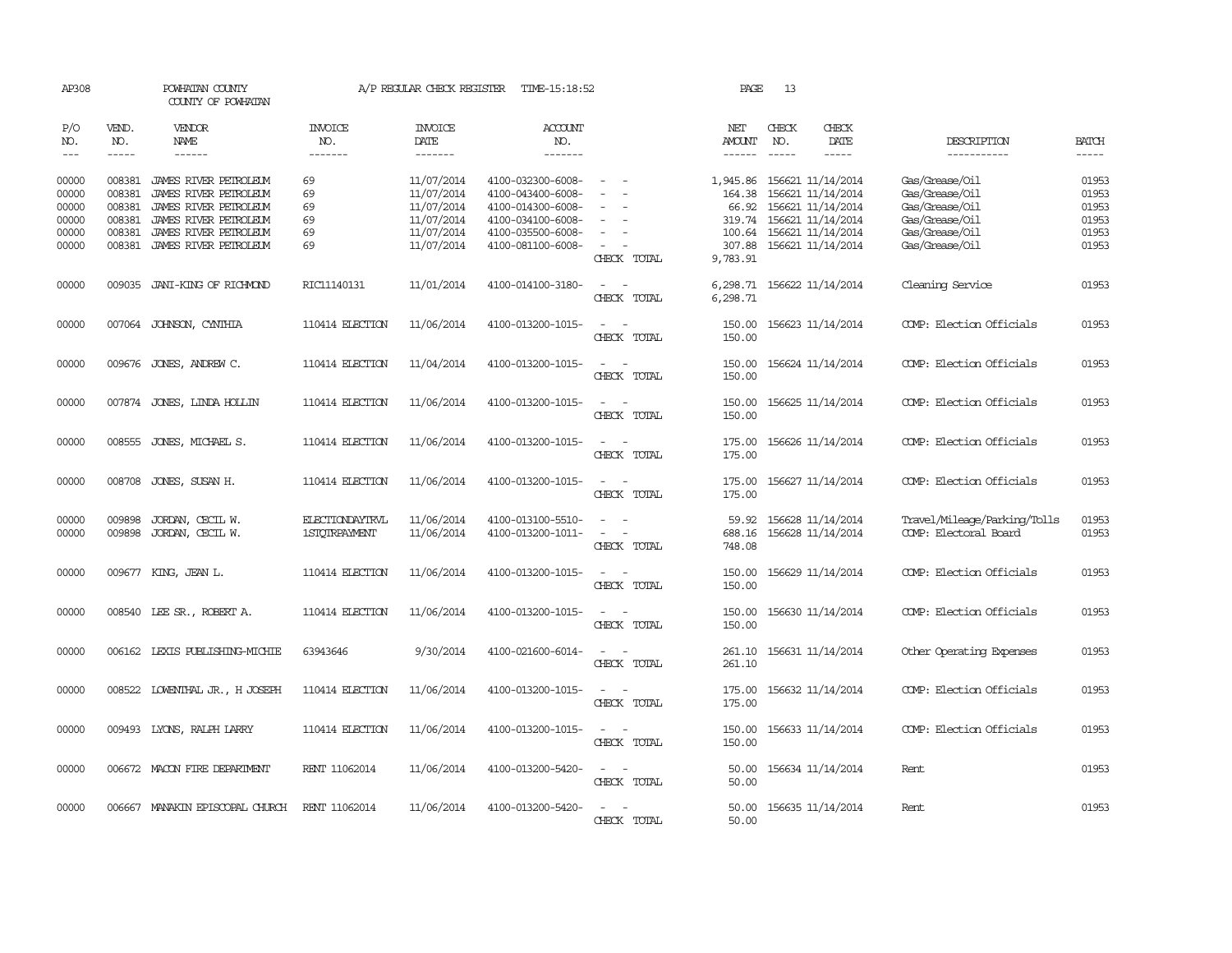| AP308               |                             | POWHATAN COUNTY<br>COUNTY OF POWHATAN             |                           | A/P REGULAR CHECK REGISTER        | TIME-15:18:52                    |                                                      | PAGE                           | 14                          |                              |                            |                       |
|---------------------|-----------------------------|---------------------------------------------------|---------------------------|-----------------------------------|----------------------------------|------------------------------------------------------|--------------------------------|-----------------------------|------------------------------|----------------------------|-----------------------|
| P/O<br>NO.<br>$---$ | VEND.<br>NO.<br>$- - - - -$ | VENDOR<br><b>NAME</b><br>$- - - - - -$            | INVOICE<br>NO.<br>------- | <b>INVOICE</b><br>DATE<br>------- | <b>ACCOUNT</b><br>NO.<br>------- |                                                      | NET<br>AMOUNT<br>$- - - - - -$ | CHECK<br>NO.<br>$- - - - -$ | CHECK<br>DATE<br>$- - - - -$ | DESCRIPTION<br>----------- | <b>BATCH</b><br>----- |
| 00000               | 008553                      | MILLER, PATRICIA                                  | 110414 ELECTION           | 11/06/2014                        | 4100-013200-1015-                | $\overline{\phantom{a}}$                             | 150.00                         |                             | 156636 11/14/2014            | COMP: Election Officials   | 01953                 |
|                     |                             |                                                   |                           |                                   |                                  | CHECK TOTAL                                          | 150.00                         |                             |                              |                            |                       |
| 00000               |                             | 010603 MILLS, BETHANY                             | 110414 ELECTION           | 11/06/2014                        | 4100-013200-1015-                | $\sim$<br>$\sim$<br>CHECK TOTAL                      | 150.00<br>150.00               |                             | 156637 11/14/2014            | COMP: Election Officials   | 01953                 |
| 00000               |                             | 006610 MO-JOHNS SANITATION                        | 80410                     | 11/03/2014                        | 4100-014600-3311-                | $\sim$<br>$\overline{\phantom{a}}$                   | 103.00                         |                             | 156638 11/14/2014            | Portable Bathrooms         | 01955                 |
| 00000               | 006610                      | MO-JOHNS SANITATION                               | 80411                     | 11/03/2014                        | 4100-014600-3311-                | $\equiv$                                             | 206.00                         |                             | 156638 11/14/2014            | Portable Bathrooms         | 01955                 |
| 00000               |                             | 006610 MO-JOHNS SANITATION                        | 80412                     | 11/03/2014                        | 4100-014600-3311-                |                                                      | 128.00                         |                             | 156638 11/14/2014            | Portable Bathrooms         | 01955                 |
| 00000               |                             | 006610 MO-JOHNS SANITATION                        | 80413                     | 11/03/2014                        | 4100-014600-3311-                | $\equiv$                                             | 103.00                         |                             | 156638 11/14/2014            | Portable Bathrooms         | 01955                 |
| 00000               |                             | 006610 MO-JOHNS SANITATION                        | 80414                     | 11/03/2014                        | 4100-014600-3311-                | $\equiv$                                             | 103.00                         |                             | 156638 11/14/2014            | Portable Bathrooms         | 01955                 |
| 00000               |                             | 006610 MO-JOHNS SANITATION                        | 80415                     | 11/03/2014                        | 4100-014600-3311-                |                                                      | 103.00                         |                             | 156638 11/14/2014            | Portable Bathrooms         | 01955                 |
| 00000               |                             | 006610 MO-JOHNS SANITATION                        | 80416                     | 11/03/2014                        | 4100-014600-3311-                |                                                      | 103.00                         |                             | 156638 11/14/2014            | Portable Bathrooms         | 01955                 |
| 00000               |                             | 006610 MO-JOHNS SANITATION                        | 80417                     | 11/03/2014                        | 4100-014600-3311-                | $\overline{\phantom{a}}$                             | 103.00                         |                             | 156638 11/14/2014            | Portable Bathrooms         | 01955                 |
| 00000               |                             | 006610 MO-JOHNS SANITATION                        | 80418                     | 11/03/2014                        | 4100-014600-3311-                |                                                      | 103.00                         |                             | 156638 11/14/2014            | Portable Bathrooms         | 01955                 |
| 00000               |                             | 006610 MO-JOHNS SANITATION                        | 80419                     | 11/03/2014                        | 4100-014600-3311-                | $\overline{\phantom{a}}$                             | 103.00                         |                             | 156638 11/14/2014            | Portable Bathrooms         | 01955                 |
|                     |                             |                                                   |                           |                                   |                                  | CHECK TOTAL                                          | 1,158.00                       |                             |                              |                            |                       |
| 00000               |                             | 006673 MT. ZION BAPTIST CHURCH                    | RENT 11062014             | 11/06/2014                        | 4100-013200-5420-                |                                                      | 50.00                          |                             | 156639 11/14/2014            | Rent                       | 01953                 |
|                     |                             |                                                   |                           |                                   |                                  | CHECK TOTAL                                          | 50.00                          |                             |                              |                            |                       |
| 00000               |                             | 001055 NADA CORPORATION                           | 000481362                 | 11/01/2014                        | 4100-012310-6001-                | $\overline{\phantom{a}}$<br>$\sim$                   | 1,250.00                       |                             | 156640 11/14/2014            | Office Supplies            | 01955                 |
|                     |                             |                                                   |                           |                                   |                                  | CHECK TOTAL                                          | 1,250.00                       |                             |                              |                            |                       |
| 00000               |                             | 010604 NELSON, DAVIN M.                           | 110414 ELECTION           | 11/06/2014                        | 4100-013200-1015-                | $\sim$<br>. —                                        | 150.00                         |                             | 156641 11/14/2014            | COMP: Election Officials   | 01953                 |
|                     |                             |                                                   |                           |                                   |                                  | CHECK TOTAL                                          | 150.00                         |                             |                              |                            |                       |
| 00000               |                             | 008269 NEUSTAR, INC.                              | <b>DNS46529</b>           | 10/31/2014                        | 4100-012510-8205-                | $\sim$                                               | 150.00                         |                             | 156642 11/14/2014            | Internet and Website Costs | 01953                 |
|                     |                             |                                                   |                           |                                   |                                  | CHECK TOTAL                                          | 150.00                         |                             |                              |                            |                       |
| 00000               |                             | 007700 NOLAND COMPANY                             | 32547900                  | 10/23/2014                        | 4100-014100-3310-                | $\sim$<br>. —                                        | 35.85                          |                             | 156643 11/14/2014            | Repairs & Maintenance      | 01955                 |
|                     |                             |                                                   |                           |                                   |                                  | CHECK TOTAL                                          | 35.85                          |                             |                              |                            |                       |
| 00000               | 007412                      | OFFICE MAX - A BOISE CO.                          | 951190                    | 10/31/2014                        | 4100-012510-6001-                |                                                      | 4.09                           |                             | 156644 11/14/2014            | Office Supplies            | 01955                 |
| 00000               | 007412                      | OFFICE MAX - A BOISE CO.                          | 951190                    | 10/31/2014                        | 4100-012200-6001-                | $\overline{\phantom{a}}$<br>$\equiv$                 | 10.13                          |                             | 156644 11/14/2014            | Office Supplies            | 01955                 |
| 00000               |                             | 007412 OFFICE MAX - A BOISE CO.                   | 951190                    | 10/31/2014                        | 4100-033300-6001-                | $\overline{\phantom{a}}$                             | 95.20                          |                             | 156644 11/14/2014            | Office Supplies            | 01955                 |
|                     |                             |                                                   |                           |                                   |                                  | CHECK TOTAL                                          | 109.42                         |                             |                              |                            |                       |
| 00000               |                             | 009502 QJIBWAY, PAMELA                            | 110414 ELECTION           | 11/06/2014                        | 4100-013200-1015-                | $\equiv$<br>. —                                      | 150.00                         |                             | 156645 11/14/2014            | COMP: Election Officials   | 01953                 |
|                     |                             |                                                   |                           |                                   |                                  | CHECK TOTAL                                          | 150.00                         |                             |                              |                            |                       |
| 00000               |                             | 009681 PALSA, BARBARA JO SANTIAGO 110414 ELECTION |                           | 11/06/2014                        | 4100-013200-1015-                | $\sim$<br>$\sim$                                     | 175.00                         |                             | 156646 11/14/2014            | COMP: Election Officials   | 01953                 |
|                     |                             |                                                   |                           |                                   |                                  | CHECK TOTAL                                          | 175.00                         |                             |                              |                            |                       |
| 00000               |                             | 009682 PALSA, ELISABETH SANTIAGO                  | 110414 ELECTION           | 11/06/2014                        | 4100-013200-1015-                | $\overline{\phantom{a}}$<br>$\overline{\phantom{a}}$ | 175.00                         |                             | 156647 11/14/2014            | COMP: Election Officials   | 01953                 |
|                     |                             |                                                   |                           |                                   |                                  | CHECK TOTAL                                          | 175.00                         |                             |                              |                            |                       |
| 00000               |                             | 008508 PERRY, PATRICIA                            | 110414 ELECTION           | 11/06/2014                        | 4100-013200-1015-                | $\sim$ $\sim$                                        | 150.00                         |                             | 156648 11/14/2014            | COMP: Election Officials   | 01953                 |
|                     |                             |                                                   |                           |                                   |                                  | CHECK TOTAL                                          | 150.00                         |                             |                              |                            |                       |
|                     |                             |                                                   |                           |                                   |                                  |                                                      |                                |                             |                              |                            |                       |
| 00000               |                             | 001250 POWHATAN AUTO & TRACTOR                    | 32443                     | 10/16/2014                        | 4100-032200-6009-                | $\overline{a}$<br>$\overline{\phantom{a}}$           |                                |                             | 70.62 156649 11/14/2014      | Auto Repairs and Parts     | 01953                 |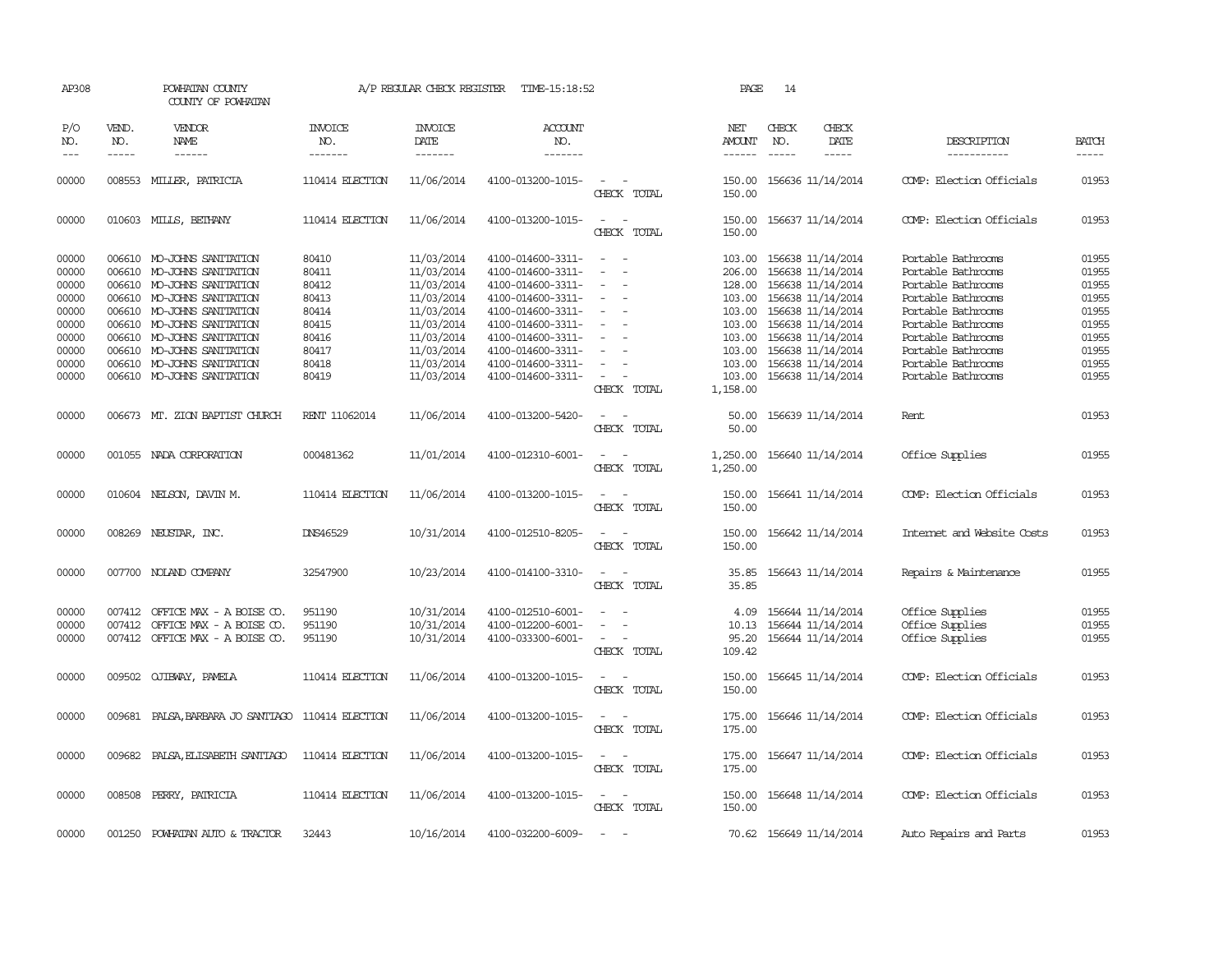| AP308                                                                                  |                                                                                                  | POWHATAN COUNTY<br>COUNTY OF POWHATAN                                                                                                                                                                                                                                                |                                                                                                            | A/P REGULAR CHECK REGISTER                                                                                                              | TIME-15:18:52                                                                                                                                                                                                  |                                                   | PAGE                                                                                              | 15            |                                                                                                                                                                                                                |                                                                                                                                                                                                       |                                                                                        |
|----------------------------------------------------------------------------------------|--------------------------------------------------------------------------------------------------|--------------------------------------------------------------------------------------------------------------------------------------------------------------------------------------------------------------------------------------------------------------------------------------|------------------------------------------------------------------------------------------------------------|-----------------------------------------------------------------------------------------------------------------------------------------|----------------------------------------------------------------------------------------------------------------------------------------------------------------------------------------------------------------|---------------------------------------------------|---------------------------------------------------------------------------------------------------|---------------|----------------------------------------------------------------------------------------------------------------------------------------------------------------------------------------------------------------|-------------------------------------------------------------------------------------------------------------------------------------------------------------------------------------------------------|----------------------------------------------------------------------------------------|
| P/O<br>NO.                                                                             | VEND.<br>NO.                                                                                     | <b>VENDOR</b><br>NAME                                                                                                                                                                                                                                                                | <b>INVOICE</b><br>NO.                                                                                      | <b>INVOICE</b><br>DATE                                                                                                                  | <b>ACCOUNT</b><br>NO.                                                                                                                                                                                          |                                                   | NET<br>AMOUNT                                                                                     | CHECK<br>NO.  | CHECK<br>DATE                                                                                                                                                                                                  | DESCRIPTION                                                                                                                                                                                           | <b>BATCH</b>                                                                           |
| $---$                                                                                  | $\frac{1}{2}$                                                                                    | $- - - - - -$                                                                                                                                                                                                                                                                        | -------                                                                                                    | --------                                                                                                                                | -------                                                                                                                                                                                                        |                                                   | $- - - - - -$                                                                                     | $\frac{1}{2}$ | -----                                                                                                                                                                                                          | -----------                                                                                                                                                                                           | $\frac{1}{2}$                                                                          |
| 00000<br>00000<br>00000<br>00000                                                       | 001250<br>001250<br>001250                                                                       | POWHATAN AUTO & TRACTOR<br>POWHATAN AUTO & TRACTOR<br>POWHATAN AUTO & TRACTOR<br>001250 POWHATAN AUTO & TRACTOR                                                                                                                                                                      | 326058<br>323496<br>325201<br>326360                                                                       | 10/29/2014<br>10/08/2014<br>10/22/2014<br>10/31/2014                                                                                    | 4100-032200-6009-<br>4100-031200-6009-<br>4100-031200-6009-<br>4100-035100-6009-                                                                                                                               | $\overline{\phantom{a}}$<br>CHECK TOTAL           | 53.26<br>20.98<br>20.98<br>1.29<br>167.13                                                         |               | 156649 11/14/2014<br>156649 11/14/2014<br>156649 11/14/2014<br>156649 11/14/2014                                                                                                                               | Auto Repairs and Parts<br>Auto Parts/Repairs<br>Auto Parts/Repairs<br>Auto Parts/Repairs                                                                                                              | 01953<br>01955<br>01955<br>01955                                                       |
| 00000                                                                                  |                                                                                                  | 006914 POWHATAN AUTO REPAIR                                                                                                                                                                                                                                                          | 631                                                                                                        | 11/06/2014                                                                                                                              | 4100-031200-6009-                                                                                                                                                                                              | $\sim$<br>$\sim$<br>CHECK TOTAL                   | 16.00<br>16.00                                                                                    |               | 156650 11/14/2014                                                                                                                                                                                              | Auto Parts/Repairs                                                                                                                                                                                    | 01955                                                                                  |
| 00000                                                                                  |                                                                                                  | 007947 POWHATAN CHRISTIAN                                                                                                                                                                                                                                                            | RENT 11062014                                                                                              | 11/06/2014                                                                                                                              | 4100-013200-5420-                                                                                                                                                                                              | $\sim$<br>$\equiv$<br>CHECK TOTAL                 | 50.00<br>50.00                                                                                    |               | 156651 11/14/2014                                                                                                                                                                                              | Rent                                                                                                                                                                                                  | 01953                                                                                  |
| 00000                                                                                  | 009020                                                                                           | POWHATAN COMMUNITY CHURCH RENT 11062014                                                                                                                                                                                                                                              |                                                                                                            | 11/06/2014                                                                                                                              | 4100-013200-5420-                                                                                                                                                                                              | $\overline{\phantom{a}}$<br>CHECK TOTAL           | 50.00<br>50.00                                                                                    |               | 156652 11/14/2014                                                                                                                                                                                              | Rent                                                                                                                                                                                                  | 01953                                                                                  |
| 00000                                                                                  | 005050                                                                                           | POWHATAN LOCK SERVICES                                                                                                                                                                                                                                                               | 1184                                                                                                       | 10/29/2014                                                                                                                              | 4100-014100-3310-                                                                                                                                                                                              | $\overline{\phantom{a}}$<br>. —<br>CHECK TOTAL    | 96.10<br>96.10                                                                                    |               | 156653 11/14/2014                                                                                                                                                                                              | Repairs & Maintenance                                                                                                                                                                                 | 01955                                                                                  |
| 00000<br>00000<br>00000                                                                | 008163<br>008163                                                                                 | PRICE, PAULA<br>PRICE,<br>PAULA<br>008163 PRICE, PAULA                                                                                                                                                                                                                               | <b>1STOTRPAY</b><br>MILEAGEREIMBURS<br>REIMBURSE MILE                                                      | 11/06/2014<br>11/07/2014<br>11/08/2014                                                                                                  | 4100-013200-1011-<br>4100-013100-5510-<br>4100-013100-5510-                                                                                                                                                    | $\equiv$<br>CHECK TOTAL                           | 688.16<br>184.14<br>33.37<br>905.67                                                               |               | 156654 11/14/2014<br>156654 11/14/2014<br>156654 11/14/2014                                                                                                                                                    | COMP: Electoral Board<br>Travel/Mileage/Parking/Tolls<br>Travel/Mileage/Parking/Tolls                                                                                                                 | 01953<br>01955<br>01955                                                                |
| 00000                                                                                  | 008509                                                                                           | PRIMOVIC, SHIRLEY P.                                                                                                                                                                                                                                                                 | 110414 ELECTION                                                                                            | 11/06/2014                                                                                                                              | 4100-013200-1015-                                                                                                                                                                                              | $\sim$<br>$\overline{\phantom{a}}$<br>CHECK TOTAL | 150.00<br>150.00                                                                                  |               | 156655 11/14/2014                                                                                                                                                                                              | COMP: Election Officials                                                                                                                                                                              | 01953                                                                                  |
| 00000                                                                                  |                                                                                                  | 009498 PROFFITT, LARRY W.                                                                                                                                                                                                                                                            | 110414 ELECTION                                                                                            | 11/06/2014                                                                                                                              | 4100-013200-1015-                                                                                                                                                                                              | CHECK TOTAL                                       | 150.00<br>150.00                                                                                  |               | 156656 11/14/2014                                                                                                                                                                                              | COMP: Election Officials                                                                                                                                                                              | 01953                                                                                  |
| 00000                                                                                  | 009518                                                                                           | QUARLES PETROLEUM, INC.                                                                                                                                                                                                                                                              | CT-0551899                                                                                                 | 10/31/2014                                                                                                                              | 4100-031200-6008-                                                                                                                                                                                              | CHECK TOTAL                                       | 3,076.03<br>3,076.03                                                                              |               | 156657 11/14/2014                                                                                                                                                                                              | Gas/Grease/Oil                                                                                                                                                                                        | 01955                                                                                  |
| 00000<br>00000<br>00000<br>00000<br>00000<br>00000<br>00000<br>00000<br>00000<br>00000 | 000780<br>000780<br>000780<br>000780<br>000780<br>000780<br>000780<br>000780<br>000780<br>000780 | <b>QUILL CORPORATION</b><br><b>CUILL CORPORATION</b><br><b>CUILL CORPORATION</b><br><b>CUILL CORPORATION</b><br><b>QUILL CORPORATION</b><br><b>CUILL CORPORATION</b><br><b>QUILL CORPORATION</b><br><b>QUILL CORPORATION</b><br><b>QUILL CORPORATION</b><br><b>QUILL CORPORATION</b> | 6347927<br>7340634<br>7389568<br>7420632<br>7441059<br>7441214<br>7442189<br>7458304<br>7460059<br>7465742 | 9/23/2014<br>10/27/2014<br>10/29/2014<br>11/29/2014<br>10/30/2014<br>10/30/2014<br>10/30/2014<br>10/30/2014<br>10/30/2014<br>10/30/2014 | 4100-071110-6001-<br>4100-014400-6001-<br>4100-012410-6001-<br>4100-012410-6001-<br>4100-012210-6001-<br>4100-081100-6001-<br>4100-081100-6001-<br>4100-081100-6001-<br>4100-081100-6001-<br>4100-012210-6001- | $\equiv$<br>$\equiv$<br>$\equiv$<br>CHECK TOTAL   | 94.49<br>156.58<br>45.84<br>155.53<br>9.10<br>13.49<br>26.99<br>26.99<br>29.69<br>61.40<br>620.10 |               | 156658 11/14/2014<br>156658 11/14/2014<br>156658 11/14/2014<br>156658 11/14/2014<br>156658 11/14/2014<br>156658 11/14/2014<br>156658 11/14/2014<br>156658 11/14/2014<br>156658 11/14/2014<br>156658 11/14/2014 | Office Supplies<br>Stationery/Office Supplies<br>Office Supplies<br>Office Supplies<br>Office Supplies<br>Office Supplies<br>Office Supplies<br>Office Supplies<br>Office Supplies<br>Office Supplies | 01955<br>01955<br>01955<br>01955<br>01955<br>01955<br>01955<br>01955<br>01955<br>01955 |
| 00000<br>00000                                                                         | 000780<br>000780                                                                                 | <b>CUILL CORPORATION</b><br><b>CUILL CORPORATION</b>                                                                                                                                                                                                                                 | 763319 CREDIT<br>765826                                                                                    | 10/31/2014<br>10/30/2014                                                                                                                | 4100-081100-6001-<br>4100-081100-6001-                                                                                                                                                                         | $\sim$<br>$\overline{\phantom{a}}$<br>CHECK TOTAL | 50.36<br>40.36                                                                                    |               | 10.00- 156659 11/14/2014<br>156659 11/14/2014                                                                                                                                                                  | Office Supplies<br>Office Supplies                                                                                                                                                                    | 01955<br>01955                                                                         |
| 00000<br>00000                                                                         | 006201                                                                                           | RENGER, JEANIE AREHART<br>006201 RENGER, JEANIE AREHART                                                                                                                                                                                                                              | <b>1STOTRPAYMENT</b><br><b>MILEAGEREIMBURS</b>                                                             | 11/06/2014<br>11/05/2014                                                                                                                | 4100-013200-1011-<br>4100-013100-5510-                                                                                                                                                                         | $\equiv$<br>CHECK TOTAL                           | 1,376.33<br>168.78<br>1,545.11                                                                    |               | 156660 11/14/2014<br>156660 11/14/2014                                                                                                                                                                         | COMP: Electoral Board<br>Travel/Mileage/Parking/Tolls                                                                                                                                                 | 01953<br>01955                                                                         |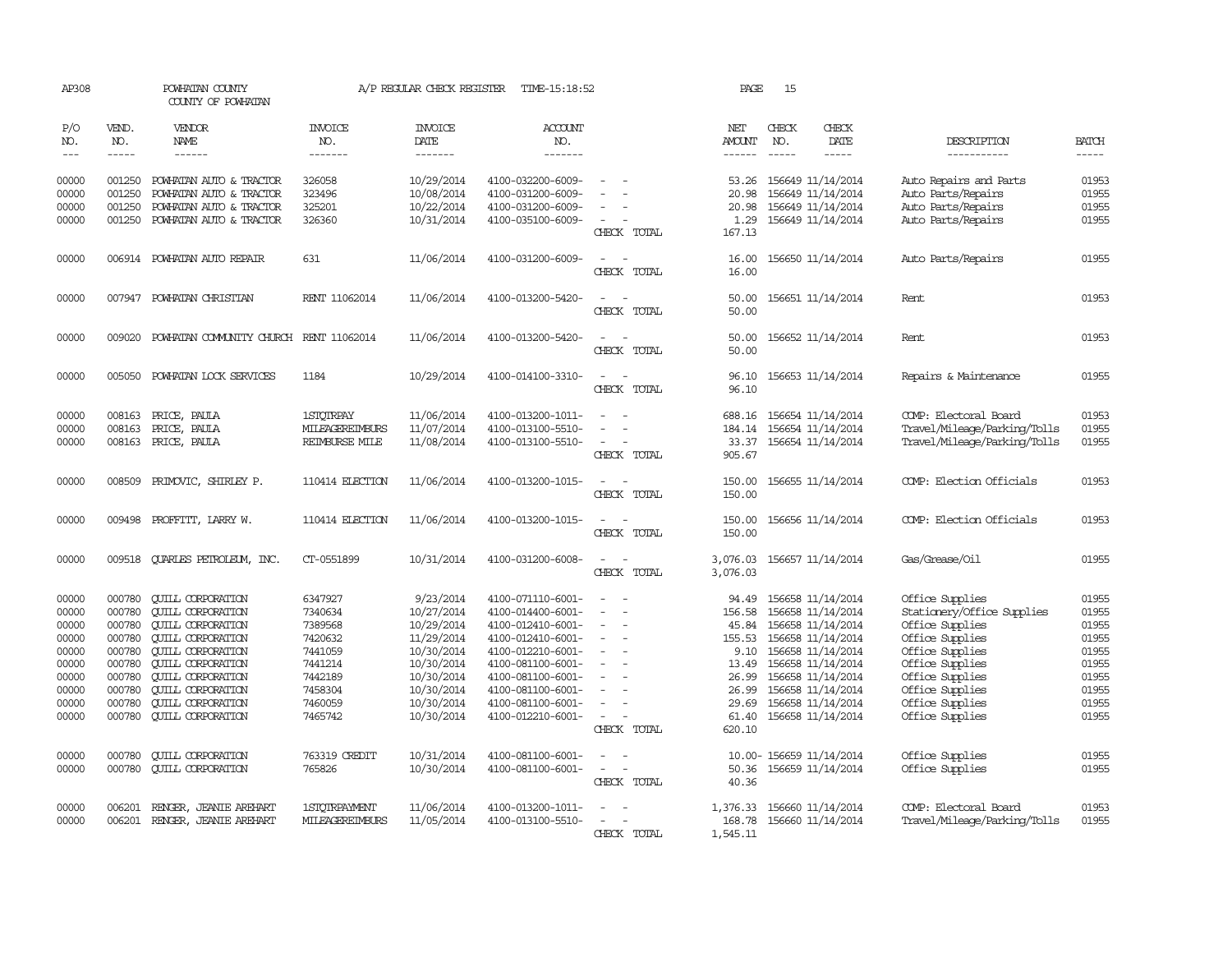| AP308                            |                                      | POWHATAN COUNTY<br>COUNTY OF POWHATAN                |                                                                      | A/P REGULAR CHECK REGISTER                           | TIME-15:18:52                                                                    |                                         | PAGE                                   | 16                            |                                                                                  |                                                                        |                                  |
|----------------------------------|--------------------------------------|------------------------------------------------------|----------------------------------------------------------------------|------------------------------------------------------|----------------------------------------------------------------------------------|-----------------------------------------|----------------------------------------|-------------------------------|----------------------------------------------------------------------------------|------------------------------------------------------------------------|----------------------------------|
| P/O<br>NO.<br>$---$              | VEND.<br>NO.                         | VENDOR<br>NAME<br>$- - - - - -$                      | <b>INVOICE</b><br>NO.<br>-------                                     | <b>INVOICE</b><br>DATE<br>-------                    | <b>ACCOUNT</b><br>NO.<br>$- - - - - - -$                                         |                                         | NET<br><b>AMOUNT</b>                   | CHECK<br>NO.<br>$\frac{1}{2}$ | CHECK<br>DATE<br>$- - - - -$                                                     | DESCRIPTION<br>-----------                                             | <b>BATCH</b><br>-----            |
| 00000<br>00000                   | 006579<br>006579                     | RICHMOND ALARM COMPANY<br>RICHMOND ALARM COMPANY     | 32973<br>32973                                                       | 11/01/2014<br>11/01/2014                             | 4100-014100-3320-<br>4100-014100-3320-                                           | $\overline{\phantom{a}}$<br>CHECK TOTAL | 490.00<br>380.00<br>870.00             |                               | 156661 11/14/2014<br>156661 11/14/2014                                           | Maintenance & Service Contract 01955<br>Maintenance & Service Contract | 01955                            |
| 00000                            | 008190                               | RICHMOND REGIONAL PLAN-                              | NOV19 LUNCH                                                          | 11/13/2014                                           | 4100-081500-5540-                                                                | $\sim$<br>CHECK TOTAL                   | 10.00<br>10.00                         |                               | 156662 11/14/2014                                                                | Conferences & Training                                                 | 01955                            |
| 00000<br>00000                   |                                      | 007942 RICHMOND SUBURBAN<br>007942 RICHMOND SUBURBAN | I00000918761029<br>I00000922291029                                   | 11/02/2014<br>11/02/2014                             | 4100-012320-3600-<br>4100-081100-3600-                                           | CHECK TOTAL                             | 105.00<br>105.00<br>210.00             |                               | 156663 11/14/2014<br>156663 11/14/2014                                           | Advertising<br>Advertising                                             | 01955<br>01955                   |
| 00000                            |                                      | 008514 RICKARD III, WILLIAM P.                       | 110414 ELECTION                                                      | 11/06/2014                                           | 4100-013200-1015-                                                                | CHECK TOTAL                             | 150.00<br>150.00                       |                               | 156664 11/14/2014                                                                | COMP: Election Officials                                               | 01953                            |
| 00000                            |                                      | 010435 SCITEST LABORATORIES, INC 11                  |                                                                      | 11/07/2014                                           | 4100-012220-3140-                                                                | $\sim$<br>CHECK TOTAL                   | 70.00<br>70.00                         |                               | 156665 11/14/2014                                                                | Professional Services                                                  | 01955                            |
| 00000<br>00000                   | 001320<br>001320                     | SOUTHERN POLICE<br>SOUTHERN POLICE                   | 176966<br>176967                                                     | 11/03/2014<br>11/03/2014                             | 4100-031200-6011-<br>4100-031200-6011-                                           | $\overline{\phantom{a}}$<br>CHECK TOTAL | 152.00<br>1,140.00<br>1,292.00         |                               | 156666 11/14/2014<br>156666 11/14/2014                                           | Uniforms<br>Uniforms                                                   | 01955<br>01955                   |
| 00000                            | 000490                               | SPEARS, RONALD K.                                    | 110414 ELECTION                                                      | 11/06/2014                                           | 4100-013200-1015-                                                                | $\sim$ $\sim$<br>CHECK TOTAL            | 175.00<br>175.00                       |                               | 156667 11/14/2014                                                                | COMP: Election Officials                                               | 01953                            |
| 00000<br>00000<br>00000<br>00000 | 006565<br>006565<br>006565<br>006565 | SPRINT<br><b>SPRINT</b><br><b>SPRINT</b><br>SPRINT   | 93103141005703<br>93103141005703<br>93103141005706<br>93103141005706 | 11/01/2014<br>11/01/2014<br>11/01/2014<br>11/01/2014 | 4100-031200-5240-<br>4100-012410-5240-<br>4100-031200-5240-<br>4100-034100-5240- | $\equiv$<br>CHECK TOTAL                 | 12.27<br>4.06<br>6.51<br>1.26<br>24.10 |                               | 156668 11/14/2014<br>156668 11/14/2014<br>156668 11/14/2014<br>156668 11/14/2014 | Long Distance<br>Long Distance<br>Long Distance<br>Long Distance       | 01955<br>01955<br>01955<br>01955 |
| 00000                            | 006608                               | ST. JOHN NEWMAN CATHOLIC                             | RENT 11062014                                                        | 11/06/2014                                           | 4100-013200-5420-                                                                | $\sim$<br>$\sim$<br>CHECK TOTAL         | 50.00<br>50.00                         |                               | 156669 11/14/2014                                                                | Rent                                                                   | 01953                            |
| 00000                            |                                      | 000410 THOMAS, PETE                                  | 103104 2014                                                          | 10/31/2014                                           | 4100-014100-3180-                                                                | $\sim$<br>$\sim$<br>CHECK TOTAL         | 772.00<br>772.00                       |                               | 156670 11/14/2014                                                                | Cleaning Service                                                       | 01955                            |
| 00000                            | 006506                               | THYSSENKRUPP ELEVATOR                                | 5000244586                                                           | 10/08/2014                                           | 4100-014100-3310-                                                                | CHECK TOTAL                             | 480.00<br>480.00                       |                               | 156671 11/14/2014                                                                | Repairs & Maintenance                                                  | 01955                            |
| 00000                            | 000845                               | TOWN POLICE SUPPLY OF                                | 6507                                                                 | 11/04/2014                                           | 4100-031200-6011-                                                                | $\sim$<br>CHECK TOTAL                   | 75.60<br>75.60                         |                               | 156672 11/14/2014                                                                | Uniforms                                                               | 01955                            |
| 00000                            |                                      | 008552 TYLER-COX, RHONDA                             | 110414 ELECTION                                                      | 11/06/2014                                           | 4100-013200-1015-                                                                | $\sim$<br>CHECK TOTAL                   | 175.00<br>175.00                       |                               | 156673 11/14/2014                                                                | COMP: Election Officials                                               | 01953                            |
| 00000                            |                                      | 009574 UNIOUE MANAGEMENT                             | 294474                                                               | 11/01/2014                                           | 4100-073100-6012-                                                                | $\sim$<br>CHECK TOTAL                   | 109.45<br>109.45                       |                               | 156674 11/14/2014                                                                | Books & Subscriptions                                                  | 01955                            |
| 00000                            |                                      | 006944 USA TODAY                                     | 3356795 12/14                                                        | 12/09/2014                                           | 4100-073100-6012-                                                                | $\overline{\phantom{a}}$<br>CHECK TOTAL | 294.42<br>294.42                       |                               | 156675 11/14/2014                                                                | Books & Subscriptions                                                  | 01955                            |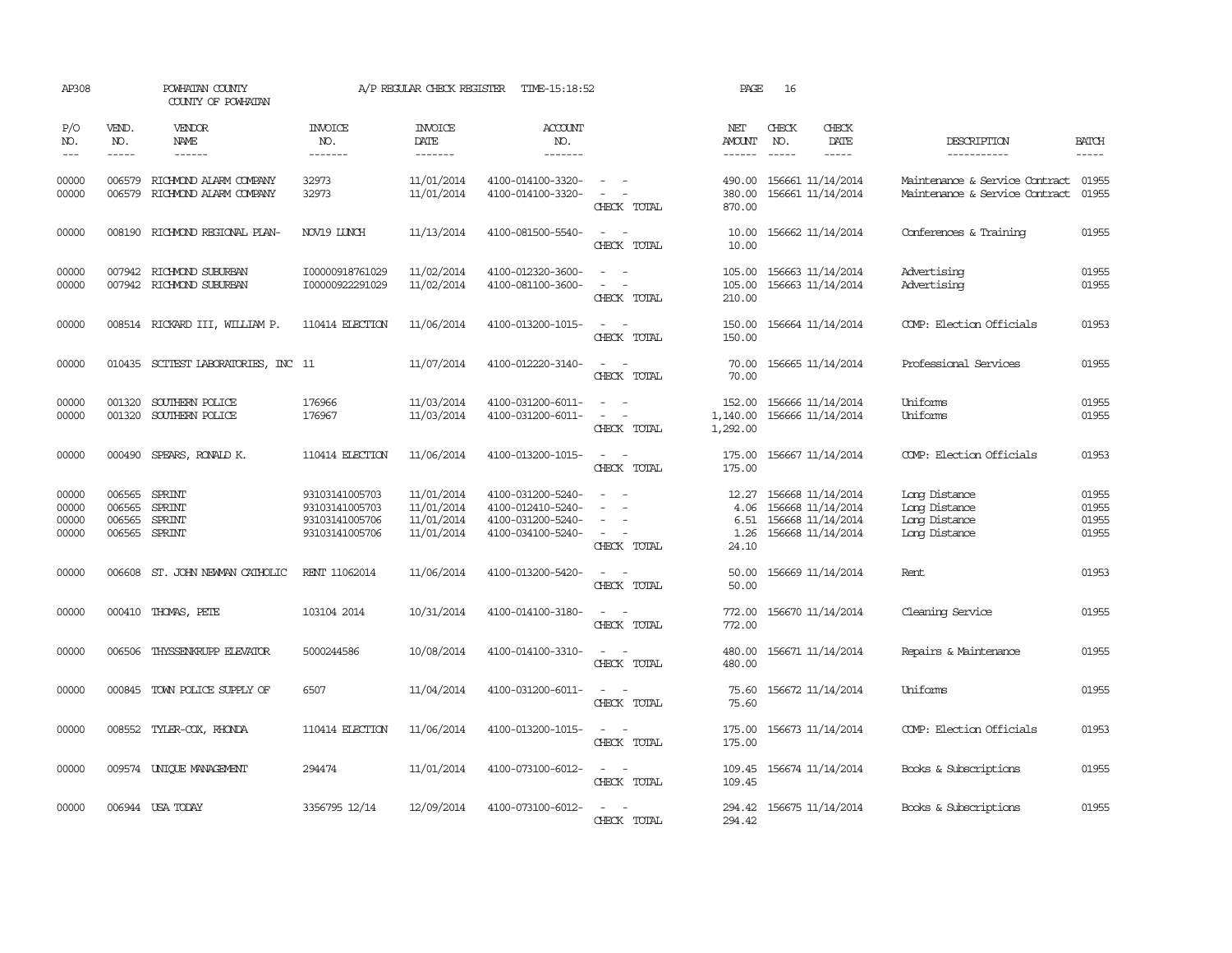|                                                                                                            | POWHATAN COUNTY<br>COUNTY OF POWHATAN                                                                                                                                                                                                                                                                                       |                                                                                                                                                        |                                                                                                                                                        |                                                                                                                                                                                                                                     |                                                                        | PAGE                                                                                                   | 17           |                   |                                                                                                                                                                                                                                                                                                                                                                                                                                                                                                                                                                                                                                                                                                                                                                                                                     |                                                                                                 |
|------------------------------------------------------------------------------------------------------------|-----------------------------------------------------------------------------------------------------------------------------------------------------------------------------------------------------------------------------------------------------------------------------------------------------------------------------|--------------------------------------------------------------------------------------------------------------------------------------------------------|--------------------------------------------------------------------------------------------------------------------------------------------------------|-------------------------------------------------------------------------------------------------------------------------------------------------------------------------------------------------------------------------------------|------------------------------------------------------------------------|--------------------------------------------------------------------------------------------------------|--------------|-------------------|---------------------------------------------------------------------------------------------------------------------------------------------------------------------------------------------------------------------------------------------------------------------------------------------------------------------------------------------------------------------------------------------------------------------------------------------------------------------------------------------------------------------------------------------------------------------------------------------------------------------------------------------------------------------------------------------------------------------------------------------------------------------------------------------------------------------|-------------------------------------------------------------------------------------------------|
| VEND.<br>NO.<br>$- - - - -$                                                                                | VENDOR<br><b>NAME</b><br>------                                                                                                                                                                                                                                                                                             | <b>INVOICE</b><br>NO.<br>-------                                                                                                                       | <b>INVOICE</b><br>DATE                                                                                                                                 | <b>ACCOUNT</b><br>NO.                                                                                                                                                                                                               |                                                                        | NET<br>AMOUNT<br>------                                                                                | CHECK<br>NO. | CHECK<br>DATE     | DESCRIPTION<br>-----------                                                                                                                                                                                                                                                                                                                                                                                                                                                                                                                                                                                                                                                                                                                                                                                          | <b>BATCH</b><br>-----                                                                           |
| 010096<br>010096                                                                                           |                                                                                                                                                                                                                                                                                                                             | 61093663<br>61093663                                                                                                                                   | 11/10/2014<br>11/10/2014                                                                                                                               | 4100-012510-5240-<br>4100-013200-5240-                                                                                                                                                                                              | $\equiv$<br>CHECK TOTAL                                                | 19.86<br>19.87<br>39.73                                                                                |              |                   | Long Distance<br>Long Distance                                                                                                                                                                                                                                                                                                                                                                                                                                                                                                                                                                                                                                                                                                                                                                                      | 01955<br>01955                                                                                  |
|                                                                                                            |                                                                                                                                                                                                                                                                                                                             | 859000962901114                                                                                                                                        | 11/01/2014                                                                                                                                             | 4100-073100-5260-                                                                                                                                                                                                                   | $\equiv$<br>CHECK TOTAL                                                | 139.99<br>139.99                                                                                       |              |                   | Internet                                                                                                                                                                                                                                                                                                                                                                                                                                                                                                                                                                                                                                                                                                                                                                                                            | 01955                                                                                           |
| 008126<br>008126<br>008126<br>008126<br>008126<br>008126<br>008126<br>008126<br>008126<br>008126<br>008126 | VERIZON WIRELESS<br>VERIZON WIRELESS<br>VERIZON WIRELESS<br>VERIZON WIRELESS<br>VERIZON WIRELESS<br>VERIZON WIRELESS<br>VERIZON WIRELESS<br>VERIZON WIRELESS<br>VERIZON WIRELESS<br>VERIZON WIRELESS<br>VERIZON WIRELESS                                                                                                    | 9734625485<br>9734710259<br>9734710259<br>9734710259<br>9734710259<br>9734710259<br>9734710259<br>9734710259<br>9734710259<br>9734710259<br>9734710259 | 11/01/2014<br>11/01/2014<br>11/01/2014<br>11/01/2014<br>11/01/2014<br>11/01/2014<br>11/01/2014<br>11/01/2014<br>11/01/2014<br>11/01/2014<br>11/01/2014 | 4100-032300-5250-<br>4100-012100-5250-<br>4100-012510-5250-<br>4100-014100-5250-<br>4100-032200-5250-<br>4100-033300-5250-<br>4100-034100-5250-<br>4100-035500-5250-<br>4100-071110-5250-<br>4100-073100-5250-<br>4100-081100-5250- | $\equiv$<br>$\overline{a}$<br>$\equiv$<br>$\equiv$<br>CHECK TOTAL      | 238.18<br>49.62<br>323.57<br>200.09<br>27.50<br>114.75<br>49.62<br>99.24<br>49.62<br>27.50<br>1,173.31 |              |                   | Cell Phone Charges<br>Cell Phones<br>Cell Phones<br>Cell Phones<br>Cell Phones<br>Cell Phones<br>Cell Phones<br>Cell Phones<br>Cell Phones<br>Cell Phones<br>Cell Phones                                                                                                                                                                                                                                                                                                                                                                                                                                                                                                                                                                                                                                            | 01955<br>01955<br>01955<br>01955<br>01955<br>01955<br>01955<br>01955<br>01955<br>01955<br>01955 |
|                                                                                                            |                                                                                                                                                                                                                                                                                                                             | FM2015 SCHUBERT                                                                                                                                        | 11/11/2014                                                                                                                                             | 4100-012200-5810-                                                                                                                                                                                                                   | CHECK TOTAL                                                            | 35.00<br>35.00                                                                                         |              |                   | Dues/Association Memberships                                                                                                                                                                                                                                                                                                                                                                                                                                                                                                                                                                                                                                                                                                                                                                                        | 01955                                                                                           |
| 008710<br>008710<br>008710<br>008710<br>008710<br>008710<br>008710<br>008710<br>008710<br>008710<br>008710 | VIRGINIA BUSINESS SYSTEMS<br>VIRGINIA BUSINESS SYSTEMS<br>VIRGINIA BUSINESS SYSTEMS<br>VIRGINIA BUSINESS SYSTEMS<br>VIRGINIA BUSINESS SYSTEMS<br>VIRGINIA BUSINESS SYSTEMS<br>VIRGINIA BUSINESS SYSTEMS<br>VIRGINIA BUSINESS SYSTEMS<br>VIRGINIA BUSINESS SYSTEMS<br>VIRGINIA BUSINESS SYSTEMS<br>VIRGINIA BUSINESS SYSTEMS | 16082987<br>16082988<br>16082989<br>16082990<br>16082992<br>16082992<br>16082992<br>16082992<br>16082992<br>16082992<br>16082992                       | 11/03/2014<br>11/03/2014<br>11/03/2014<br>11/03/2014<br>11/03/2014<br>11/03/2014<br>11/03/2014<br>11/03/2014<br>11/03/2014<br>11/03/2014<br>11/03/2014 | 4100-032300-3320-<br>4100-021600-8002-<br>4100-022100-3320-<br>4100-021200-8002-<br>4100-034100-3320-<br>4100-012310-3320-<br>4100-012100-3320-<br>4100-012210-3320-<br>4100-014100-3320-<br>4100-012200-3320-<br>4100-053120-3320- | $\equiv$<br>$\equiv$<br>$\equiv$<br>$\equiv$<br>$\equiv$               | 142.72<br>89.84<br>109.76<br>168.43<br>4.47<br>18.49<br>68.11<br>11.58<br>.08<br>50.99<br>8.35         |              |                   | Maintenance & Service Contract<br>Copier Lease<br>Maintenance & Service Contract<br>Copier Lease Agreement<br>Maintenance & Service Contract<br>Maintenance & Service Contract<br>Maintenance & Service Contract<br>Maintenance/Service Contracts<br>Maintenance & Service Contract<br>Maintenance & Service Contract<br>Maint/Service Contract/Copying                                                                                                                                                                                                                                                                                                                                                                                                                                                             | 01955<br>01955<br>01955<br>01955<br>01955<br>01955<br>01955<br>01955<br>01955<br>01955<br>01955 |
| 008710<br>008710<br>008710<br>008710<br>008710<br>008710<br>008710<br>008710<br>008710<br>008710<br>008710 | VIRGINIA BUSINESS SYSTEMS<br>VIRGINIA BUSINESS SYSTEMS<br>VIRGINIA BUSINESS SYSTEMS<br>VIRGINIA BUSINESS SYSTEMS<br>VIRGINIA BUSINESS SYSTEMS<br>VIRGINIA BUSINESS SYSTEMS<br>VIRGINIA BUSINESS SYSTEMS<br>VIRGINIA BUSINESS SYSTEMS<br>VIRGINIA BUSINESS SYSTEMS<br>VIRGINIA BUSINESS SYSTEMS<br>VIRGINIA BUSINESS SYSTEMS | 16082992<br>16082992<br>16082992<br>16082993<br>16082994<br>16082994<br>16082994<br>16082994<br>16082994<br>16082994<br>16082994                       | 11/03/2014<br>11/03/2014<br>11/03/2014<br>11/03/2014<br>11/03/2014<br>11/03/2014<br>11/03/2014<br>11/03/2014<br>11/03/2014<br>11/03/2014<br>11/03/2014 | 4100-081100-3320-<br>4100-012310-3320-<br>4100-012410-3320-<br>4100-031200-3320-<br>4100-034100-3320-<br>4100-012310-3320-<br>4100-012100-3320-<br>4100-012210-3320-<br>4100-014100-3320-<br>4100-012200-3320-<br>4100-053120-3320- | $\sim$<br>$\equiv$<br>$\equiv$<br>$\equiv$<br>$\overline{\phantom{a}}$ | 15.97<br>1.41<br>1.25<br>202.93<br>18.23<br>75.34<br>277.45<br>47.19<br>.32<br>207.71<br>34.01         |              | 156680 11/14/2014 | Maintenance & Service Contract<br>Maintenance & Service Contract<br>Maintenance & Service Contract<br>Maintenance & Service Contract<br>Maintenance & Service Contract<br>Maintenance & Service Contract<br>Maintenance & Service Contract<br>Maintenance/Service Contracts<br>Maintenance & Service Contract<br>Maintenance & Service Contract<br>Maint/Service Contract/Copying                                                                                                                                                                                                                                                                                                                                                                                                                                   | 01955<br>01955<br>01955<br>01955<br>01955<br>01955<br>01955<br>01955<br>01955<br>01955<br>01955 |
|                                                                                                            | 008710                                                                                                                                                                                                                                                                                                                      | VERIZON<br>VERIZON<br>009079 VERIZON COMUNICATIONS<br>009516 VGFOA<br>VIRGINIA BUSINESS SYSTEMS                                                        | 16082986                                                                                                                                               | -------<br>11/03/2014                                                                                                                                                                                                               | A/P REGULAR CHECK REGISTER<br>-------<br>4100-013200-3320-             | TIME-15:18:52<br>$\overline{\phantom{a}}$                                                              | 239.54       |                   | -----<br>156676 11/14/2014<br>156676 11/14/2014<br>156677 11/14/2014<br>156678 11/14/2014<br>156678 11/14/2014<br>6.38-156678 11/14/2014<br>156678 11/14/2014<br>156678 11/14/2014<br>156678 11/14/2014<br>156678 11/14/2014<br>156678 11/14/2014<br>156678 11/14/2014<br>156678 11/14/2014<br>156678 11/14/2014<br>156679 11/14/2014<br>156680 11/14/2014<br>156680 11/14/2014<br>156680 11/14/2014<br>156680 11/14/2014<br>156680 11/14/2014<br>156680 11/14/2014<br>156680 11/14/2014<br>156680 11/14/2014<br>156680 11/14/2014<br>156680 11/14/2014<br>156680 11/14/2014<br>156680 11/14/2014<br>156680 11/14/2014<br>156680 11/14/2014<br>156680 11/14/2014<br>156680 11/14/2014<br>156680 11/14/2014<br>156680 11/14/2014<br>156680 11/14/2014<br>156680 11/14/2014<br>156680 11/14/2014<br>156680 11/14/2014 | Maintenance & Service Contract                                                                  |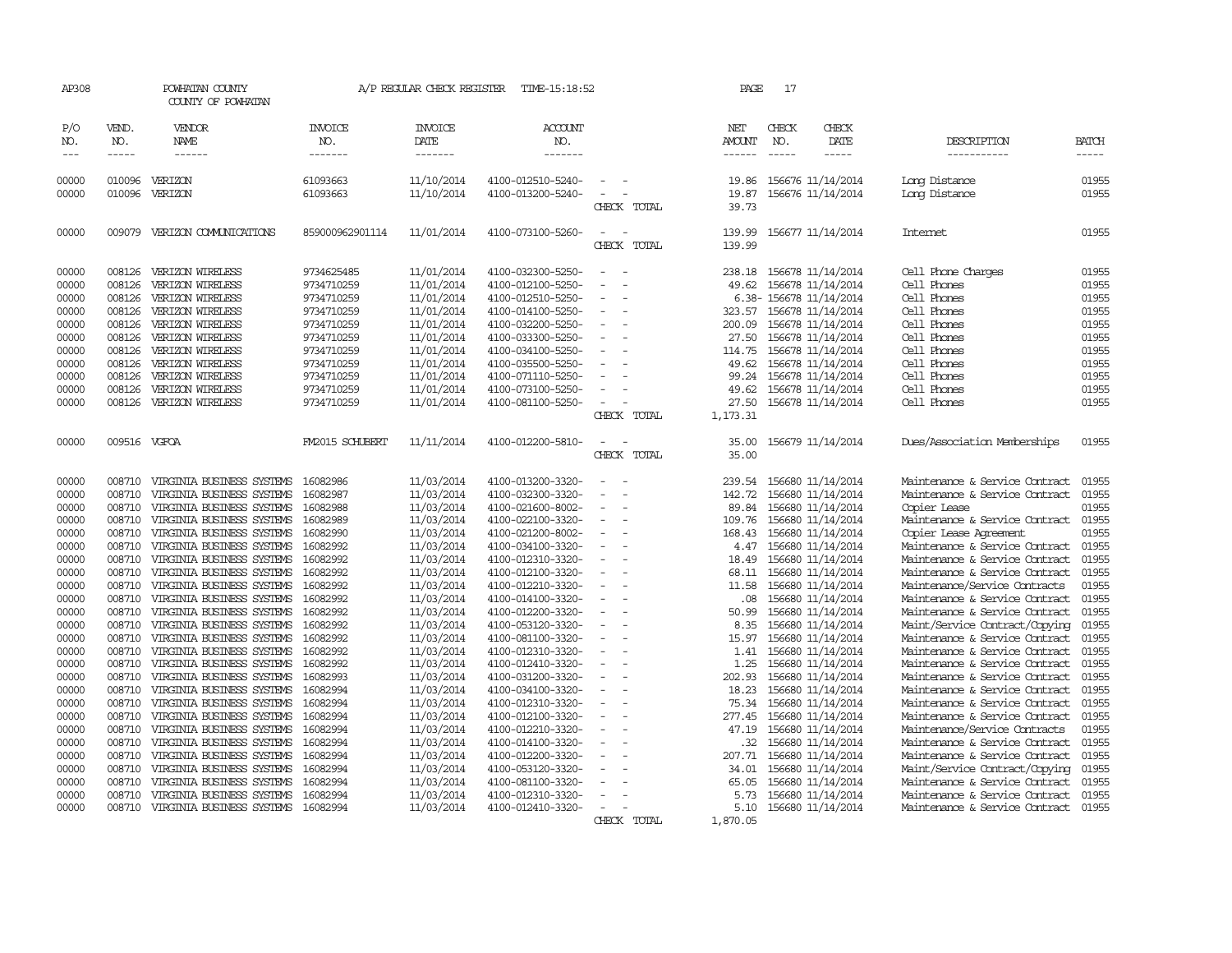| AP308                                                                                           |                                      | POWHATAN COUNTY<br>COUNTY OF POWHATAN                                                                                                                                                                                                                                                                                                  |                                                                                                                                                                                                    | A/P REGULAR CHECK REGISTER                                                                                                                             | TIME-15:18:52                                                                                                                                                                                                                       |                                                                                                                                                 | PAGE                                                                                        | 18                            |                                                                                                                                                                                                                                                  |                                                                                                                                                                                                                                        |                                                                                                 |
|-------------------------------------------------------------------------------------------------|--------------------------------------|----------------------------------------------------------------------------------------------------------------------------------------------------------------------------------------------------------------------------------------------------------------------------------------------------------------------------------------|----------------------------------------------------------------------------------------------------------------------------------------------------------------------------------------------------|--------------------------------------------------------------------------------------------------------------------------------------------------------|-------------------------------------------------------------------------------------------------------------------------------------------------------------------------------------------------------------------------------------|-------------------------------------------------------------------------------------------------------------------------------------------------|---------------------------------------------------------------------------------------------|-------------------------------|--------------------------------------------------------------------------------------------------------------------------------------------------------------------------------------------------------------------------------------------------|----------------------------------------------------------------------------------------------------------------------------------------------------------------------------------------------------------------------------------------|-------------------------------------------------------------------------------------------------|
| P/O<br>NO.<br>$\frac{1}{2}$                                                                     | VEND.<br>NO.<br>$- - - - -$          | VENDOR<br>NAME<br>------                                                                                                                                                                                                                                                                                                               | <b>INVOICE</b><br>NO.<br>-------                                                                                                                                                                   | <b>INVOICE</b><br>DATE<br>-------                                                                                                                      | ACCOUNT<br>NO.<br>-------                                                                                                                                                                                                           |                                                                                                                                                 | NET<br>AMOUNT<br>$- - - - - -$                                                              | CHECK<br>NO.<br>$\frac{1}{2}$ | CHECK<br>DATE<br>$- - - - -$                                                                                                                                                                                                                     | DESCRIPTION<br>-----------                                                                                                                                                                                                             | <b>BATCH</b><br>$\cdots\cdots\cdots$                                                            |
| 00000                                                                                           | 009304                               | VIRGINIA BUSINESS SYSTEMS                                                                                                                                                                                                                                                                                                              | 1889630                                                                                                                                                                                            | 11/03/2014                                                                                                                                             | 4100-034100-3320-                                                                                                                                                                                                                   | $\equiv$<br>CHECK TOTAL                                                                                                                         | 86.08<br>86.08                                                                              |                               | 156681 11/14/2014                                                                                                                                                                                                                                | Maintenance & Service Contract                                                                                                                                                                                                         | 01955                                                                                           |
| 00000                                                                                           |                                      | 006870 VIRGINIA LAWYERS WEEKLY                                                                                                                                                                                                                                                                                                         | 614766 REN1                                                                                                                                                                                        | 10/01/2014                                                                                                                                             | 4100-012210-6012-                                                                                                                                                                                                                   | $\equiv$<br>CHECK TOTAL                                                                                                                         | 369.00<br>369.00                                                                            |                               | 156682 11/14/2014                                                                                                                                                                                                                                | Books & Subscriptions                                                                                                                                                                                                                  | 01955                                                                                           |
| 00000                                                                                           |                                      | 001680 WASTE MANAGEMENT OF                                                                                                                                                                                                                                                                                                             | 299478024241                                                                                                                                                                                       | 11/01/2014                                                                                                                                             | 4100-014300-3175-                                                                                                                                                                                                                   | $\sim$<br>CHECK TOTAL                                                                                                                           | 306.41                                                                                      |                               | 306.41 156683 11/14/2014                                                                                                                                                                                                                         | Waste Disposal                                                                                                                                                                                                                         | 01955                                                                                           |
| 00000                                                                                           |                                      | 008523 WILLIAMS, ARVADA E.                                                                                                                                                                                                                                                                                                             | 110414 ELECTION                                                                                                                                                                                    | 11/06/2014                                                                                                                                             | 4100-013200-1015-                                                                                                                                                                                                                   | $\sim$<br>CHECK TOTAL                                                                                                                           | 150.00<br>150.00                                                                            |                               | 156684 11/14/2014                                                                                                                                                                                                                                | COMP: Election Officials                                                                                                                                                                                                               | 01953                                                                                           |
| 00000                                                                                           |                                      | 008489 WIRT, BARBARA G.                                                                                                                                                                                                                                                                                                                | 110414 ELECTION                                                                                                                                                                                    | 11/04/2014                                                                                                                                             | 4100-013200-1015-                                                                                                                                                                                                                   | $\sim$ $-$<br>CHECK TOTAL                                                                                                                       | 150.00<br>150.00                                                                            |                               | 156685 11/14/2014                                                                                                                                                                                                                                | COMP: Election Officials                                                                                                                                                                                                               | 01953                                                                                           |
| 00000                                                                                           |                                      | 008549 YOUNG, WALTER W.                                                                                                                                                                                                                                                                                                                | 110414 ELECTION                                                                                                                                                                                    | 11/06/2014                                                                                                                                             | 4100-013200-1015-                                                                                                                                                                                                                   | $\sim$<br>CHECK TOTAL                                                                                                                           | 175.00<br>175.00                                                                            |                               | 156686 11/14/2014                                                                                                                                                                                                                                | COMP: Election Officials                                                                                                                                                                                                               | 01953                                                                                           |
| 00000                                                                                           |                                      | 008209 ADAMS, LISA C.                                                                                                                                                                                                                                                                                                                  | ELECTION/REPLAC                                                                                                                                                                                    | 11/06/2014                                                                                                                                             | 4100-013200-1015-                                                                                                                                                                                                                   | $\sim$<br>$\overline{\phantom{a}}$<br>CHECK TOTAL                                                                                               | 2.57<br>2.57                                                                                |                               | 156804 11/21/2014                                                                                                                                                                                                                                | COMP: Election Officials                                                                                                                                                                                                               | 01958                                                                                           |
| 00000<br>00000<br>00000<br>00000<br>00000<br>00000<br>00000<br>00000<br>00000                   | 007758<br>007758<br>007758<br>007758 | ADVANCE AUTO PARTS<br>ADVANCE AUTO PARTS<br>ADVANCE AUTO PARTS<br>007758 ADVANCE AUTO PARTS<br>007758 ADVANCE AUTO PARTS<br>ADVANCE AUTO PARTS<br>007758 ADVANCE AUTO PARTS<br>007758 ADVANCE AUTO PARTS<br>007758 ADVANCE AUTO PARTS                                                                                                  | 6819428281832<br>6819428281853<br>6819428281854<br>6819428954973<br>6819429355411<br>6819429535438<br>6819429782566<br>6819429782566C<br>6819430182712                                             | 11/30/2014<br>10/09/2014<br>10/09/2014<br>10/16/2014<br>10/20/2014<br>10/22/2014<br>10/24/2014<br>10/30/2014<br>10/28/2014                             | 4100-032200-6009-<br>4100-032200-6009-<br>4100-032200-6009-<br>4100-032200-6009-<br>4100-032200-6009-<br>4100-032200-6009-<br>4100-032200-6009-<br>4100-032200-6009-<br>4100-032200-6009-                                           | $\sim$<br>$\equiv$<br>$\sim$<br>$\equiv$<br>$\sim$<br>$\equiv$<br>$\equiv$<br>$\sim$<br>$\sim$<br>CHECK TOTAL                                   | 499.74<br>470.97<br>5.98<br>51.54<br>833.84<br>77.69<br>1,403.28                            |                               | 156805 11/21/2014<br>499.74- 156805 11/21/2014<br>156805 11/21/2014<br>20.74 156805 11/21/2014<br>156805 11/21/2014<br>156805 11/21/2014<br>156805 11/21/2014<br>57.48- 156805 11/21/2014<br>156805 11/21/2014                                   | Auto Repairs and Parts<br>Auto Repairs and Parts<br>Auto Repairs and Parts<br>Auto Repairs and Parts<br>Auto Repairs and Parts<br>Auto Repairs and Parts<br>Auto Repairs and Parts<br>Auto Repairs and Parts<br>Auto Repairs and Parts | 01958<br>01958<br>01958<br>01958<br>01958<br>01958<br>01958<br>01958<br>01958                   |
| 00000                                                                                           |                                      | 006382 AMOS & AMOS, PLLC                                                                                                                                                                                                                                                                                                               | 6996149                                                                                                                                                                                            | 10/31/2014                                                                                                                                             | 4100-021200-3150-                                                                                                                                                                                                                   | $\overline{\phantom{a}}$<br>CHECK TOTAL                                                                                                         | 120.00<br>120.00                                                                            |                               | 156806 11/21/2014                                                                                                                                                                                                                                | Outside Counsel                                                                                                                                                                                                                        | 01958                                                                                           |
| 00000<br>00000<br>00000<br>00000<br>00000<br>00000<br>00000<br>00000<br>00000<br>00000<br>00000 |                                      | 007436 AQUA VIRGINIA, INC.<br>007436 AQUA VIRGINIA, INC.<br>007436 AQUA VIRGINIA, INC.<br>007436 AQUA VIRGINIA, INC.<br>007436 AQUA VIRGINIA, INC.<br>007436 AQUA VIRGINIA, INC.<br>007436 AQUA VIRGINIA, INC.<br>007436 AQUA VIRGINIA, INC.<br>007436 AQUA VIRGINIA, INC.<br>007436 AQUA VIRGINIA, INC.<br>007436 AQUA VIRGINIA, INC. | 0559913 NOV 14<br>0574661 NOV 14<br>0575072 NOV 14<br>0620830 NOV 14<br>0621781 NOV 14<br>0621781 NOV 14<br>0621788 NOV 14<br>1100656 NOV 14<br>1100657 NOV 14<br>574622 NOV 2014<br>621132 NOV 14 | 11/10/2014<br>11/10/2014<br>11/10/2014<br>11/10/2014<br>11/10/2014<br>11/10/2014<br>11/10/2014<br>11/10/2014<br>11/10/2014<br>11/10/2014<br>11/10/2014 | 4100-014100-5130-<br>4100-014100-5130-<br>4100-014100-5130-<br>4100-014100-5130-<br>4100-014100-5130-<br>4100-031200-5130-<br>4100-073100-5130-<br>4100-014100-5130-<br>4100-014100-5130-<br>4100-014100-5130-<br>4100-014100-5130- | $\sim$<br>$\equiv$<br>$\sim$<br>$\sim$<br>$\sim$<br>$\overline{\phantom{a}}$<br>$\sim$<br>$\sim$<br>$\equiv$<br>$\sim$<br>$\sim$<br>CHECK TOTAL | 17.76<br>20.61<br>77.40<br>97.48<br>10.55<br>59.32<br>171.15<br>92.64<br>569.88<br>1,625.44 |                               | 156807 11/21/2014<br>156807 11/21/2014<br>156807 11/21/2014<br>156807 11/21/2014<br>10.54 156807 11/21/2014<br>156807 11/21/2014<br>156807 11/21/2014<br>498.11 156807 11/21/2014<br>156807 11/21/2014<br>156807 11/21/2014<br>156807 11/21/2014 | Water<br>Water<br>Water<br>Water<br>Water<br>Water<br>Water<br>Water<br>Water<br>Water<br>Water                                                                                                                                        | 01958<br>01958<br>01958<br>01958<br>01958<br>01958<br>01958<br>01958<br>01958<br>01958<br>01958 |
| 00000                                                                                           |                                      | 007436 AQUA VIRGINIA, INC.                                                                                                                                                                                                                                                                                                             | 621730 NOV 14                                                                                                                                                                                      | 11/10/2014                                                                                                                                             | 4100-014100-5130-                                                                                                                                                                                                                   | $\overline{\phantom{a}}$<br>CHECK TOTAL                                                                                                         | 175.91<br>175.91                                                                            |                               | 156808 11/21/2014                                                                                                                                                                                                                                | Water                                                                                                                                                                                                                                  | 01958                                                                                           |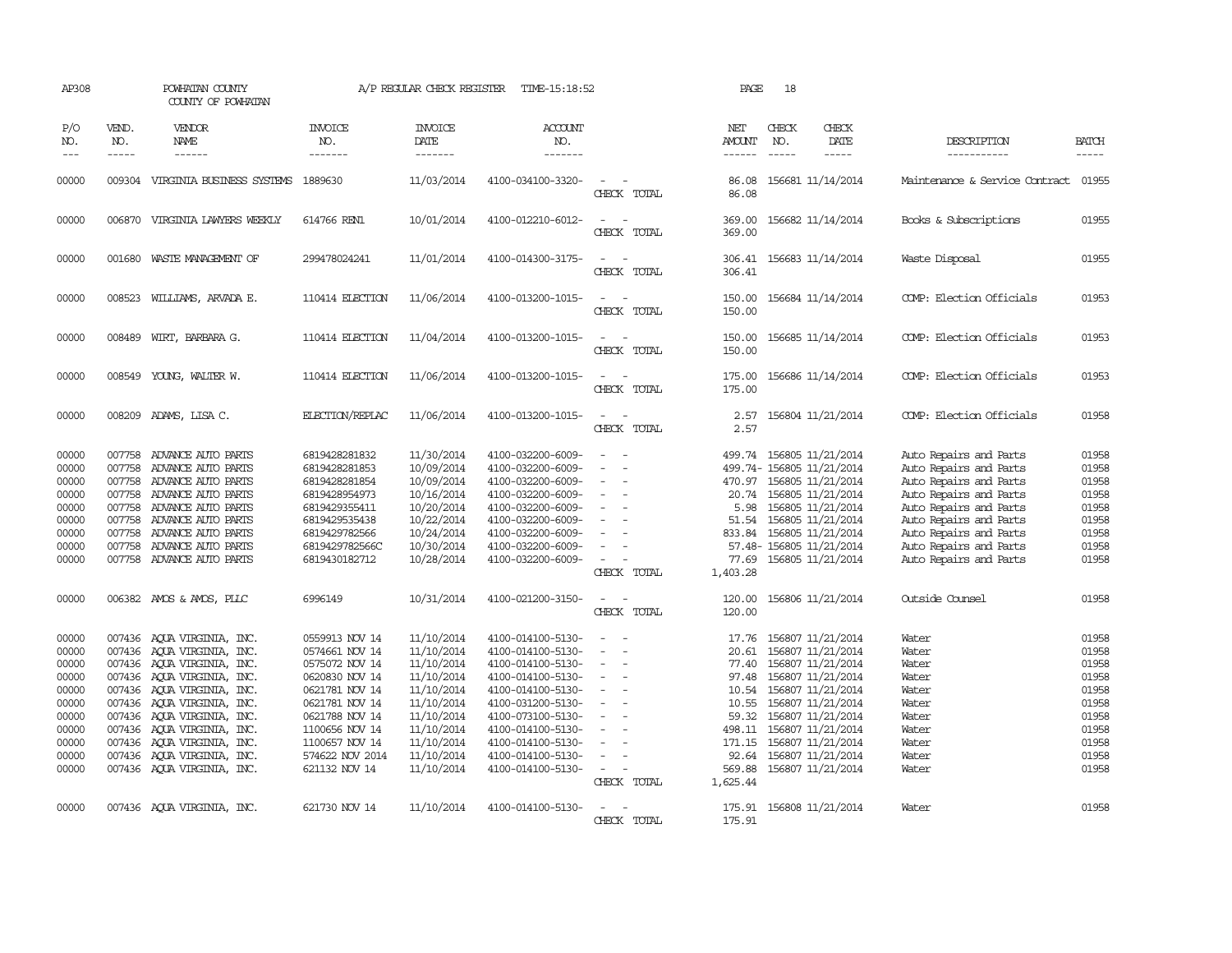| AP308                             |                             | POWHATAN COUNTY<br>COUNTY OF POWHATAN                                                                                                          |                                                                          | A/P REGULAR CHECK REGISTER                           | TIME-15:18:52                                                                    |                                                                                                                             | PAGE                                   | 19                                                                                              |                                                          |                                  |
|-----------------------------------|-----------------------------|------------------------------------------------------------------------------------------------------------------------------------------------|--------------------------------------------------------------------------|------------------------------------------------------|----------------------------------------------------------------------------------|-----------------------------------------------------------------------------------------------------------------------------|----------------------------------------|-------------------------------------------------------------------------------------------------|----------------------------------------------------------|----------------------------------|
| P/O<br>NO.<br>$\qquad \qquad - -$ | VEND.<br>NO.<br>$- - - - -$ | <b>VENDOR</b><br>NAME<br>$- - - - - -$                                                                                                         | <b>INVOICE</b><br>NO.<br>--------                                        | <b>INVOICE</b><br>DATE<br>--------                   | <b>ACCOUNT</b><br>NO.<br>-------                                                 |                                                                                                                             | NET<br>AMOUNT<br>$- - - - - -$         | CHECK<br>CHECK<br>NO.<br>DATE<br>$\frac{1}{2}$<br>-----                                         | DESCRIPTION<br>-----------                               | <b>BATCH</b><br>-----            |
| 00000<br>00000                    |                             | 007941 BAKER & TAYLOR<br>007941 BAKER & TAYLOR                                                                                                 | K28027740<br>5013370171                                                  | 11/12/2014<br>11/07/2014                             | 4100-073100-6012-<br>4100-073100-6012-                                           | $\omega_{\rm{max}}$ and $\omega_{\rm{max}}$<br>$\sim$ 100 $\sim$<br>CHECK TOTAL                                             | 16.06<br>297.22<br>313.28              | 156809 11/21/2014<br>156809 11/21/2014                                                          | Books & Subscriptions<br>Books & Subscriptions           | 01958<br>01958                   |
| 00000                             |                             | 000032 BARTON, FAYE G.                                                                                                                         | FALL DIST MTG                                                            | 11/19/2014                                           | 4100-012410-5510-                                                                | $\equiv$<br>CHECK TOTAL                                                                                                     | 90.40<br>90.40                         | 156810 11/21/2014                                                                               | Travel/Mileage/Parking/Tolls                             | 01958                            |
| 00000                             |                             | 006655 BLOSSMAN GAS COMPANIES,                                                                                                                 | 303514                                                                   | 11/11/2014                                           | 4100-032200-5120-                                                                | $\overline{\phantom{a}}$<br>CHECK TOTAL                                                                                     | 400.51<br>400.51                       | 156811 11/21/2014                                                                               | Apparatus Fuel                                           | 01958                            |
| 00000<br>00000                    | 009984<br>009984            | BRAME SPECIALITY CO., INC.<br>BRAME SPECIALITY CO., INC.                                                                                       | 4427849<br>4427850                                                       | 11/12/2014<br>11/12/2014                             | 4100-014100-6005-<br>4100-014100-6005-                                           | $\sim$ $-$<br>$\equiv$<br>CHECK TOTAL                                                                                       | 17.25<br>108.85<br>126.10              | 156812 11/21/2014<br>156812 11/21/2014                                                          | Cleaning Supplies<br>Cleaning Supplies                   | 01958<br>01958                   |
| 00000                             |                             | 007353 CDW GOVERNMENT, INC.                                                                                                                    | OP97044                                                                  | 11/07/2014                                           | 4100-012410-6001-                                                                | $\sim$ $  -$<br>CHECK TOTAL                                                                                                 | 78.78<br>78.78                         | 156813 11/21/2014                                                                               | Office Supplies                                          | 01958                            |
| 00000<br>00000                    | 006965<br>006965            | CINIAS CORPORATION<br>CINIAS CORPORATION                                                                                                       | 143457261<br>143457261                                                   | 11/12/2014<br>11/12/2014                             | 4100-014300-6011-<br>4100-014100-6011-                                           | $\omega_{\rm{max}}$ and $\omega_{\rm{max}}$<br>$\equiv$<br>$\sim$<br>CHECK TOTAL                                            | 108.58<br>135.91<br>244.49             | 156814 11/21/2014<br>156814 11/21/2014                                                          | Uniforms<br>Uniforms                                     | 01958<br>01958                   |
| 00000<br>00000                    | 007282<br>007282            | COBB TECHNOLOGIES, INC.<br>COBB TECHNOLOGIES, INC.                                                                                             | 617025<br>617025                                                         | 11/14/2014<br>11/14/2014                             | 4100-032200-3310-<br>4100-035500-3500-                                           | $\sim$<br>$\equiv$<br>CHECK TOTAL                                                                                           | 225.73<br>1,315.82<br>1,541.55         | 156815 11/21/2014<br>156815 11/21/2014                                                          | Equipment Repair<br>Printing & Binding                   | 01958<br>01958                   |
| 00000                             |                             | 033130 COUNTY OF HENRICO                                                                                                                       | 121146                                                                   | 11/01/2014                                           | 4100-033400-3840-                                                                | $\frac{1}{2} \left( \frac{1}{2} \right) \left( \frac{1}{2} \right) = \frac{1}{2} \left( \frac{1}{2} \right)$<br>CHECK TOTAL | 18, 344.56<br>18,344.56                | 156816 11/21/2014                                                                               | Detention of Juveniles                                   | 01958                            |
| 00000                             |                             | 006042 DEPT. OF MOTOR VEHICLES                                                                                                                 | 14304756                                                                 | 10/31/2014                                           | 4100-012410-3320-                                                                | $\frac{1}{2} \left( \frac{1}{2} \right) \left( \frac{1}{2} \right) = \frac{1}{2} \left( \frac{1}{2} \right)$<br>CHECK TOTAL | 2,180.00                               | 2,180.00 156817 11/21/2014                                                                      | Maintenance & Service Contract                           | 01958                            |
| 00000<br>00000<br>00000<br>00000  | 006240<br>006240<br>006240  | DIAMOND SPRINGS WATER, INC 1030070110<br>DIAMOND SPRINGS WATER, INC<br>DIAMOND SPRINGS WATER, INC<br>006240 DIAMOND SPRINGS WATER, INC 2597691 | 2597687<br>2597690                                                       | 10/30/2014<br>11/01/2014<br>11/01/2014<br>11/01/2014 | 4100-014100-5130-<br>4100-014100-5130-<br>4100-012210-5130-<br>4100-014100-5130- | $\equiv$<br>$\equiv$<br>$\sim$<br>$\sim$ $ \sim$<br>CHECK TOTAL                                                             | 12.50<br>8.95<br>8.95<br>9.95<br>40.35 | 156818 11/21/2014<br>156818 11/21/2014<br>156818 11/21/2014<br>156818 11/21/2014                | Water<br>Water<br>Water<br>Water                         | 01958<br>01958<br>01958<br>01958 |
| 00000                             |                             | 010063 DICKSON, KAYLEE                                                                                                                         | <b>ELECTION/REPLAC</b>                                                   | 11/06/2014                                           | 4100-013200-1015-                                                                | $\sim$ $ \sim$<br>CHECK TOTAL                                                                                               | 91.19<br>91.19                         | 156819 11/21/2014                                                                               | COMP: Election Officials                                 | 01958                            |
| 00000                             |                             | 009420 DIXON HUGHES GOODMAN, LLP 378736                                                                                                        |                                                                          | 10/31/2014                                           | 4100-012200-3120-                                                                | $\sim$<br>CHECK TOTAL                                                                                                       | 31,020.00<br>31,020.00                 | 156820 11/21/2014                                                                               | External Audit                                           | 01958                            |
| 00000                             |                             | 007288 DOMINION ENERGY                                                                                                                         | 103996                                                                   | 11/03/2014                                           | 4100-014100-3320-                                                                | $\sim$<br>$\sim$<br>CHECK TOTAL                                                                                             | 1,757.25<br>1,757.25                   | 156821 11/21/2014                                                                               | Maintenance & Service Contract                           | 01958                            |
| 00000<br>00000<br>00000<br>00000  | 000860<br>000860<br>000860  | DOMINION VIRGINIA POWER<br>DOMINION VIRGINIA POWER<br>DOMINION VIRGINIA POWER<br>000860 DOMINION VIRGINIA POWER                                | 0962041034 1000<br>2613832712 1014<br>2932352368 1014<br>9750120975A1014 | 10/30/2014<br>10/30/2014<br>10/30/2014<br>10/30/2014 | 4100-032210-5110-<br>4100-022100-5110-<br>4100-032220-5110-<br>4100-032220-5110- | $\overline{\phantom{a}}$<br>$\sim$<br>CHECK TOTAL                                                                           | 581.20<br>248.37<br>2,388.83           | 156822 11/21/2014<br>156822 11/21/2014<br>41.96 156822 11/21/2014<br>1,517.30 156822 11/21/2014 | Electricity<br>Electricity<br>Electricity<br>Electricity | 01958<br>01958<br>01958<br>01958 |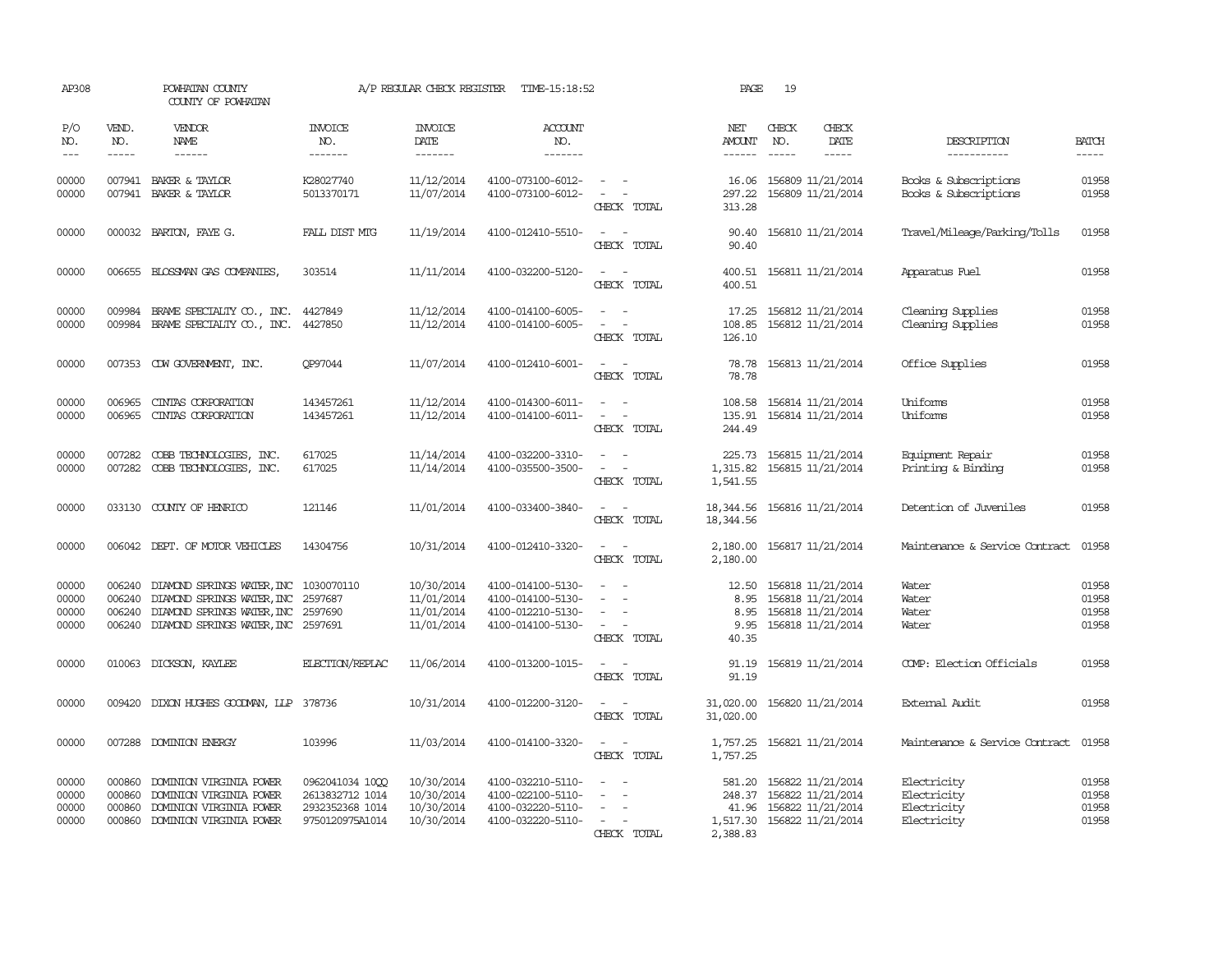| AP308                                     |                             | POWHATAN COUNTY<br>COUNTY OF POWHATAN                                                                    |                                                                                                                           | A/P REGULAR CHECK REGISTER                                         | TIME-15:18:52                                                                                         |                                                                                                                             | PAGE                                     | 20                            |                                                                                                                                   |                                                                                                                                |                                           |
|-------------------------------------------|-----------------------------|----------------------------------------------------------------------------------------------------------|---------------------------------------------------------------------------------------------------------------------------|--------------------------------------------------------------------|-------------------------------------------------------------------------------------------------------|-----------------------------------------------------------------------------------------------------------------------------|------------------------------------------|-------------------------------|-----------------------------------------------------------------------------------------------------------------------------------|--------------------------------------------------------------------------------------------------------------------------------|-------------------------------------------|
| P/O<br>NO.<br>$---$                       | VEND.<br>NO.<br>$- - - - -$ | <b>VENDOR</b><br>NAME<br>------                                                                          | <b>INVOICE</b><br>NO.<br>-------                                                                                          | <b>INVOICE</b><br>DATE<br>-------                                  | <b>ACCOUNT</b><br>NO.<br>-------                                                                      |                                                                                                                             | NET<br>AMOUNT<br>------                  | CHECK<br>NO.<br>$\frac{1}{2}$ | CHECK<br>DATE<br>$- - - - -$                                                                                                      | DESCRIPTION<br>-----------                                                                                                     | <b>BATCH</b><br>$- - - - -$               |
| 00000                                     |                             | 001910 DUNN GAS COMPANY                                                                                  | 69891                                                                                                                     | 10/21/2014                                                         | 4100-014100-5120-                                                                                     | $\sim$ $\sim$<br>CHECK TOTAL                                                                                                | 995.29<br>995.29                         |                               | 156823 11/21/2014                                                                                                                 | Fuel                                                                                                                           | 01958                                     |
| 00000<br>00000                            |                             | 006842 EAGLE FIRE INC.<br>006842 EAGLE FIRE INC.                                                         | <b>SRVCE083681</b><br>SRVCE083941                                                                                         | 10/23/2014<br>10/31/2014                                           | 4100-014100-3310-<br>4100-032200-5540-                                                                | $\equiv$<br>$\sim$<br>$\sim$<br>CHECK TOTAL                                                                                 | 725.00<br>1,257.00<br>1,982.00           |                               | 156824 11/21/2014<br>156824 11/21/2014                                                                                            | Repairs & Maintenance<br>Travel - Convention & Educatio                                                                        | 01958<br>01958                            |
| 00000                                     |                             | 010638 FIDELITY BANK                                                                                     | 4718102                                                                                                                   | 7/16/2014                                                          | 4100-053910-5642-                                                                                     | $\sim$<br>CHECK TOTAL                                                                                                       | 600.67<br>600.67                         |                               | 156825 11/21/2014                                                                                                                 | PCCAA Services - TANF                                                                                                          | 01958                                     |
| 00000                                     | 009280                      | GOODMAN SPECIALIZED                                                                                      | 12341G                                                                                                                    | 11/14/2014                                                         | 4100-032300-6009-                                                                                     | $ -$<br>CHECK TOTAL                                                                                                         | 732.45<br>732.45                         |                               | 156826 11/21/2014                                                                                                                 | Auto Parts/Repair                                                                                                              | 01958                                     |
| 00000                                     | 010228                      | GOVERNMENT FINANCE                                                                                       | 114354S                                                                                                                   | 10/31/2014                                                         | 4100-012100-6012-                                                                                     | $\frac{1}{2} \left( \frac{1}{2} \right) \left( \frac{1}{2} \right) = \frac{1}{2} \left( \frac{1}{2} \right)$<br>CHECK TOTAL | 50.00<br>50.00                           |                               | 156827 11/21/2014                                                                                                                 | Books & Subscriptions                                                                                                          | 01958                                     |
| 00000<br>00000                            | 000120<br>000120            | <b>JAMES RIVER AIR</b><br><b>JAMES RIVER AIR</b>                                                         | S50449<br>S50472                                                                                                          | 10/31/2014<br>10/31/2014                                           | 4100-014100-3308-<br>4100-014100-3308-                                                                | $\omega_{\rm{max}}$ and $\omega_{\rm{max}}$<br>CHECK TOTAL                                                                  | 11,981.00<br>10,410.00<br>22,391.00      |                               | 156828 11/21/2014<br>156828 11/21/2014                                                                                            | HVAC Service and Repairs<br>HVAC Service and Repairs                                                                           | 01958<br>01958                            |
| 00000<br>00000<br>00000                   | 008381<br>008381            | JAMES RIVER PETROLEUM<br>JAMES RIVER PEIROLEUM<br>008381 JAMES RIVER PETROLEUM                           | 69B<br>69B<br>69 <sub>D</sub>                                                                                             | 11/07/2014<br>11/07/2014<br>11/07/2014                             | 4100-032200-5120-<br>4100-032200-6008-<br>4100-014100-6008-                                           | $\equiv$<br>$\overline{\phantom{a}}$<br>CHECK TOTAL                                                                         | 1,590.30<br>190.08<br>784.16<br>2,564.54 |                               | 156829 11/21/2014<br>156829 11/21/2014<br>156829 11/21/2014                                                                       | Apparatus Fuel<br>Gas/Grease/Oil<br>Gas/Grease/Oil                                                                             | 01958<br>01958<br>01958                   |
| 00000                                     |                             | 007981 LANGUAGE LINE SERVICES                                                                            | 3484614                                                                                                                   | 10/31/2014                                                         | 4100-031710-5230-                                                                                     | $\sim$ $ \sim$<br>CHECK TOTAL                                                                                               | 19.20<br>19.20                           |                               | 156830 11/21/2014                                                                                                                 | Telephone Services                                                                                                             | 01958                                     |
| 00000                                     |                             | 010637 LEE & PIRACCI, PLC                                                                                | 7437818                                                                                                                   | 11/14/2014                                                         | 4100-021200-3150-                                                                                     | $\sim$ $ \sim$<br>CHECK TOTAL                                                                                               | 240.00<br>240.00                         |                               | 156831 11/21/2014                                                                                                                 | Outside Counsel                                                                                                                | 01958                                     |
| 00000                                     |                             | 010086 MEDPROUS                                                                                          | MC23091                                                                                                                   | 11/01/2014                                                         | 4100-032300-3310-                                                                                     | $\frac{1}{2} \left( \frac{1}{2} \right) \left( \frac{1}{2} \right) = \frac{1}{2} \left( \frac{1}{2} \right)$<br>CHECK TOTAL | 330.00<br>330.00                         |                               | 156832 11/21/2014                                                                                                                 | Repairs & Maintenance                                                                                                          | 01958                                     |
| 00000                                     |                             | 006370 MELTON, WILLIAM EDWARD                                                                            | MILEAGE VACCO                                                                                                             | 11/11/2014                                                         | 4100-011010-5510-                                                                                     | $\overline{a}$<br>$\sim$<br>CHECK TOTAL                                                                                     | 173.60<br>173.60                         |                               | 156833 11/21/2014                                                                                                                 | Travel/Mileage/Parking/Tolls                                                                                                   | 01958                                     |
| 00000                                     |                             | 009084 MIDAMERICA BOOKS                                                                                  | 328100                                                                                                                    | 9/26/2014                                                          | 4100-073100-6012-                                                                                     | $\sim$<br>CHECK TOTAL                                                                                                       | 444.85<br>444.85                         |                               | 156834 11/21/2014                                                                                                                 | Books & Subscriptions                                                                                                          | 01958                                     |
| 00000<br>00000<br>00000<br>00000<br>00000 | 010076                      | 010076 MORROW, ERIC<br>010076 MORROW, ERIC<br>010076 MORROW, ERIC<br>MORROW, ERIC<br>010076 MORROW, ERIC | <b>OUERY TRAINING</b><br><b>QUERY TRAINING</b><br><b>OUERY TRAINING</b><br><b>QUERY TRAINING</b><br><b>QUERY TRAINING</b> | 11/17/2014<br>11/17/2014<br>11/17/2014<br>11/17/2014<br>11/17/2014 | 4100-012410-5540-<br>4100-012310-5540-<br>4100-034100-5540-<br>4100-081100-5540-<br>4100-012200-5540- | $\equiv$<br>$\equiv$<br>$\sim$<br>$\equiv$<br>CHECK TOTAL                                                                   | 272.34<br>1,497.86                       |                               | 272.34 156835 11/21/2014<br>156835 11/21/2014<br>272.34 156835 11/21/2014<br>136.17 156835 11/21/2014<br>544.67 156835 11/21/2014 | Conferences & Training<br>Conferences & Training<br>Conferences & Training<br>Conferences & Training<br>Conferences & Training | 01958<br>01958<br>01958<br>01958<br>01958 |
| 00000                                     |                             | 000205 MUNICIPAL CODE CORP.                                                                              | 245496                                                                                                                    | 8/15/2014                                                          | 4100-011010-3002-                                                                                     | $\overline{\phantom{a}}$<br>CHECK TOTAL                                                                                     | 1,662.94<br>1,662.94                     |                               | 156836 11/21/2014                                                                                                                 | County Code                                                                                                                    | 01958                                     |
| 00000                                     |                             | 001055 NADA CORPORATION                                                                                  | 480749                                                                                                                    | 11/01/2014                                                         | 4100-012310-6001-                                                                                     | CHECK TOTAL                                                                                                                 | 98.00<br>98.00                           |                               | 156837 11/21/2014                                                                                                                 | Office Supplies                                                                                                                | 01958                                     |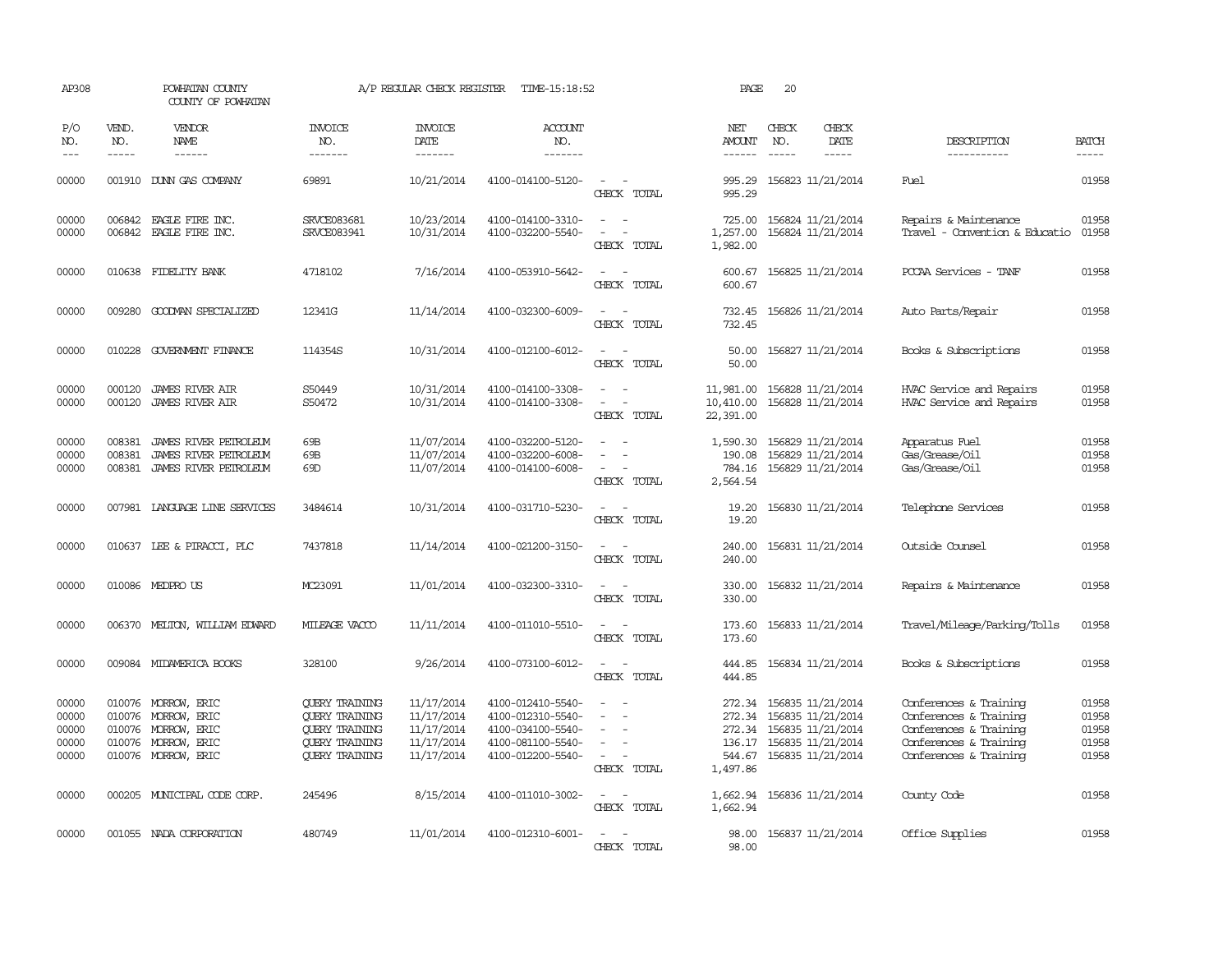| AP308                                              |                                                | POWHATAN COUNTY<br>COUNTY OF POWHATAN                                                                                                                                                   |                                                 | A/P REGULAR CHECK REGISTER                                                       | TIME-15:18:52                                                                                                              |                                                          | PAGE                                                     | 21                            |                                                                                                                            |                                                                                                                                                        |                                                    |
|----------------------------------------------------|------------------------------------------------|-----------------------------------------------------------------------------------------------------------------------------------------------------------------------------------------|-------------------------------------------------|----------------------------------------------------------------------------------|----------------------------------------------------------------------------------------------------------------------------|----------------------------------------------------------|----------------------------------------------------------|-------------------------------|----------------------------------------------------------------------------------------------------------------------------|--------------------------------------------------------------------------------------------------------------------------------------------------------|----------------------------------------------------|
| P/O<br>NO.<br>$\qquad \qquad - -$                  | VEND.<br>NO.<br>$- - - - -$                    | VENDOR<br><b>NAME</b><br>$- - - - - -$                                                                                                                                                  | <b>INVOICE</b><br>NO.<br>-------                | <b>INVOICE</b><br><b>DATE</b><br>-------                                         | <b>ACCOUNT</b><br>NO.<br>-------                                                                                           |                                                          | NET<br>AMOUNT                                            | CHECK<br>NO.<br>$\frac{1}{2}$ | CHECK<br>DATE<br>-----                                                                                                     | DESCRIPTION<br>-----------                                                                                                                             | <b>BATCH</b><br>$- - - - -$                        |
| 00000<br>00000<br>00000                            | 007297<br>007297<br>007297                     | NAFECO, INC.<br>NAFECO, INC.<br>NAFECO, INC.                                                                                                                                            | 759110<br>759110<br>759110                      | 11/10/2014<br>11/10/2014<br>11/10/2014                                           | 4100-032200-6009-<br>4100-032200-6009-<br>4100-032200-6009-                                                                |                                                          | 260.61<br>84.96<br>224.25                                |                               | 156838 11/21/2014<br>156838 11/21/2014<br>156838 11/21/2014                                                                | Auto Repairs and Parts<br>Auto Repairs and Parts<br>Auto Repairs and Parts                                                                             | 01958<br>01958<br>01958                            |
| 00000                                              | 007297                                         | NAFECO, INC.                                                                                                                                                                            | 759110A                                         | 11/10/2014                                                                       | 4100-032200-5210-                                                                                                          | $\sim$<br>CHECK TOTAL                                    | 12.77<br>582.59                                          |                               | 156838 11/21/2014                                                                                                          | Postage                                                                                                                                                | 01958                                              |
| 00000                                              |                                                | 006976 OLIVER, RON                                                                                                                                                                      | 4359 ANDERSON                                   | 11/01/2014                                                                       | 4100-053910-5643-                                                                                                          | CHECK TOTAL                                              | 600.00<br>600.00                                         |                               | 156839 11/21/2014                                                                                                          | PCCAA Services - Federal CSBG                                                                                                                          | 01958                                              |
| 00000                                              |                                                | 008079 PAETEC/CAVALIER BUSINESS                                                                                                                                                         | 4237625 11/14                                   | 11/10/2014                                                                       | 4100-073100-5230-                                                                                                          | $\omega_{\rm{max}}$ , $\omega_{\rm{max}}$<br>CHECK TOTAL | 454.71<br>454.71                                         |                               | 156840 11/21/2014                                                                                                          | Telephone Services                                                                                                                                     | 01958                                              |
| 00000                                              |                                                | 000375 PIEDMONT REGIONAL JAIL                                                                                                                                                           | 2412                                            | 10/31/2014                                                                       | 4100-033400-3841-                                                                                                          | CHECK TOTAL                                              | 37,024.00<br>37,024.00                                   |                               | 156841 11/21/2014                                                                                                          | Detention of Adults                                                                                                                                    | 01958                                              |
| 00000                                              |                                                | 007962 PITNEY BOWES GLOBAL                                                                                                                                                              | 6892772 NV14                                    | 11/13/2014                                                                       | 4100-021600-3600-                                                                                                          | $\overline{\phantom{a}}$<br>CHECK TOTAL                  | 150.00<br>150.00                                         |                               | 156842 11/21/2014                                                                                                          | Advertising                                                                                                                                            | 01958                                              |
| 00000<br>00000<br>00000                            | 001250<br>001250<br>001250                     | POWHATAN AUTO & TRACTOR<br>POWHATAN AUTO & TRACTOR<br>POWHATAN AUTO & TRACTOR                                                                                                           | 326203<br>326622<br>327254                      | 10/30/2014<br>11/03/2014<br>11/07/2014                                           | 4100-014100-3310-<br>4100-014100-3310-<br>4100-014100-6004-                                                                | $\equiv$                                                 | 89.43<br>59.47                                           |                               | 156843 11/21/2014<br>89.43-156843 11/21/2014<br>156843 11/21/2014                                                          | Repairs & Maintenance<br>Repairs & Maintenance<br>Tools and Equipment                                                                                  | 01958<br>01958<br>01958                            |
| 00000<br>00000                                     | 001250<br>001250                               | POWHATAN AUTO & TRACTOR<br>POWHATAN AUTO & TRACTOR                                                                                                                                      | 327883<br>328498                                | 11/12/2014<br>11/17/2014                                                         | 4100-031200-6009-<br>4100-031200-6008-                                                                                     | $\sim$<br>CHECK TOTAL                                    | 112.02<br>88.52<br>260.01                                |                               | 156843 11/21/2014<br>156843 11/21/2014                                                                                     | Auto Parts/Repairs<br>Gas/Grease/Oil                                                                                                                   | 01958<br>01958                                     |
| 00000<br>00000                                     | 006761<br>006761                               | POWHATAN VOLUNTEER FIRE<br>POWHATAN VOLUNIEER FIRE                                                                                                                                      | FOOD LION/PIZZA9<br>FOOD LION/PIZZA9            | 10/30/2014<br>10/30/2014                                                         | 4100-032200-5540-<br>4100-032200-5540-                                                                                     | CHECK TOTAL                                              | 24.14<br>77.92<br>102.06                                 |                               | 156844 11/21/2014<br>156844 11/21/2014                                                                                     | Travel - Convention & Educatio<br>Travel - Convention & Educatio                                                                                       | 01958<br>01958                                     |
| 00000<br>00000                                     | 006474                                         | 006474 PROGRESSIVE AUTO WORKS<br>PROGRESSIVE AUTO WORKS                                                                                                                                 | 26346<br>26348                                  | 11/07/2014<br>11/07/2014                                                         | 4100-031200-6008-<br>4100-031200-6008-                                                                                     | $\equiv$<br>CHECK TOTAL                                  | 52.67<br>55.14<br>107.81                                 |                               | 156845 11/21/2014<br>156845 11/21/2014                                                                                     | Gas/Grease/Oil<br>Gas/Grease/Oil                                                                                                                       | 01958<br>01958                                     |
| 00000                                              | 009767                                         | QUALITY UNIFORM CO, INC.                                                                                                                                                                | 3032                                            | 11/17/2014                                                                       | 4100-031200-6011-                                                                                                          | CHECK TOTAL                                              | 226.85<br>226.85                                         |                               | 156846 11/21/2014                                                                                                          | Uniforms                                                                                                                                               | 01958                                              |
| 00000<br>00000<br>00000                            | 000780<br>000780<br>000780                     | <b>QUILL CORPORATION</b><br><b>QUILL CORPORATION</b><br><b>CUILL CORPORATION</b>                                                                                                        | 7269071<br>7582050<br>7668540                   | 10/24/2014<br>11/04/2014<br>11/06/2014                                           | 4100-034100-6001-<br>4100-012310-6001-<br>4100-032200-6001-                                                                | $\overline{\phantom{a}}$<br>CHECK TOTAL                  | 7.89<br>35.07<br>173.86<br>216.82                        |                               | 156847 11/21/2014<br>156847 11/21/2014<br>156847 11/21/2014                                                                | Office Supplies<br>Office Supplies<br>Stationery/Office Supplies                                                                                       | 01958<br>01958<br>01958                            |
| 00000<br>00000<br>00000<br>00000<br>00000<br>00000 | 000620<br>000620<br>000620<br>000620<br>000620 | R. C. GOODWYN & SONS, INC<br>R. C. GOODWYN & SONS, INC<br>R. C. GOODWYN & SONS, INC<br>R. C. GOODWYN & SONS, INC<br>R. C. GOODWYN & SONS, INC<br>000620 R.C. GOODWYN & SONS, INC 649057 | 0648272<br>648012<br>648470<br>648470<br>648470 | 10/29/2014<br>10/28/2014<br>10/30/2014<br>10/30/2014<br>10/30/2014<br>11/04/2014 | 4100-014100-3310-<br>4100-014100-3310-<br>4100-014100-3310-<br>4100-014600-3310-<br>4100-014100-3400-<br>4100-035100-3310- | $\sim$<br>$\sim$<br>$\sim$<br>CHECK TOTAL                | 4.99<br>7.00<br>11.90<br>22.68<br>9.99<br>18.57<br>75.13 |                               | 156848 11/21/2014<br>156848 11/21/2014<br>156848 11/21/2014<br>156848 11/21/2014<br>156848 11/21/2014<br>156848 11/21/2014 | Repairs & Maintenance<br>Repairs & Maintenance<br>Repairs & Maintenance<br>Repairs and Maintenance<br>Misc. Meetings - Set Up<br>Repairs & Maintenance | 01958<br>01958<br>01958<br>01958<br>01958<br>01958 |
| 00000                                              |                                                | 006466 RADIO COMMUNICATION OF VA 401003401-1                                                                                                                                            |                                                 | 11/11/2014                                                                       | 4100-032200-6009-                                                                                                          | $\overline{\phantom{a}}$<br>CHECK TOTAL                  | 284.00<br>284.00                                         |                               | 156849 11/21/2014                                                                                                          | Auto Repairs and Parts                                                                                                                                 | 01958                                              |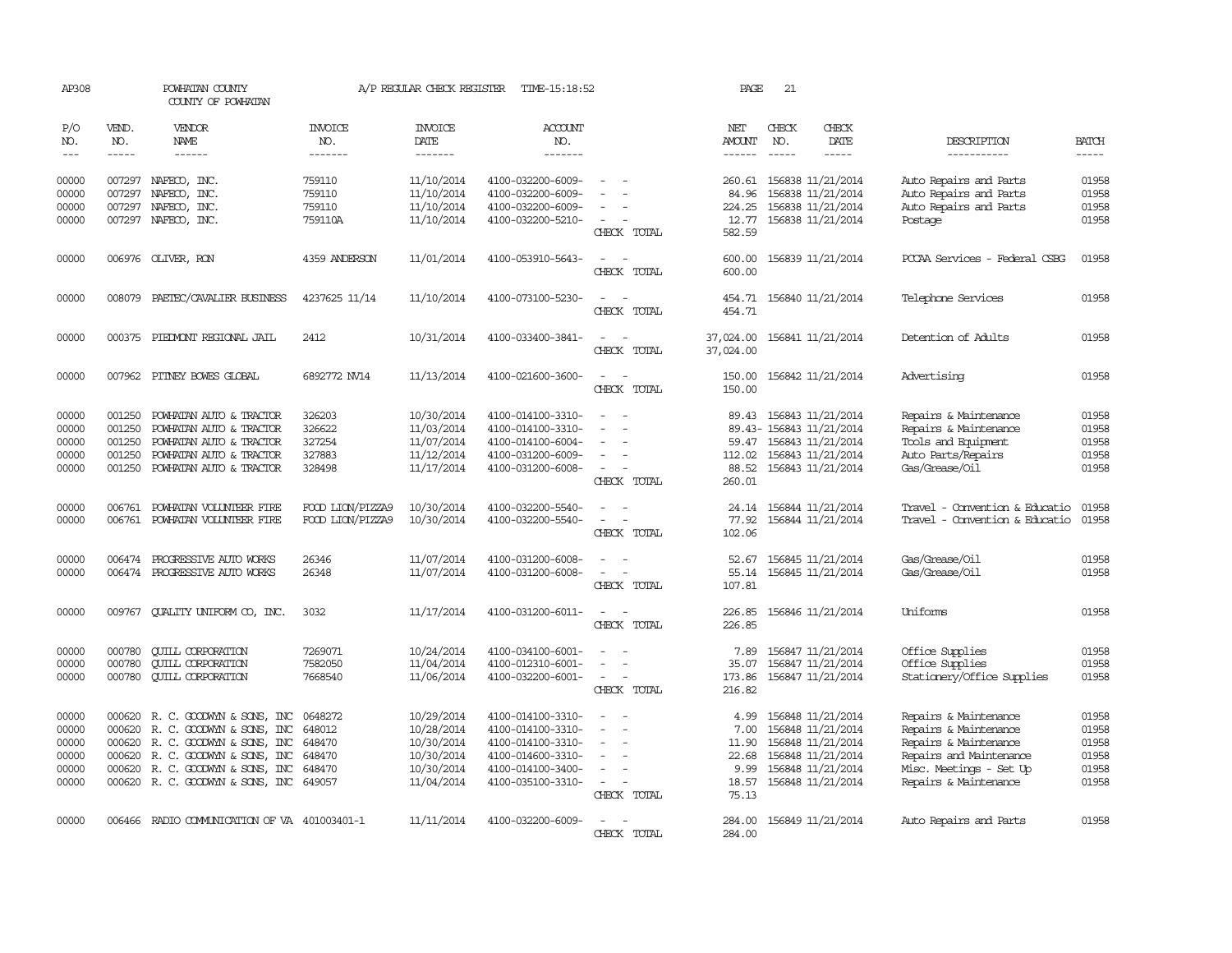| AP308                   |                             | POWHATAN COUNTY<br>COUNTY OF POWHATAN                                   |                                  | A/P REGULAR CHECK REGISTER             | TIME-15:18:52                                               |                          | PAGE                              | 22                            |                                                             |                                                                       |                         |
|-------------------------|-----------------------------|-------------------------------------------------------------------------|----------------------------------|----------------------------------------|-------------------------------------------------------------|--------------------------|-----------------------------------|-------------------------------|-------------------------------------------------------------|-----------------------------------------------------------------------|-------------------------|
| P/O<br>NO.<br>$---$     | VEND.<br>NO.<br>$- - - - -$ | VENDOR<br>NAME<br>------                                                | <b>INVOICE</b><br>NO.<br>------- | <b>INVOICE</b><br>DATE<br>-------      | <b>ACCOUNT</b><br>NO.<br>-------                            |                          | NET<br>AMOUNT<br>------           | CHECK<br>NO.<br>$\frac{1}{2}$ | CHECK<br>DATE<br>$- - - - -$                                | DESCRIPTION<br>-----------                                            | <b>BATCH</b><br>-----   |
| 00000                   |                             | 006945 RECORDED BOOKS, LLC                                              | 75038536                         | 11/11/2014                             | 4100-073100-6012-                                           | CHECK TOTAL              | 111.60<br>111.60                  |                               | 156850 11/21/2014                                           | Books & Subscriptions                                                 | 01958                   |
| 00000                   |                             | 007942 RICHMOND SUBURBAN                                                | I00000872401015                  | 10/15/2014                             | 4100-012410-3600-                                           | CHECK TOTAL              | 175.50<br>175.50                  |                               | 156852 11/21/2014                                           | Advertising                                                           | 01958                   |
| 00000                   |                             | 008654 SEAY'S TOWING                                                    | RD SER CHARGER                   | 10/22/2014                             | 4100-031200-6009-                                           | CHECK TOTAL              | 65.00<br>65.00                    |                               | 156853 11/21/2014                                           | Auto Parts/Repairs                                                    | 01958                   |
| 00000<br>00000          | 006594<br>006594            | SOUTHSIDE ELECTRIC COOP<br>SOUTHSIDE ELECTRIC COOP                      | 101754003<br>63504005 11/14      | 10/16/2014<br>11/11/2014               | 4100-053910-5643-<br>4100-035500-5110-                      | CHECK TOTAL              | 569.04<br>116.80<br>685.84        |                               | 156855 11/21/2014<br>156855 11/21/2014                      | PCCAA Services - Federal CSBG<br>Electricity                          | 01958<br>01958          |
| 00000                   |                             | 007937 SPRINT                                                           | 678582480 10/14                  | 11/01/2014                             | 4100-031200-5240-                                           | CHECK TOTAL              | 44.66<br>44.66                    |                               | 156856 11/21/2014                                           | Long Distance                                                         | 01958                   |
| 00000                   | 007450                      | THOMSON REUTERS -                                                       | 830654607                        | 11/01/2014                             | 4100-031200-3320-                                           | CHECK TOTAL              | 212.72<br>212.72                  |                               | 156857 11/21/2014                                           | Maintenance & Service Contract                                        | 01958                   |
| 00000                   | 000845                      | TOWN POLICE SUPPLY OF                                                   | 6536                             | 11/13/2014                             | 4100-031200-6011-                                           | CHECK TOTAL              | 145.50<br>145.50                  |                               | 156858 11/21/2014                                           | Uniforms                                                              | 01958                   |
| 00000<br>00000<br>00000 | 008565<br>008565<br>008565  | TRACTOR SUPPLY CREDIT<br>TRACTOR SUPPLY CREDIT<br>TRACTOR SUPPLY CREDIT | 201563<br>203894<br>389353       | 10/06/2014<br>10/22/2014<br>10/09/2014 | 4100-031200-6022-<br>4100-031200-6022-<br>4100-035100-6022- | CHECK TOTAL              | 62.98<br>120.96<br>6.99<br>190.93 |                               | 156859 11/21/2014<br>156859 11/21/2014<br>156859 11/21/2014 | Dog Food & Supplies K9<br>Dog Food & Supplies K9<br>Dog Food/Supplies | 01958<br>01958<br>01958 |
| 00000                   | 006501                      | TREASURER OF VIRGINIA                                                   | 15-POWPCS-0438                   | 11/14/2014                             | 4100-021100-6002-                                           | CHECK TOTAL              | 320.00<br>320.00                  |                               | 156860 11/21/2014                                           | Computer Equipment non-capital                                        | 01958                   |
| 00000                   | 008351                      | VACORP                                                                  | 9763                             | 7/01/2014                              | 4100-012100-2710-                                           |                          | 8.92                              |                               | 156861 11/21/2014                                           | Worker's Compensation                                                 | 01958                   |
| 00000                   | 008351                      | VACORP                                                                  | 9763                             | 7/01/2014                              | 4100-012200-2710-                                           |                          | 6.40                              |                               | 156861 11/21/2014                                           | Workers' Compensation                                                 | 01958                   |
| 00000                   | 008351                      | VACORP                                                                  | 9763                             | 7/01/2014                              | 4100-012210-2710-                                           |                          | 2.52                              |                               | 156861 11/21/2014                                           | Workers' Compensation                                                 | 01958                   |
| 00000                   | 008351                      | VACORP                                                                  | 9763                             | 7/01/2014                              | 4100-012310-2710-                                           |                          | 10.98                             |                               | 156861 11/21/2014                                           | Worker's Compensation                                                 | 01958                   |
| 00000                   | 008351                      | VACORP                                                                  | 9763                             | 7/01/2014                              | 4100-012310-2710-                                           |                          | .69                               |                               | 156861 11/21/2014                                           | Worker's Compensation                                                 | 01958                   |
| 00000<br>00000          | 008351<br>008351            | VACORP<br>VACORP                                                        | 9763<br>9763                     | 7/01/2014<br>7/01/2014                 | 4100-012410-2710-<br>4100-012510-2710-                      |                          | 11.44                             |                               | 156861 11/21/2014                                           | Worker's Compensation                                                 | 01958<br>01958          |
| 00000                   | 008351                      | VACORP                                                                  | 9763                             | 7/01/2014                              | 4100-012520-2710-                                           |                          | 3.66<br>2.52                      |                               | 156861 11/21/2014<br>156861 11/21/2014                      | Workers' Compensation<br>Workers' Compensation                        | 01958                   |
| 00000                   | 008351                      | VACORP                                                                  | 9763                             | 7/01/2014                              | 4100-013200-2710-                                           |                          | 2.06                              |                               | 156861 11/21/2014                                           | Worker's Compensation                                                 | 01958                   |
| 00000                   | 008351                      | VACORP                                                                  | 9763                             | 7/01/2014                              | 4100-014100-2710-                                           |                          | 2.74                              |                               | 156861 11/21/2014                                           | Workers' Compensation                                                 | 01958                   |
| 00000                   | 008351                      | VACORP                                                                  | 9763                             | 7/01/2014                              | 4100-014300-2710-                                           |                          | 299.83                            |                               | 156861 11/21/2014                                           | Workers' Compensation                                                 | 01958                   |
| 00000                   | 008351                      | VACORP                                                                  | 9763                             | 7/01/2014                              | 4100-021600-2710-                                           |                          | 8.23                              |                               | 156861 11/21/2014                                           | Worker's Compensation                                                 | 01958                   |
| 00000                   | 008351                      | VACORP                                                                  | 9763                             | 7/01/2014                              | 4100-022100-2710-                                           |                          | 8.00                              |                               | 156861 11/21/2014                                           | Worker's Compensation                                                 | 01958                   |
| 00000                   | 008351                      | VACORP                                                                  | 9763                             | 7/01/2014                              | 4100-031200-2710-                                           | $\overline{\phantom{a}}$ | 15.55                             |                               | 156861 11/21/2014                                           | Worker's Compensation                                                 | 01958                   |
| 00000                   | 008351                      | VACORP                                                                  | 9763                             | 7/01/2014                              | 4100-031200-2710-                                           |                          | 3.89                              |                               | 156861 11/21/2014                                           | Worker's Compensation                                                 | 01958                   |
| 00000                   | 008351                      | VACORP                                                                  | 9763                             | 7/01/2014                              | 4100-031200-2710-                                           |                          | 1,139.37                          |                               | 156861 11/21/2014                                           | Worker's Compensation                                                 | 01958                   |
| 00000                   | 008351                      | VACORP                                                                  | 9763                             | 7/01/2014                              | 4100-031710-2710-                                           |                          | 1.60                              |                               | 156861 11/21/2014                                           | Workers' Compensation                                                 | 01958                   |
| 00000                   | 008351                      | VACORP                                                                  | 9763                             | 7/01/2014                              | 4100-032200-2710-                                           |                          | 1.37                              |                               | 156861 11/21/2014                                           | Worker's Compensation                                                 | 01958                   |
| 00000                   | 008351                      | VACORP                                                                  | 9763                             | 7/01/2014                              | 4100-032200-2710-                                           |                          | 61.52                             |                               | 156861 11/21/2014                                           | Worker's Compensation                                                 | 01958                   |
| 00000                   | 008351                      | VACORP                                                                  | 9763                             | 7/01/2014                              | 4100-033300-2710-                                           |                          | .46                               |                               | 156861 11/21/2014                                           | Workers' Compensation                                                 | 01958                   |
| 00000                   |                             | 008351 VACORP                                                           | 9763                             | 7/01/2014                              | 4100-034100-2710-                                           | $\overline{\phantom{a}}$ |                                   |                               | 1.14 156861 11/21/2014                                      | Worker's Compensation                                                 | 01958                   |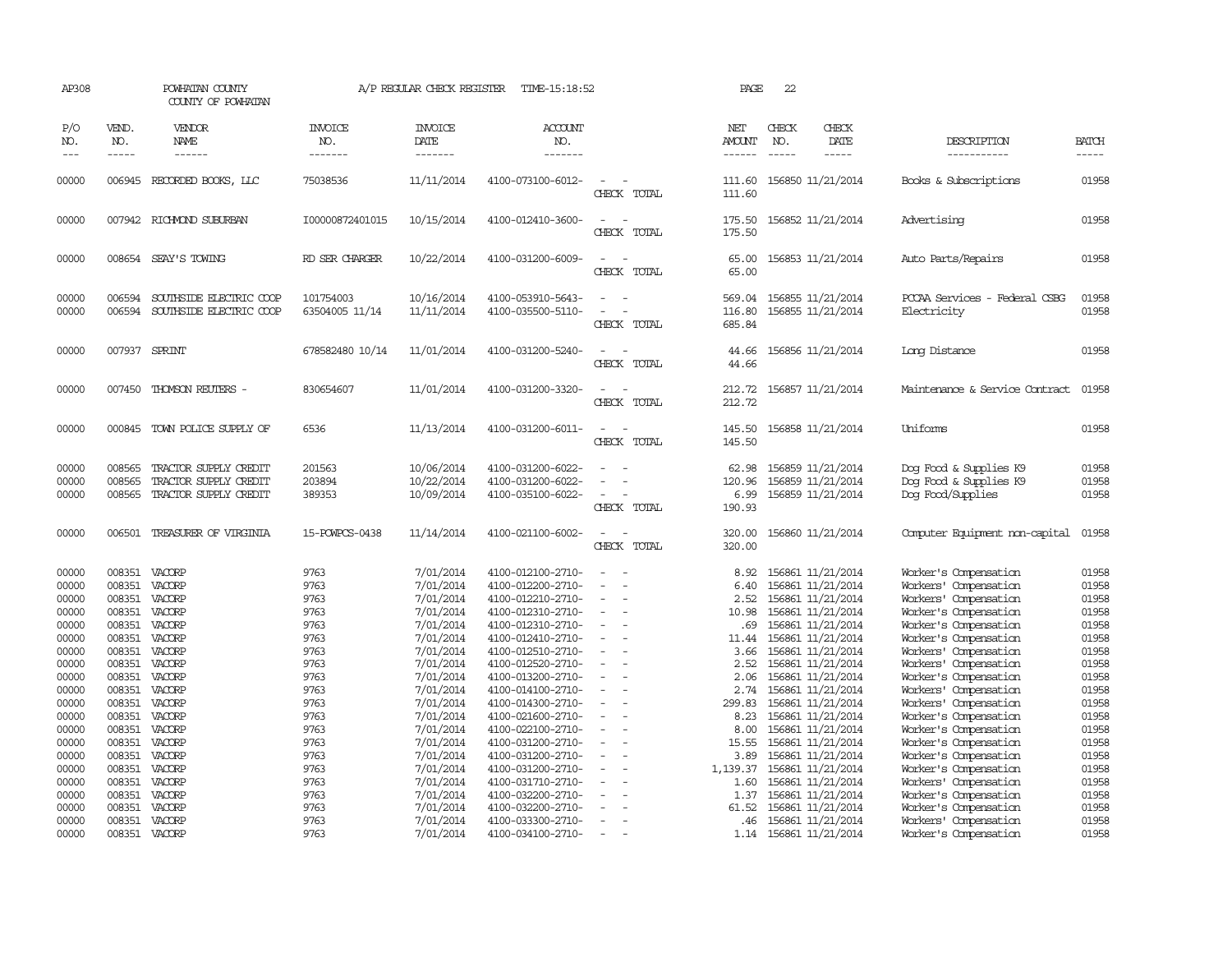| AP308         |                  | POWHATAN COUNTY<br>COUNTY OF POWHATAN |                          | A/P REGULAR CHECK REGISTER | TIME-15:18:52                          |                                                      | PAGE                         | 23            |                                        |                                      |                |
|---------------|------------------|---------------------------------------|--------------------------|----------------------------|----------------------------------------|------------------------------------------------------|------------------------------|---------------|----------------------------------------|--------------------------------------|----------------|
| P/O<br>NO.    | VEND.<br>NO.     | VENDOR<br>NAME                        | <b>INVOICE</b><br>NO.    | <b>INVOICE</b><br>DATE     | <b>ACCOUNT</b><br>NO.                  |                                                      | NET<br>AMOUNT                | CHECK<br>NO.  | CHECK<br>DATE                          | DESCRIPTION                          | <b>BATCH</b>   |
| $\frac{1}{2}$ | $\frac{1}{2}$    | $- - - - - -$                         | --------                 | -------                    | -------                                |                                                      |                              | $\frac{1}{2}$ | -----                                  | -----------                          | $- - - - -$    |
| 00000         |                  |                                       | 9763                     | 7/01/2014                  |                                        |                                                      |                              |               |                                        |                                      | 01958          |
|               |                  | 008351 VACORP                         |                          |                            | 4100-034100-2710-                      |                                                      | 118.70                       |               | 156861 11/21/2014                      | Worker's Compensation                |                |
| 00000         | 008351           | VACORP                                | 9763                     | 7/01/2014                  | 4100-014100-2710-                      |                                                      | 196.91                       |               | 156861 11/21/2014                      | Workers' Compensation                | 01958          |
| 00000         | 008351           | VACORP                                | 9763                     | 7/01/2014                  | 4100-035100-2710-                      |                                                      | .91                          |               | 156861 11/21/2014                      | Worker's Compensation                | 01958          |
| 00000         |                  | 008351 VACORP                         | 9763                     | 7/01/2014                  | 4100-035100-2710-                      | $\sim$<br>$\overline{\phantom{a}}$                   | 58.09                        |               | 156861 11/21/2014                      | Worker's Compensation                | 01958          |
| 00000         |                  | 008351 VACORP                         | 9763                     | 7/01/2014                  | 4100-035500-2710-                      | $\overline{\phantom{a}}$                             | 1.60                         |               | 156861 11/21/2014                      | Worker's Compensation                | 01958          |
| 00000         |                  | 008351 VACORP                         | 9763                     | 7/01/2014                  | 4100-071110-2710-                      |                                                      | 62.44                        |               | 156861 11/21/2014                      | Workers' Compensation                | 01958          |
| 00000         |                  | 008351 VACORP                         | 9763                     | 7/01/2014                  | 4100-073100-2710-                      | $\overline{\phantom{a}}$                             | 5.72                         |               | 156861 11/21/2014                      | Workers' Compensation                | 01958          |
| 00000         | 008351 VACORP    |                                       | 9763                     | 7/01/2014                  | 4100-081100-2710-                      | $\sim$                                               | 34.99                        |               | 156861 11/21/2014                      | Worker's Compensation                | 01958          |
| 00000         |                  | 008351 VACORP                         | 9763                     | 7/01/2014                  | 4100-081100-2710-                      | $\overline{\phantom{a}}$                             |                              |               | 11.44 156861 11/21/2014                | Worker's Compensation                | 01958          |
|               |                  |                                       |                          |                            |                                        | CHECK TOTAL                                          | 2,083.69                     |               |                                        |                                      |                |
| 00000         | 008140           | VERIZON                               | 8044925951 1114          | 11/14/2014                 | 4100-032300-5230-                      |                                                      | 244.59                       |               | 156862 11/21/2014                      | Telephone Services                   | 01958          |
| 00000         |                  | 008140 VERIZON                        | 8045986057 1014          | 10/28/2014                 | 4100-031200-5230-                      | $\sim$<br>$\overline{\phantom{a}}$                   | 362.97                       |               | 156862 11/21/2014                      | Telephone Services                   | 01958          |
|               |                  |                                       |                          |                            |                                        | CHECK TOTAL                                          | 607.56                       |               |                                        |                                      |                |
| 00000         | 008126           | VERIZON WIRELESS                      | 9734710258               | 11/01/2014                 | 4100-031200-5250-                      |                                                      | 3,289.54                     |               | 156863 11/21/2014                      | Cell Phones                          | 01958          |
| 00000         | 008126           | VERIZON WIRELESS                      | 9734963330               | 11/06/2014                 | 4100-014100-5230-                      |                                                      | 20.00                        |               | 156863 11/21/2014                      | Telephone Services                   | 01958          |
| 00000         |                  |                                       |                          |                            |                                        |                                                      |                              |               |                                        |                                      |                |
| 00000         | 008126<br>008126 | VERIZON WIRELESS<br>VERIZON WIRELESS  | 9734963330<br>9734963330 | 11/06/2014                 | 4100-032200-5230-<br>4100-012510-5230- |                                                      | 40.01<br>40.01               |               | 156863 11/21/2014                      | Telephone Services                   | 01958<br>01958 |
| 00000         | 008126           | VERIZON WIRELESS                      | 9734963330               | 11/06/2014<br>11/06/2014   | 4100-035500-5230-                      | $\sim$                                               | 48.61                        |               | 156863 11/21/2014<br>156863 11/21/2014 | Telephone Services                   | 01958          |
|               |                  |                                       |                          |                            |                                        | CHECK TOTAL                                          | 3,438.17                     |               |                                        | Telephone Services                   |                |
|               |                  |                                       |                          |                            |                                        |                                                      |                              |               |                                        |                                      |                |
| 00000         | 009304           | VIRGINIA BUSINESS SYSTEMS 1889645     |                          | 11/03/2014                 | 4100-021200-3320-                      |                                                      | 765.19                       |               | 156864 11/21/2014                      | Maintenance/Service Contracts        | 01958          |
|               |                  |                                       |                          |                            |                                        | CHECK TOTAL                                          | 765.19                       |               |                                        |                                      |                |
| 00000         | 008327           | VIRGINIA EQUINE PLLC                  | 30003350                 | 6/13/2014                  | 4100-035100-3110-                      |                                                      | 300.00                       |               | 156865 11/21/2014                      | Professional Health Services         | 01958          |
| 00000         |                  | 008327 VIRGINIA EQUINE PLLC           | 30003351                 | 6/13/2014                  | 4100-035100-3110-                      | $\sim$<br>$\overline{\phantom{a}}$                   | 300.00                       |               | 156865 11/21/2014                      | Professional Health Services         | 01958          |
|               |                  |                                       |                          |                            |                                        | CHECK TOTAL                                          | 600.00                       |               |                                        |                                      |                |
| 00000         |                  | 010639 WELLS FARGO HOME MORTGAGE      | 0194912556               |                            | 4100-053910-5643-                      | $\sim$ $\sim$                                        | 150.00                       |               | 156866 11/21/2014                      | PCCAA Services - Federal CSBG        | 01958          |
|               |                  |                                       |                          | 9/15/2014                  |                                        |                                                      |                              |               |                                        |                                      |                |
|               |                  |                                       |                          |                            |                                        | CHECK TOTAL                                          | 150.00                       |               |                                        |                                      |                |
| 00000         |                  | 007436 AQUA VIRGINIA, INC.            | 0620830 NOV 14           | 11/10/2014                 | 4100-031200-5130-                      | $\sim$<br>$\overline{\phantom{a}}$                   | 97.47                        |               | 156898 11/21/2014                      | Water                                | 01958          |
|               |                  |                                       |                          |                            |                                        | CHECK TOTAL                                          | 97.47                        |               |                                        |                                      |                |
| 00000         |                  | 010283 ANTHEM BCBS                    | OCTOBER 2014             | 11/14/2014                 | 4100-033400-3845-                      | $\sim$ $\sim$                                        | 11, 194.58 156925 11/25/2014 |               |                                        | Detention of Adults - Health C 01959 |                |
|               |                  |                                       |                          |                            |                                        | CHECK TOTAL                                          | 11, 194.58                   |               |                                        |                                      |                |
|               |                  |                                       |                          |                            |                                        |                                                      |                              |               |                                        |                                      |                |
| 00000         |                  | 007436 AQUA VIRGINIA, INC.            | 574341 11/10/14          | 11/10/2014                 | 4100-022100-5130-                      | $\sim$                                               | 22.04                        |               | 156926 11/25/2014                      | Water                                | 01959          |
|               |                  |                                       |                          |                            |                                        | CHECK TOTAL                                          | 22.04                        |               |                                        |                                      |                |
| 00000         |                  | 007941 BAKER & TAYLOR                 | <b>CREDIT 2629954</b>    | 11/17/2014                 | 4100-073100-6012-                      | $\sim$                                               |                              |               | 8.09-156927 11/25/2014                 | Books & Subscriptions                | 01959          |
| 00000         |                  | 007941 BAKER & TAYLOR                 | <b>CREDIT 2629955</b>    | 11/17/2014                 | 4100-073100-6012-                      |                                                      |                              |               | 17.26- 156927 11/25/2014               | Books & Subscriptions                | 01959          |
| 00000         |                  | 007941 BAKER & TAYLOR                 | 5013382068               | 11/17/2014                 | 4100-073100-6012-                      | $\overline{\phantom{a}}$<br>$\overline{\phantom{a}}$ |                              |               | 114.79 156927 11/25/2014               | Books & Subscriptions                | 01959          |
|               |                  |                                       |                          |                            |                                        | CHECK TOTAL                                          | 89.44                        |               |                                        |                                      |                |
|               |                  |                                       |                          |                            |                                        |                                                      |                              |               |                                        |                                      |                |
| 00000         |                  | 006655 BLOSSMAN GAS COMPANIES         | 287835 11/12/14          | 11/12/2014                 | 4100-032220-5120-                      | $\sim$ $ \sim$                                       | 400.51                       |               | 156928 11/25/2014                      | Fuel                                 | 01959          |
|               |                  |                                       |                          |                            |                                        | CHECK TOTAL                                          | 400.51                       |               |                                        |                                      |                |
| 00000         |                  | 007353 CDW GOVERNMENT, INC.           | <b>OR80891</b>           | 11/12/2014                 | 4100-073100-6002-                      | $\overline{a}$<br>$\sim$                             | 40.18                        |               | 156929 11/25/2014                      | Computer Equipment-non-capital 01959 |                |
|               |                  |                                       |                          |                            |                                        | CHECK TOTAL                                          | 40.18                        |               |                                        |                                      |                |
|               |                  |                                       |                          |                            |                                        |                                                      |                              |               |                                        |                                      |                |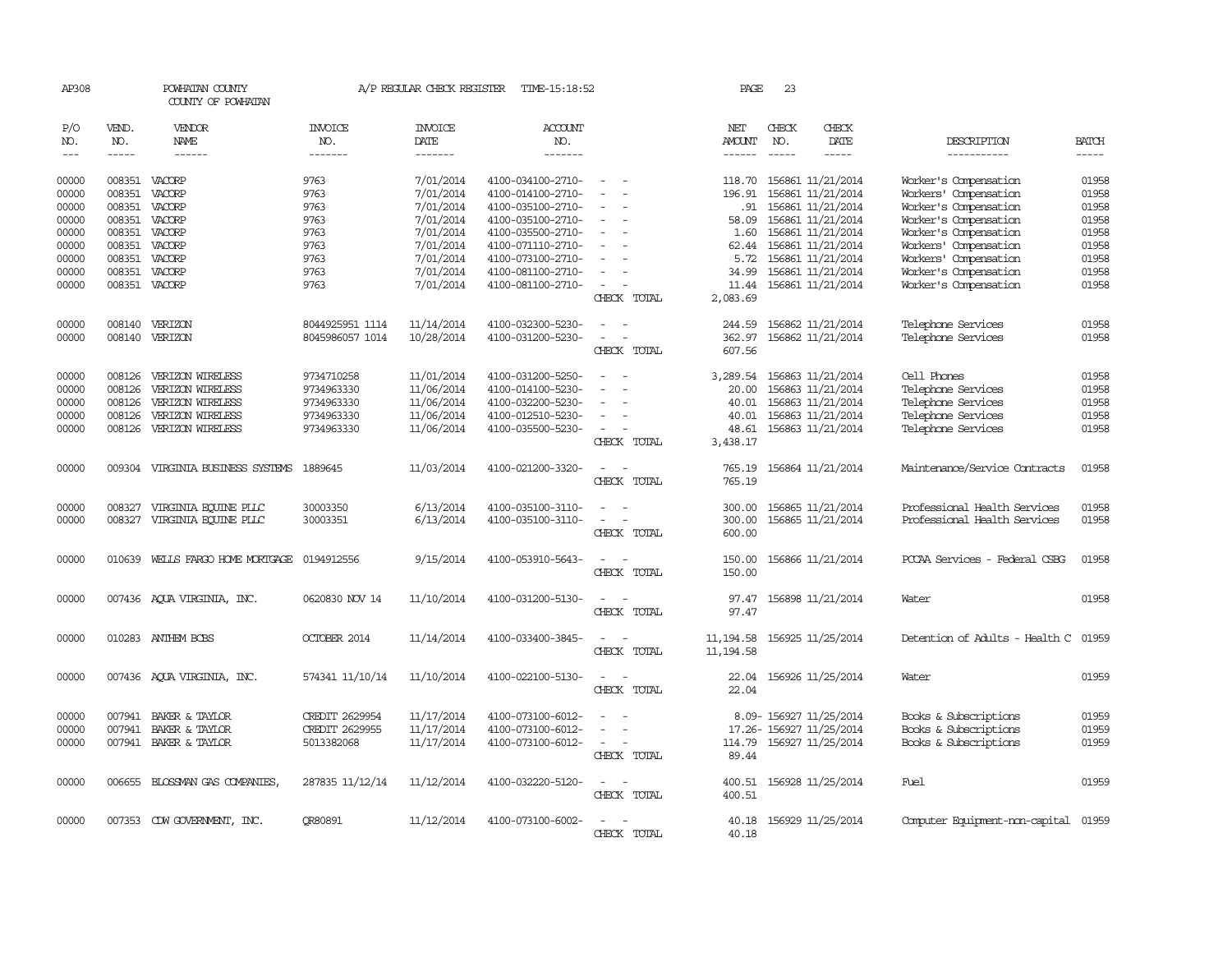| AP308                   |                            | POWHATAN COUNTY<br>COUNTY OF POWHATAN                                                                                                                                                                                                                                                                                                                                                                                                                                                               |                                    | A/P REGULAR CHECK REGISTER             | TIME-15:18:52                                               |                                                                                       | PAGE                                  | 24                            |                                                                     |                                                                                          |                         |
|-------------------------|----------------------------|-----------------------------------------------------------------------------------------------------------------------------------------------------------------------------------------------------------------------------------------------------------------------------------------------------------------------------------------------------------------------------------------------------------------------------------------------------------------------------------------------------|------------------------------------|----------------------------------------|-------------------------------------------------------------|---------------------------------------------------------------------------------------|---------------------------------------|-------------------------------|---------------------------------------------------------------------|------------------------------------------------------------------------------------------|-------------------------|
| P/O<br>NO.<br>$---$     | VEND.<br>NO.<br>$\cdots$   | VENDOR<br><b>NAME</b><br>$\frac{1}{2} \left( \frac{1}{2} \right) \left( \frac{1}{2} \right) \left( \frac{1}{2} \right) \left( \frac{1}{2} \right) \left( \frac{1}{2} \right) \left( \frac{1}{2} \right) \left( \frac{1}{2} \right) \left( \frac{1}{2} \right) \left( \frac{1}{2} \right) \left( \frac{1}{2} \right) \left( \frac{1}{2} \right) \left( \frac{1}{2} \right) \left( \frac{1}{2} \right) \left( \frac{1}{2} \right) \left( \frac{1}{2} \right) \left( \frac{1}{2} \right) \left( \frac$ | <b>INVOICE</b><br>NO.<br>-------   | <b>INVOICE</b><br>DATE<br>-------      | <b>ACCOUNT</b><br>NO.<br>-------                            |                                                                                       | NET<br><b>AMOUNT</b><br>$- - - - - -$ | CHECK<br>NO.<br>$\frac{1}{2}$ | CHECK<br>DATE<br>-----                                              | DESCRIPTION<br>-----------                                                               | <b>BATCH</b><br>-----   |
| 00000<br>00000<br>00000 | 000540<br>000540<br>000540 | CENTRAL VIRGINIA WASTE<br>CENTRAL VIRGINIA WASTE<br>CENTRAL VIRGINIA WASTE                                                                                                                                                                                                                                                                                                                                                                                                                          | 19730<br>19730<br>19730            | 11/07/2014<br>11/07/2014<br>11/07/2014 | 4100-014300-3176-<br>4100-014300-3176-<br>4100-014300-3176- | $\sim$<br>CHECK TOTAL                                                                 | 440.00<br>4,840.00<br>4,303.98        |                               | 156930 11/25/2014<br>156930 11/25/2014<br>976.02- 156930 11/25/2014 | Recycling Pulls<br>Recycling Pulls<br>Recycling Pulls                                    | 01959<br>01959<br>01959 |
| 00000<br>00000          | 009178                     | 009178 COMCAST<br>COMCAST                                                                                                                                                                                                                                                                                                                                                                                                                                                                           | 141802019 11/14<br>141802019 11/14 | 11/14/2014<br>11/14/2014               | 4100-032300-5230-<br>4100-032300-5260-                      | $\sim$<br>$\overline{a}$<br>$\sim$<br>CHECK TOTAL                                     | 43.69<br>59.95<br>103.64              |                               | 156931 11/25/2014<br>156931 11/25/2014                              | Telephone Services<br><b>Internet</b>                                                    | 01959<br>01959          |
| 00000<br>00000          | 007765<br>007765           | COUNTY WASTE OF VIRGINIA<br>COUNTY WASTE OF VIRGINIA                                                                                                                                                                                                                                                                                                                                                                                                                                                | 03-1900 11/14<br>03-516457 11/14   | 11/15/2014<br>11/15/2014               | 4100-032300-3185-<br>4100-032300-3185-                      | $\sim$<br>$\sim$<br>$\overline{\phantom{a}}$<br>CHECK TOTAL                           | 14.50<br>18.50<br>33.00               |                               | 156932 11/25/2014<br>156932 11/25/2014                              | Trash Removal<br>Trash Removal                                                           | 01959<br>01959          |
| 00000<br>00000<br>00000 |                            | 006016 DAVIS MERCHANT EQUIPMENT<br>006016 DAVIS MERCHANT EQUIPMENT<br>006016 DAVIS MERCHANT EQUIPMENT                                                                                                                                                                                                                                                                                                                                                                                               | 108746<br>108776<br>108793         | 11/12/2014<br>11/14/2014<br>11/17/2014 | 4100-014100-6009-<br>4100-014500-3319-<br>4100-014500-3319- | $\overline{\phantom{a}}$<br>$\overline{a}$<br>$\overline{\phantom{a}}$<br>CHECK TOTAL | 69.95<br>19.48<br>49.49<br>138.92     |                               | 156933 11/25/2014<br>156933 11/25/2014<br>156933 11/25/2014         | Auto Parts & Repairs<br>Equipment Repairs and Maintena<br>Equipment Repairs and Maintena | 01959<br>01959<br>01959 |
| 00000<br>00000          | 008750<br>008750           | DOMINION VIRGINIA POWER<br>DOMINION VIRGINIA POWER                                                                                                                                                                                                                                                                                                                                                                                                                                                  | 1096960040 1014<br>7669076346 1014 | 10/30/2014<br>10/30/2014               | 4100-053910-5643-<br>4100-053910-5643-                      | $\sim$<br>$\overline{\phantom{a}}$<br>CHECK TOTAL                                     | 151.24<br>351.22<br>502.46            |                               | 156934 11/25/2014<br>156934 11/25/2014                              | PCCAA Services - Federal CSBG<br>PCCAA Services - Federal CSBG                           | 01959<br>01959          |
| 00000                   |                            | 006842 EAGLE FIRE INC.                                                                                                                                                                                                                                                                                                                                                                                                                                                                              | SRVCE083479                        | 10/15/2014                             | 4100-014100-3310-                                           | $\sim$<br>$\sim$<br>CHECK TOTAL                                                       | 222.00<br>222.00                      |                               | 156935 11/25/2014                                                   | Repairs & Maintenance                                                                    | 01959                   |
| 00000                   |                            | 007537 FERGUSON ENTERPRISES, INC 3197345                                                                                                                                                                                                                                                                                                                                                                                                                                                            |                                    | 11/10/2014                             | 4100-014100-3310-                                           | CHECK TOTAL                                                                           | 148.88<br>148.88                      |                               | 156936 11/25/2014                                                   | Repairs & Maintenance                                                                    | 01959                   |
| 00000                   |                            | 006869 GALE GROUP                                                                                                                                                                                                                                                                                                                                                                                                                                                                                   | 53699422                           | 11/17/2014                             | 4100-073100-6012-                                           | $\overline{\phantom{a}}$<br>CHECK TOTAL                                               | 22.49<br>22.49                        |                               | 156937 11/25/2014                                                   | Books & Subscriptions                                                                    | 01959                   |
| 00000                   | 008700                     | GRADWELL, MELISSA LOWE                                                                                                                                                                                                                                                                                                                                                                                                                                                                              | APA YEAR END                       | 11/19/2014                             | 4100-012220-5510-                                           | CHECK TOTAL                                                                           | 34.61<br>34.61                        |                               | 156938 11/25/2014                                                   | Travel-mileage                                                                           | 01959                   |
| 00000                   |                            | 007874 JONES, LINDA HOLLIN                                                                                                                                                                                                                                                                                                                                                                                                                                                                          | SHRM CLASS                         | 11/19/2014                             | 4100-012220-5510-                                           | CHECK TOTAL                                                                           | 88.22<br>88.22                        |                               | 156939 11/25/2014                                                   | Travel-mileage                                                                           | 01959                   |
| 00000                   |                            | 006672 MACON FIRE DEPARTMENT                                                                                                                                                                                                                                                                                                                                                                                                                                                                        | T18913                             | 10/13/2014                             | 4100-032200-6009-                                           | CHECK TOTAL                                                                           | 196.95<br>196.95                      |                               | 156940 11/25/2014                                                   | Auto Repairs and Parts                                                                   | 01959                   |
| 00000                   | 009552                     | MANSFIELD OIL COMPANY                                                                                                                                                                                                                                                                                                                                                                                                                                                                               | 94555                              | 11/19/2014                             | 4100-032200-5120-                                           | CHECK TOTAL                                                                           | 118.65<br>118.65                      |                               | 156941 11/25/2014                                                   | Apparatus Fuel                                                                           | 01959                   |
| 00000                   |                            | 009084 MIDAMERICA BOOKS                                                                                                                                                                                                                                                                                                                                                                                                                                                                             | 320405                             | 8/27/2014                              | 4100-073100-6012-                                           | CHECK TOTAL                                                                           | 322.05<br>322.05                      |                               | 156942 11/25/2014                                                   | Books & Subscriptions                                                                    | 01959                   |
| 00000<br>00000<br>00000 | 009486<br>009486           | PASI, STEVE<br>PASI, STEVE<br>009486 PASI, STEVE                                                                                                                                                                                                                                                                                                                                                                                                                                                    | TRAINING<br>TRAINING<br>TRAINING   | 11/19/2014<br>11/19/2014<br>11/19/2014 | 4100-031200-5540-<br>4100-031200-5540-<br>4100-031200-5540- | $\equiv$<br>CHECK TOTAL                                                               | 11.59<br>183.26<br>185.00<br>379.85   |                               | 156943 11/25/2014<br>156943 11/25/2014<br>156943 11/25/2014         | Conferences & Training<br>Conferences & Training<br>Conferences & Training               | 01959<br>01959<br>01959 |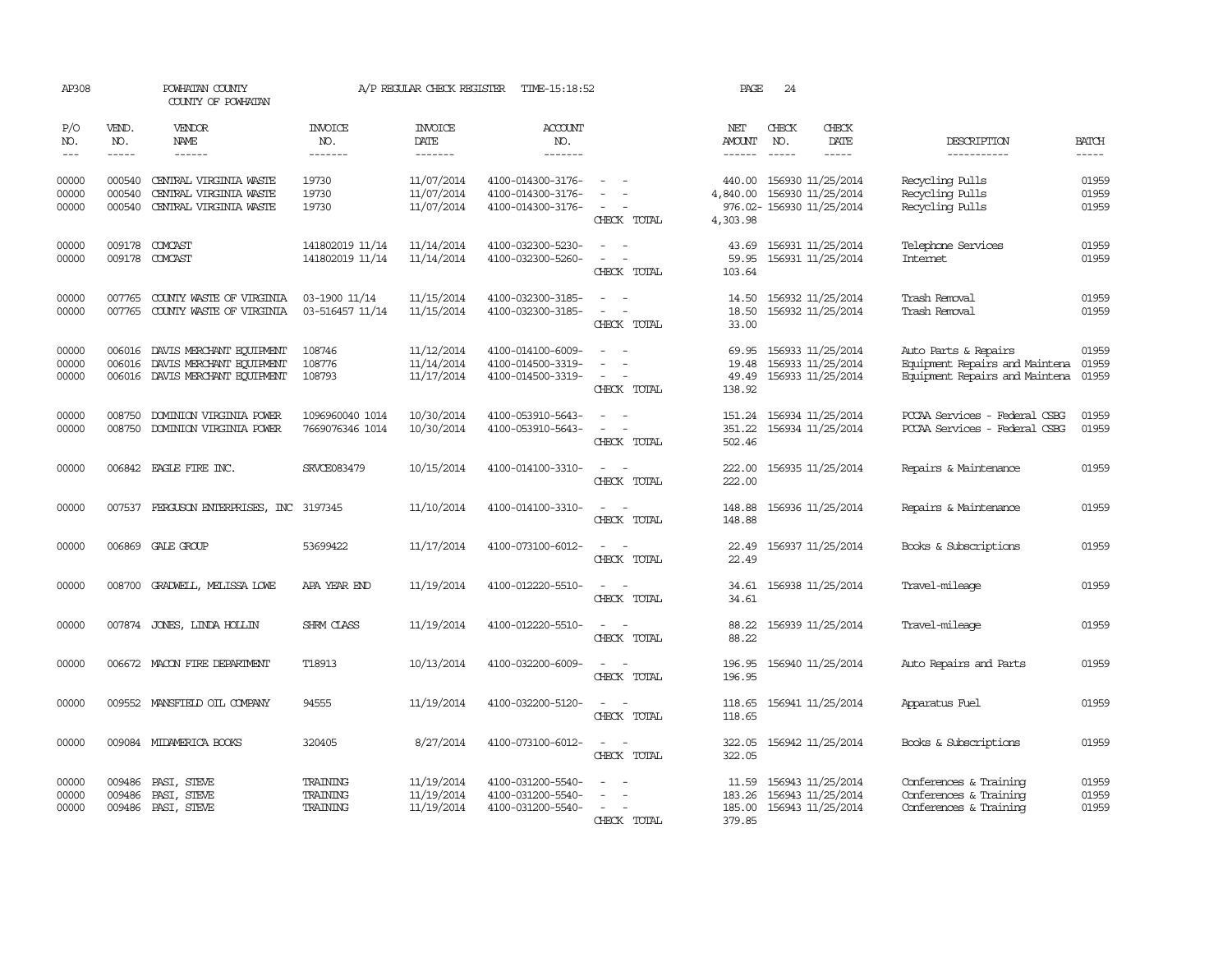| AP308                                                                                           |                            | POWHATAN COUNTY<br>COUNTY OF POWHATAN                                                                                                                                                                                                                                                                                                                                               |                                                                                                            | A/P REGULAR CHECK REGISTER                                                                                                                             | TIME-15:18:52                                                                                                                                                                                                                       |                                                                                                                                                                                 | PAGE                                                                                       | 25                            |                                                                                                                                                                                                                                           |                                                                                                                                                                                                                                                                                |                                                                                                 |
|-------------------------------------------------------------------------------------------------|----------------------------|-------------------------------------------------------------------------------------------------------------------------------------------------------------------------------------------------------------------------------------------------------------------------------------------------------------------------------------------------------------------------------------|------------------------------------------------------------------------------------------------------------|--------------------------------------------------------------------------------------------------------------------------------------------------------|-------------------------------------------------------------------------------------------------------------------------------------------------------------------------------------------------------------------------------------|---------------------------------------------------------------------------------------------------------------------------------------------------------------------------------|--------------------------------------------------------------------------------------------|-------------------------------|-------------------------------------------------------------------------------------------------------------------------------------------------------------------------------------------------------------------------------------------|--------------------------------------------------------------------------------------------------------------------------------------------------------------------------------------------------------------------------------------------------------------------------------|-------------------------------------------------------------------------------------------------|
| P/O<br>NO.<br>$---$                                                                             | VEND.<br>NO.               | <b>VENDOR</b><br>NAME<br>$- - - - - -$                                                                                                                                                                                                                                                                                                                                              | <b>INVOICE</b><br>NO.<br>-------                                                                           | <b>INVOICE</b><br>DATE<br>$- - - - - - -$                                                                                                              | <b>ACCOUNT</b><br>NO.<br>-------                                                                                                                                                                                                    |                                                                                                                                                                                 | NET<br>AMOUNT<br>------                                                                    | CHECK<br>NO.<br>$\frac{1}{2}$ | CHECK<br>DATE<br>$- - - - -$                                                                                                                                                                                                              | DESCRIPTION<br>-----------                                                                                                                                                                                                                                                     | <b>BATCH</b><br>-----                                                                           |
| 00000                                                                                           |                            | 000375 PIEDMONT REGIONAL JAIL                                                                                                                                                                                                                                                                                                                                                       | 2419                                                                                                       | 10/31/2014                                                                                                                                             | 4100-033400-3845-                                                                                                                                                                                                                   | $\sim$<br>CHECK TOTAL                                                                                                                                                           | 4,434.28                                                                                   |                               | 4,434.28 156944 11/25/2014                                                                                                                                                                                                                | Detention of Adults - Health C 01959                                                                                                                                                                                                                                           |                                                                                                 |
| 00000<br>00000<br>00000                                                                         | 006914                     | POWHATAN AUTO REPAIR<br>006914 POWHATAN AUTO REPAIR<br>006914 POWHATAN AUTO REPAIR                                                                                                                                                                                                                                                                                                  | <b>UNIT 114</b><br>634<br>635<br>637 SHERIFF                                                               | 11/19/2014<br>11/20/2014<br>11/21/2014                                                                                                                 | 4100-032300-6009-<br>4100-031200-6009-<br>4100-031200-6009-                                                                                                                                                                         | $\equiv$<br>$\overline{\phantom{a}}$<br>$\equiv$<br>CHECK TOTAL                                                                                                                 | 289.94<br>769.66<br>86.45<br>1,146.05                                                      |                               | 156945 11/25/2014<br>156945 11/25/2014<br>156945 11/25/2014                                                                                                                                                                               | Auto Parts/Repair<br>Auto Parts/Repairs<br>Auto Parts/Repairs                                                                                                                                                                                                                  | 01959<br>01959<br>01959                                                                         |
| 00000<br>00000                                                                                  | 009689<br>009689           | POWHATAN CHRISTMAS MOTHER VENDOR 4 H CLUB<br>POWHATAN CHRISTMAS MOTHER                                                                                                                                                                                                                                                                                                              | 4H PARADE ENTRY                                                                                            | 11/25/2014<br>11/25/2014                                                                                                                               | 4100-083500-5810-<br>4100-083500-5810-                                                                                                                                                                                              | $\sim$<br>$\sim$<br>CHECK TOTAL                                                                                                                                                 | 25.00<br>10.00<br>35.00                                                                    |                               | 156946 11/25/2014<br>156946 11/25/2014                                                                                                                                                                                                    | Dues/Association Memberships<br>Dues/Association Memberships                                                                                                                                                                                                                   | 01959<br>01959                                                                                  |
| 00000                                                                                           |                            | 006474 PROGRESSIVE AUIO WORKS                                                                                                                                                                                                                                                                                                                                                       | 0026422                                                                                                    | 11/20/2014                                                                                                                                             | 4100-031200-6009-                                                                                                                                                                                                                   | $\overline{\phantom{a}}$<br>CHECK TOTAL                                                                                                                                         | 1,455.30<br>1,455.30                                                                       |                               | 156947 11/25/2014                                                                                                                                                                                                                         | Auto Parts/Repairs                                                                                                                                                                                                                                                             | 01960                                                                                           |
| 00000                                                                                           |                            | 006523 PURCHASE POWER                                                                                                                                                                                                                                                                                                                                                               | 159604418611114                                                                                            | 12/14/2014                                                                                                                                             | 4100-021600-5210-                                                                                                                                                                                                                   | $\equiv$<br>CHECK TOTAL                                                                                                                                                         | 417.98<br>417.98                                                                           |                               | 156948 11/25/2014                                                                                                                                                                                                                         | Postage                                                                                                                                                                                                                                                                        | 01960                                                                                           |
| 00000<br>00000                                                                                  | 000780<br>000780           | <b>CUILL CORPORATION</b><br><b>CUILL CORPORATION</b>                                                                                                                                                                                                                                                                                                                                | <b>CREDIT781815</b><br>7916967                                                                             | 11/14/2014<br>11/14/2014                                                                                                                               | 4100-031200-6001-<br>4100-031200-6001-                                                                                                                                                                                              | $\overline{\phantom{a}}$<br>CHECK TOTAL                                                                                                                                         | 24.27<br>16.18                                                                             |                               | 8.09-156949 11/25/2014<br>156949 11/25/2014                                                                                                                                                                                               | Office Supplies<br>Office Supplies                                                                                                                                                                                                                                             | 01960<br>01960                                                                                  |
| 00000                                                                                           |                            | 006318 RM BISHOP INC. .                                                                                                                                                                                                                                                                                                                                                             | 328990                                                                                                     | 11/20/2014                                                                                                                                             | 4100-032300-6009-                                                                                                                                                                                                                   | $\sim$<br>CHECK TOTAL                                                                                                                                                           | 9.99<br>9.99                                                                               |                               | 156950 11/25/2014                                                                                                                                                                                                                         | Auto Parts/Repair                                                                                                                                                                                                                                                              | 01959                                                                                           |
| 00000<br>00000<br>00000<br>00000<br>00000<br>00000<br>00000<br>00000<br>00000<br>00000<br>00000 | 000620<br>000620<br>000620 | 000620 R. C. GOODWYN & SONS, INC<br>R. C. GOODWYN & SONS, INC<br>000620 R. C. GOODWYN & SONS, INC<br>000620 R. C. GOODWYN & SONS, INC<br>000620 R. C. GOODWYN & SONS, INC<br>000620 R. C. GOODWYN & SONS, INC<br>000620 R. C. GOODWYN & SONS, INC<br>R. C. GOODWIN & SONS, INC<br>R. C. GOODWYN & SONS, INC<br>000620 R. C. GOODWYN & SONS, INC<br>000620 R. C. GOODWYN & SONS, INC | 648596<br>649161<br>649200<br>649203<br>650207<br>650213<br>650283<br>650312<br>650312<br>650361<br>650417 | 10/31/2014<br>11/05/2014<br>11/05/2014<br>11/05/2014<br>11/12/2014<br>11/12/2014<br>11/12/2014<br>11/12/2014<br>11/12/2014<br>11/12/2014<br>11/13/2014 | 4100-014100-3310-<br>4100-014100-3310-<br>4100-014100-6004-<br>4100-014100-3310-<br>4100-014100-3310-<br>4100-014600-3310-<br>4100-014100-3310-<br>4100-035500-3310-<br>4100-014500-6009-<br>4100-014100-3310-<br>4100-014100-3310- | $\equiv$<br>$\overline{\phantom{a}}$<br>$\overline{a}$<br>$\sim$<br>$\overline{\phantom{a}}$<br>$\overline{\phantom{a}}$<br>$\equiv$<br>$\overline{\phantom{a}}$<br>CHECK TOTAL | 11.98<br>1.98<br>28.97<br>8.00<br>12.99<br>3.98<br>6.49<br>3.99<br>3.98<br>15.99<br>113.34 |                               | 156951 11/25/2014<br>156951 11/25/2014<br>156951 11/25/2014<br>156951 11/25/2014<br>14.99 156951 11/25/2014<br>156951 11/25/2014<br>156951 11/25/2014<br>156951 11/25/2014<br>156951 11/25/2014<br>156951 11/25/2014<br>156951 11/25/2014 | Repairs & Maintenance<br>Repairs & Maintenance<br>Tools and Equipment<br>Repairs & Maintenance<br>Repairs & Maintenance<br>Repairs and Maintenance<br>Repairs & Maintenance<br>Repairs & Maintenance<br>Auto Parts & Repairs<br>Repairs & Maintenance<br>Repairs & Maintenance | 01960<br>01960<br>01960<br>01960<br>01960<br>01960<br>01960<br>01960<br>01960<br>01960<br>01960 |
| 00000                                                                                           |                            | 006945 RECORDED BOOKS, LLC                                                                                                                                                                                                                                                                                                                                                          | 75039936                                                                                                   | 11/13/2014                                                                                                                                             | 4100-073100-6012-                                                                                                                                                                                                                   | CHECK TOTAL                                                                                                                                                                     | 7.95<br>7.95                                                                               |                               | 156952 11/25/2014                                                                                                                                                                                                                         | Books & Subscriptions                                                                                                                                                                                                                                                          | 01960                                                                                           |
| 00000                                                                                           | 009037                     | REYNOLDS LIGHTING SUPPLY                                                                                                                                                                                                                                                                                                                                                            | 106020                                                                                                     | 11/10/2014                                                                                                                                             | 4100-014100-3310-                                                                                                                                                                                                                   | CHECK TOTAL                                                                                                                                                                     | 348.00<br>348.00                                                                           |                               | 156953 11/25/2014                                                                                                                                                                                                                         | Repairs & Maintenance                                                                                                                                                                                                                                                          | 01960                                                                                           |
| 00000                                                                                           |                            | 009265 RSG LANDSCAPING &                                                                                                                                                                                                                                                                                                                                                            | 59236                                                                                                      | 10/31/2014                                                                                                                                             | 4100-014600-3320-                                                                                                                                                                                                                   | CHECK TOTAL                                                                                                                                                                     | 603.00<br>603.00                                                                           |                               | 156954 11/25/2014                                                                                                                                                                                                                         | Maintenance/Service Contracts                                                                                                                                                                                                                                                  | 01960                                                                                           |
| 00000                                                                                           |                            | 006253 SALISBURY TIRE & SERVICE                                                                                                                                                                                                                                                                                                                                                     | 0076448                                                                                                    | 11/18/2014                                                                                                                                             | 4100-031200-6009-                                                                                                                                                                                                                   | CHECK TOTAL                                                                                                                                                                     | 89.98<br>89.98                                                                             |                               | 156955 11/25/2014                                                                                                                                                                                                                         | Auto Parts/Repairs                                                                                                                                                                                                                                                             | 01960                                                                                           |
| 00000                                                                                           |                            | 008654 SEAY'S TOWING                                                                                                                                                                                                                                                                                                                                                                | 11172014                                                                                                   | 11/17/2014                                                                                                                                             | 4100-031200-6009-                                                                                                                                                                                                                   | CHECK TOTAL                                                                                                                                                                     | 96.00<br>96.00                                                                             |                               | 156956 11/25/2014                                                                                                                                                                                                                         | Auto Parts/Repairs                                                                                                                                                                                                                                                             | 01960                                                                                           |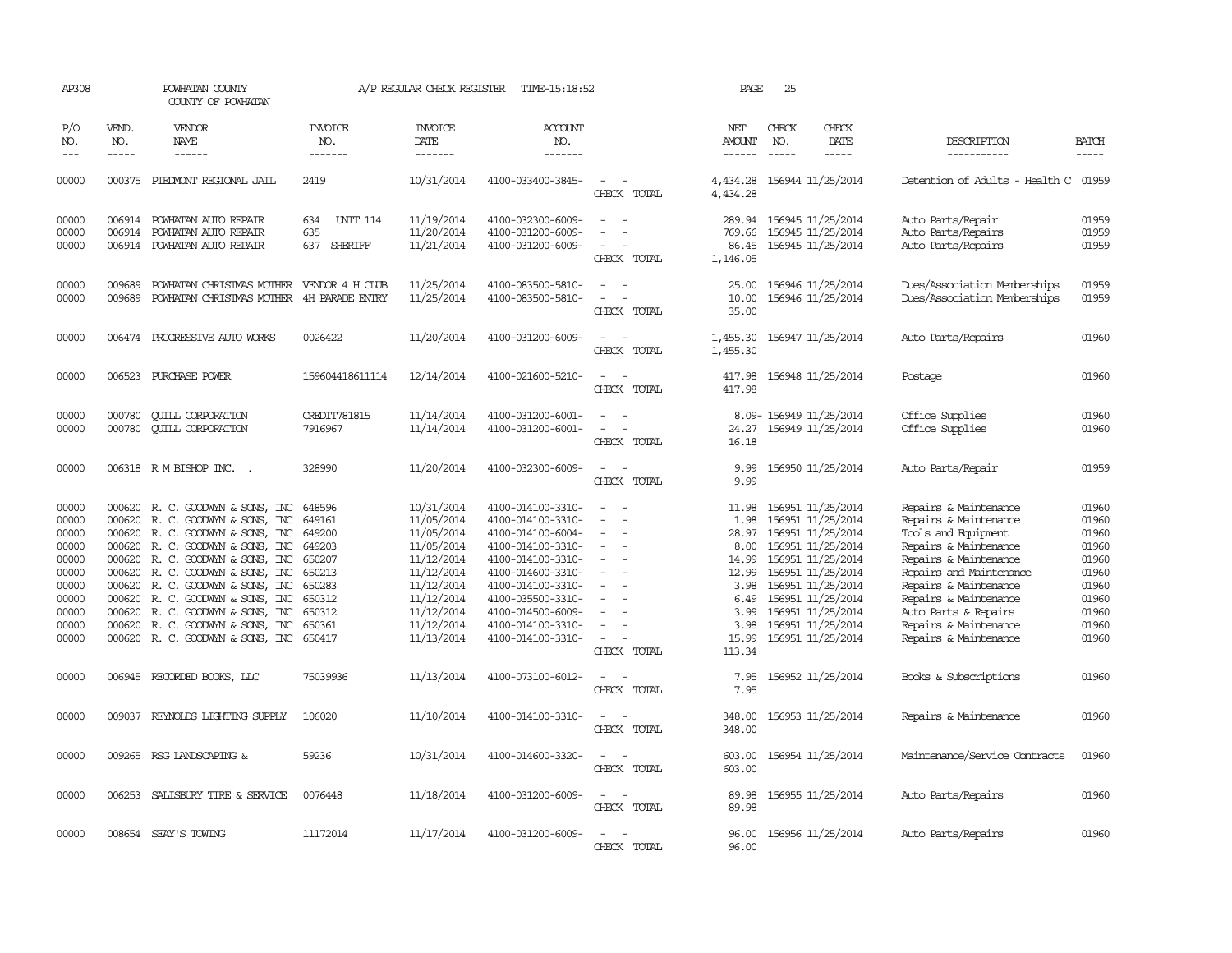| AP308                            |                                      | POWHATAN COUNTY<br>COUNTY OF POWHATAN                                                                    | A/P REGULAR CHECK REGISTER<br>TIME-15:18:52                         |                                                      |                                                                                  |                                         | PAGE                                             | 26                       |                                                                           |                                                                                         |                                  |
|----------------------------------|--------------------------------------|----------------------------------------------------------------------------------------------------------|---------------------------------------------------------------------|------------------------------------------------------|----------------------------------------------------------------------------------|-----------------------------------------|--------------------------------------------------|--------------------------|---------------------------------------------------------------------------|-----------------------------------------------------------------------------------------|----------------------------------|
| P/O<br>NO.<br>$- - -$            | VEND.<br>NO.<br>$- - - - -$          | VENDOR<br>NAME<br>------                                                                                 | <b>INVOICE</b><br>NO.<br>-------                                    | <b>INVOICE</b><br>DATE<br>-------                    | <b>ACCOUNT</b><br>NO.<br>-------                                                 |                                         | NET<br><b>AMOUNT</b>                             | CHECK<br>NO.<br>-----    | CHECK<br>DATE<br>-----                                                    | DESCRIPTION<br>. _ _ _ _ _ _ _ _ _ _                                                    | <b>BATCH</b><br>-----            |
| 00000<br>00000                   | 001320<br>001320                     | SOUTHERN POLICE<br>SOUTHERN POLICE                                                                       | 177133<br>177184                                                    | 11/17/2014<br>11/19/2014                             | 4100-031200-6011-<br>4100-031200-6011-                                           | CHECK TOTAL                             | 720.00<br>890.98                                 | 170.98 156957 11/25/2014 | 156957 11/25/2014                                                         | Uniforms<br>Uniforms                                                                    | 01960<br>01960                   |
| 00000<br>00000<br>00000<br>00000 | 006594<br>006594<br>006594<br>006594 | SOUTHSIDE ELECTRIC COOP<br>SOUTHSIDE ELECTRIC COOP<br>SOUTHSIDE ELECTRIC COOP<br>SOUTHSIDE ELECTRIC COOP | 104555001 1014<br>109122001 1114<br>544365001 1014<br>63504001 1114 | 10/23/2014<br>11/18/2014<br>10/30/2014<br>11/18/2014 | 4100-053910-5643-<br>4100-032300-5110-<br>4100-053910-5642-<br>4100-073100-5110- | $\overline{\phantom{a}}$<br>CHECK TOTAL | 354.58<br>2,517.99 156958 11/25/2014<br>3,385.75 |                          | 156958 11/25/2014<br>302.77 156958 11/25/2014<br>210.41 156958 11/25/2014 | PCCAA Services - Federal CSBG<br>Electricity<br>PCCAA Services -<br>TANF<br>Electricity | 01960<br>01960<br>01960<br>01960 |
| 00000<br>00000                   | 009520<br>009520                     | STONE'S OFFICE EQUIPMENT<br>STONE'S OFFICE EQUIPMENT                                                     | 43256<br>43257                                                      | 11/17/2014<br>11/17/2014                             | 4100-073100-3320-<br>4100-073100-3320-                                           | CHECK TOTAL                             | 478.48<br>635.48                                 |                          | 156959 11/25/2014<br>157.00 156959 11/25/2014                             | Maintenance & Service Contract<br>Maintenance & Service Contract                        | 01960<br>01960                   |
| 00000<br>00000                   | 000845<br>000845                     | TOWN POLICE SUPPLY OF<br>TOWN POLICE SUPPLY OF                                                           | R78637<br>6541                                                      | 11/06/2014<br>11/17/2014                             | 4100-031200-6011-<br>4100-031200-6011-                                           | CHECK TOTAL                             | 180.00<br>992.60                                 | 812.60 156960 11/25/2014 | 156960 11/25/2014                                                         | Uniforms<br>Uniforms                                                                    | 01960<br>01960                   |
| 00000                            |                                      | 008140 VERIZON                                                                                           | 00094845184111Y                                                     | 11/11/2014                                           | 4100-073100-5230-                                                                | CHECK TOTAL                             | 41.20<br>41.20                                   |                          | 156961 11/25/2014                                                         | Telephone Services                                                                      | 01960                            |
| 00000                            |                                      | 010643 VIRGINIA FIRE CHIEFS                                                                              | <b>VFCA14144</b>                                                    | 11/10/2014                                           | 4100-012220-5570-                                                                | $\overline{\phantom{a}}$<br>CHECK TOTAL | 1,000.00 156962 11/25/2014<br>1,000.00           |                          |                                                                           | Interview Expense                                                                       | 01960                            |
| 00000                            | 001890 X-ZACT                        |                                                                                                          | 1708                                                                | 11/18/2014                                           | 4100-012410-6001-                                                                | CHECK TOTAL                             | 235.00<br>235.00                                 |                          | 156963 11/25/2014                                                         | Office Supplies                                                                         | 01960                            |
|                                  |                                      |                                                                                                          |                                                                     |                                                      |                                                                                  | CHECK TYPE TOTAL                        | 323, 312.59                                      |                          |                                                                           |                                                                                         |                                  |
|                                  |                                      |                                                                                                          |                                                                     |                                                      |                                                                                  | FINAL TOTAL                             | 323, 312.59                                      |                          |                                                                           |                                                                                         |                                  |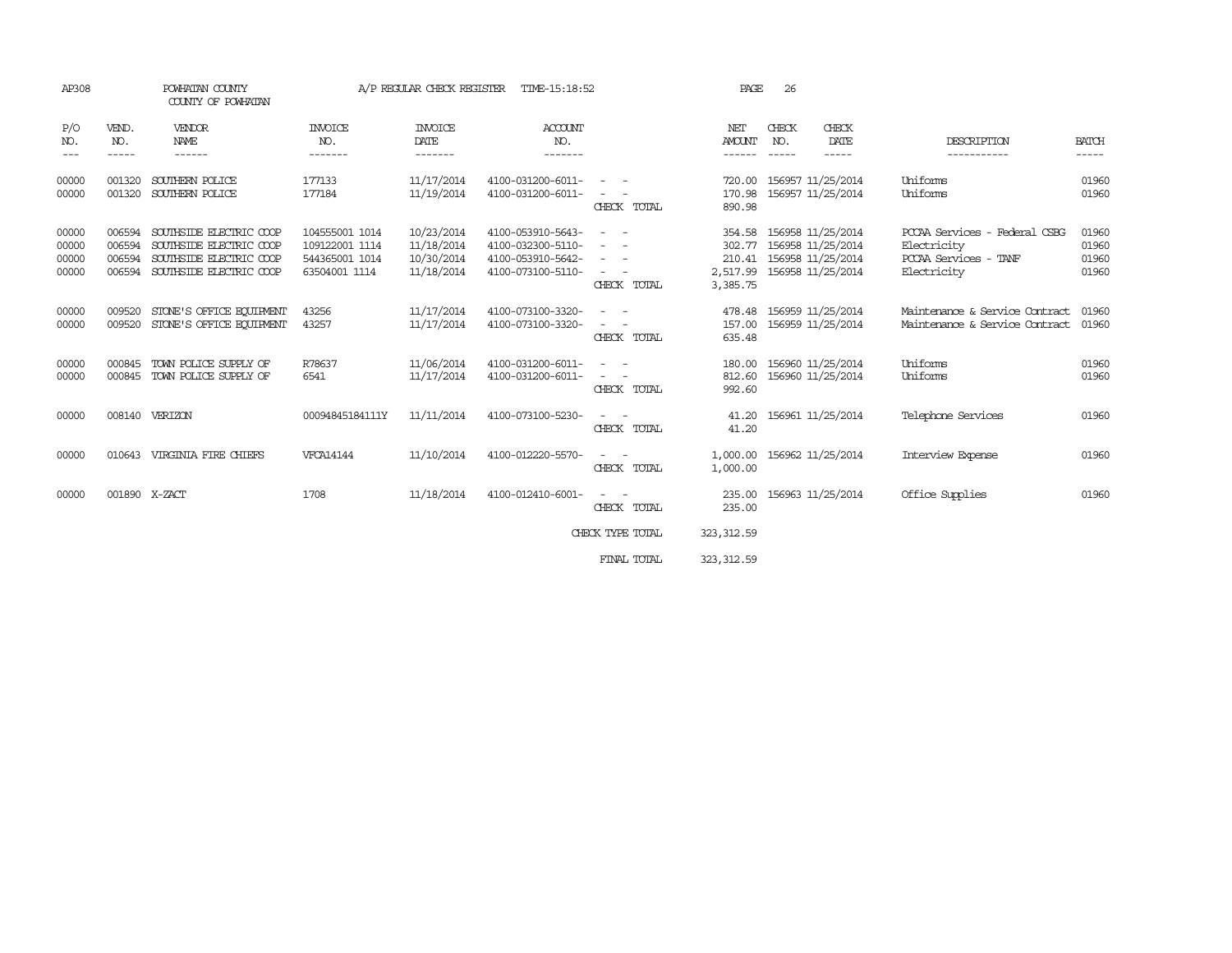| AP308                                                       |                                      | POWHATAN COUNTY<br>COUNTY OF POWHATAN                                                                                                                  |                                                                                                | A/P REGULAR CHECK REGISTER                                                                     | TIME-15:22:18                                                                                                                                   |                                                                                                                             | PAGE                                           | $\mathbf{1}$                  |                                                                                                                                                     |                                                                                                                                                                                                                  |                                                             |
|-------------------------------------------------------------|--------------------------------------|--------------------------------------------------------------------------------------------------------------------------------------------------------|------------------------------------------------------------------------------------------------|------------------------------------------------------------------------------------------------|-------------------------------------------------------------------------------------------------------------------------------------------------|-----------------------------------------------------------------------------------------------------------------------------|------------------------------------------------|-------------------------------|-----------------------------------------------------------------------------------------------------------------------------------------------------|------------------------------------------------------------------------------------------------------------------------------------------------------------------------------------------------------------------|-------------------------------------------------------------|
| P/O<br>NO.                                                  | VEND.<br>NO.<br>-----                | VENDOR<br>NAME                                                                                                                                         | <b>INVOICE</b><br>NO.<br>-------                                                               | <b>INVOICE</b><br>DATE<br>-------                                                              | <b>ACCOUNT</b><br>NO.<br>-------                                                                                                                |                                                                                                                             | NET<br>AMOUNT<br>$\frac{1}{2}$                 | CHECK<br>NO.<br>$\frac{1}{2}$ | CHECK<br>DATE<br>$- - - - -$                                                                                                                        | DESCRIPTION<br>-----------                                                                                                                                                                                       | <b>BATCH</b><br>-----                                       |
| 00000                                                       | 008579                               | POWHATAN COMMERCIAL                                                                                                                                    | 0085201411                                                                                     | 11/05/2014                                                                                     | 4501-043400-5420-                                                                                                                               | $\sim$<br>CHECK TOTAL                                                                                                       | 2,346.15 156483 11/05/2014<br>2,346.15         |                               |                                                                                                                                                     | Rent - Office Space                                                                                                                                                                                              | 01948                                                       |
| 00000                                                       |                                      | 010583 TROPHIES UNLIMITED, INC.                                                                                                                        | 87538                                                                                          | 11/07/2014                                                                                     | 4216-031800-6023-                                                                                                                               | $\equiv$<br>CHECK TOTAL                                                                                                     | 114.92                                         |                               | 114.92 156554 11/06/2014                                                                                                                            | Sheriff Asset Forfeiture Expen 01950                                                                                                                                                                             |                                                             |
| 00000                                                       |                                      | 010436 OLD DOMINION TREE COMPANY 102214                                                                                                                |                                                                                                | 10/22/2014                                                                                     | 4301-071110-8301-                                                                                                                               | $\frac{1}{2} \left( \frac{1}{2} \right) \left( \frac{1}{2} \right) = \frac{1}{2} \left( \frac{1}{2} \right)$<br>CHECK TOTAL | 650.00                                         |                               | 650.00 156555 11/06/2014                                                                                                                            | Playground Equipment                                                                                                                                                                                             | 01950                                                       |
| 00000<br>00000                                              |                                      | 000620 R. C. GOODWYN & SONS, INC<br>000620 R. C. GOODWYN & SONS, INC 0647548                                                                           | 0647247                                                                                        | 10/22/2014<br>10/24/2014                                                                       | 4301-014100-6008-<br>4301-014100-6008-                                                                                                          | $\sim$<br>$\sim$<br>$\sim$<br>CHECK TOTAL                                                                                   | 133.20<br>55.00<br>188.20                      |                               | 156556 11/06/2014<br>156556 11/06/2014                                                                                                              | Warehouse Construction<br>Warehouse Construction                                                                                                                                                                 | 01950<br>01950                                              |
| 00000<br>00000<br>00000                                     | 009183<br>009183                     | AIR, WATER & SOIL LABORA-<br>AIR, WATER & SOIL LABORA-<br>009183 AIR, WATER & SOIL LABORA- V14005083                                                   | V14005002<br>V14005082                                                                         | 10/29/2014<br>10/31/2014<br>10/31/2014                                                         | 4501-043400-3140-<br>4501-043400-3140-<br>4501-043400-3140-                                                                                     | $\sim$<br>$\sim$<br>$\sim$<br>CHECK TOTAL                                                                                   | 102.26<br>40.00<br>40.00<br>182.26             |                               | 156557 11/06/2014<br>156557 11/06/2014<br>156557 11/06/2014                                                                                         | Professional Services<br>Professional Services<br>Professional Services                                                                                                                                          | 01949<br>01949<br>01949                                     |
| 00000                                                       |                                      | 010403 BUCHANAN CONTRACTING                                                                                                                            | 71179012                                                                                       | 11/04/2014                                                                                     | 501-000200-0003-                                                                                                                                | $\sim$ $ \sim$<br>CHECK TOTAL                                                                                               | 1, 193.25 156558 11/06/2014<br>1,193.25        |                               |                                                                                                                                                     | Customer Deposits Payable                                                                                                                                                                                        | 01949                                                       |
| 00000<br>00000<br>00000<br>00000<br>00000                   | 000860<br>000860<br>000860<br>000860 | DOMINION VIRGINIA POWER<br>DOMINION VIRGINIA POWER<br>DOMINION VIRGINIA POWER<br>DOMINION VIRGINIA POWER<br>000860 DOMINION VIRGINIA POWER             | 0998223150 1114<br>2907028530 1114<br>3085476897 1114<br>7897055856 1114<br>9052426195 1114    | 10/30/2014<br>10/30/2014<br>10/30/2014<br>10/30/2014<br>10/30/2014                             | 4501-043400-5110-<br>4501-043400-5110-<br>4501-043400-5110-<br>4501-043400-5110-<br>4501-043400-5110-                                           | $\overline{\phantom{a}}$<br>$\overline{\phantom{a}}$<br>$\sim$ 10 $\pm$<br>CHECK TOTAL                                      | 160.98<br>44.01<br>1,638.28<br>2,029.32        |                               | 156559 11/06/2014<br>156559 11/06/2014<br>113.63 156559 11/06/2014<br>156559 11/06/2014<br>72.42 156559 11/06/2014                                  | Electricity<br>Electricity<br>Electricity<br>Electricity<br>Electricity                                                                                                                                          | 01949<br>01949<br>01949<br>01949<br>01949                   |
| 00000<br>00000                                              | 006213                               | GENERAL HOME SERVICES INC<br>006213 GENERAL HOME SERVICES INC 12953                                                                                    | 12943                                                                                          | 10/21/2014<br>10/21/2014                                                                       | 4501-043400-3320-<br>4501-043400-3320-                                                                                                          | $\overline{\phantom{a}}$<br>$\omega_{\rm{max}}$ and $\omega_{\rm{max}}$<br>CHECK TOTAL                                      | 95.00<br>95.00<br>190.00                       |                               | 156560 11/06/2014<br>156560 11/06/2014                                                                                                              | Maintenance and Service Contra<br>Maintenance and Service Contra                                                                                                                                                 | 01949<br>01949                                              |
| 00000                                                       |                                      | 010585 KILKEARY, JOSEPH E.                                                                                                                             | 71179012                                                                                       | 11/04/2014                                                                                     | 501-000200-0003-                                                                                                                                | $\sim$ $\sim$<br>CHECK TOTAL                                                                                                | 1,380.00<br>1,380.00                           |                               | 156561 11/06/2014                                                                                                                                   | Customer Deposits Payable                                                                                                                                                                                        | 01949                                                       |
| 00000                                                       |                                      | 006722 SYLNOR HYDRO INC.                                                                                                                               | 31186                                                                                          | 11/01/2014                                                                                     | 4501-043400-3320-                                                                                                                               | $\sim$ $\sim$<br>CHECK TOTAL                                                                                                | 638.00                                         |                               | 638.00 156562 11/06/2014                                                                                                                            | Maintenance and Service Contra                                                                                                                                                                                   | 01950                                                       |
| 00000                                                       |                                      | 008140 VERIZON                                                                                                                                         | 000763949101014                                                                                | 10/28/2014                                                                                     | 4501-043400-5260-                                                                                                                               | $\sim$<br>$\sim$<br>CHECK TOTAL                                                                                             | 419.36<br>419.36                               |                               | 156563 11/06/2014                                                                                                                                   | Internet Services                                                                                                                                                                                                | 01950                                                       |
| 00000<br>00000<br>00000<br>00000<br>00000<br>00000<br>00000 | 008668<br>008668<br>008668<br>008668 | BANK OF AMERICA<br>BANK OF AMERICA<br>BANK OF AMERICA<br>008668 BANK OF AMERICA<br>BANK OF AMERICA<br>008668 BANK OF AMERICA<br>008668 BANK OF AMERICA | 11/03/2014<br>11/03/2014<br>11/03/2014<br>11/03/2014<br>11/03/2014<br>11/03/2014<br>11/03/2014 | 11/03/2014<br>11/03/2014<br>11/03/2014<br>11/03/2014<br>11/03/2014<br>11/03/2014<br>11/03/2014 | 4116-035500-0013-<br>4116-035500-0013-<br>4116-035500-0013-<br>4301-014100-6008-<br>4301-014100-6008-<br>4501-043400-6008-<br>4501-043400-3310- | $\overline{\phantom{a}}$<br>$\sim$<br>$\overline{\phantom{a}}$<br>$\overline{\phantom{a}}$<br>$\sim$                        | 345.70<br>984.04<br>1,580.10 156564 11/14/2014 |                               | 156564 11/14/2014<br>8.00 156564 11/14/2014<br>175.00 156564 11/14/2014<br>588.00 156564 11/14/2014<br>156564 11/14/2014<br>48.35 156564 11/14/2014 | VA Wireless E911PSAP Training<br>VA Wireless E911PSAP Training<br>VA Wireless E911PSAP Training<br>Warehouse Construction<br>Warehouse Construction<br>Gas/Grease/Oil/Vehicle Repairs<br>Repairs and Maintenance | 01956<br>01956<br>01956<br>01956<br>01956<br>01956<br>01956 |
| 00000<br>00000<br>00000                                     |                                      | 008668 BANK OF AMERICA<br>008668 BANK OF AMERICA<br>008668 BANK OF AMERICA                                                                             | 11/03/2014<br>11/03/2014<br>11/03/2014                                                         | 11/03/2014<br>11/03/2014<br>11/03/2014                                                         | 4501-043400-5840-<br>4501-043400-3310-<br>4501-043400-5840-                                                                                     | $\sim$<br>$\overline{a}$                                                                                                    | 128.00<br>1,577.90 156564 11/14/2014           |                               | 156564 11/14/2014<br>75.00 156564 11/14/2014                                                                                                        | Miscellaneous<br>Repairs and Maintenance<br>Miscellaneous                                                                                                                                                        | 01956<br>01956<br>01956                                     |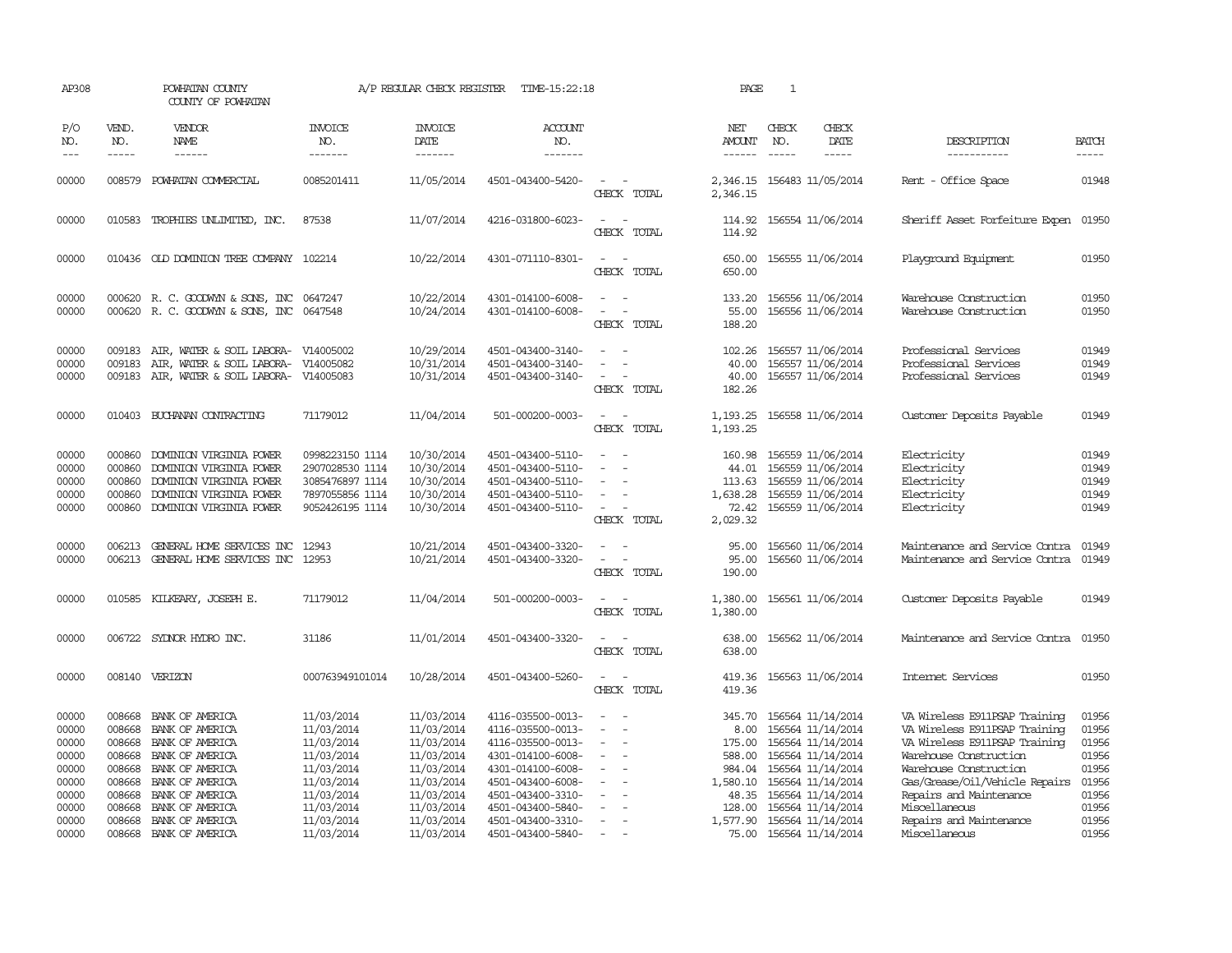| AP308                                     |                                      | POWHATAN COUNTY<br>COUNTY OF POWHATAN                                                                                                                |                                                               | A/P REGULAR CHECK REGISTER                                         | TIME-15:22:18                                                                                         |                                                                                                                                                         | PAGE                                                  | 2                           |                                                                                                       |                                                                                                                           |                                           |
|-------------------------------------------|--------------------------------------|------------------------------------------------------------------------------------------------------------------------------------------------------|---------------------------------------------------------------|--------------------------------------------------------------------|-------------------------------------------------------------------------------------------------------|---------------------------------------------------------------------------------------------------------------------------------------------------------|-------------------------------------------------------|-----------------------------|-------------------------------------------------------------------------------------------------------|---------------------------------------------------------------------------------------------------------------------------|-------------------------------------------|
| P/O<br>NO.<br>$---$                       | VEND.<br>NO.<br>$- - - - -$          | <b>VENDOR</b><br>NAME<br>$- - - - - -$                                                                                                               | <b>INVOICE</b><br>NO.<br>-------                              | <b>INVOICE</b><br>DATE<br>-------                                  | <b>ACCOUNT</b><br>NO.<br>-------                                                                      |                                                                                                                                                         | NET<br>AMOUNT<br>$- - - - - -$                        | CHECK<br>NO.<br>$- - - - -$ | CHECK<br>DATE<br>$- - - - -$                                                                          | DESCRIPTION<br>-----------                                                                                                | <b>BATCH</b><br>$- - - - -$               |
| 00000<br>00000<br>00000                   | 008668<br>008668                     | BANK OF AMERICA<br>BANK OF AMERICA<br>008668 BANK OF AMERICA                                                                                         | 11/03/2014<br>11/03/2014<br>11/03/2014                        | 11/03/2014<br>11/03/2014<br>11/03/2014                             | 4501-043400-5840-<br>4501-043400-5840-<br>4501-043400-5840-                                           | $\overline{\phantom{a}}$<br>CHECK TOTAL                                                                                                                 | 320.00<br>168.37<br>6,007.79                          |                             | 156564 11/14/2014<br>9.33 156564 11/14/2014<br>156564 11/14/2014                                      | Miscellaneous<br>Miscellaneous<br>Miscellaneous                                                                           | 01956<br>01956<br>01956                   |
| 00000                                     |                                      | 010617 CORIZON, NC                                                                                                                                   | 14637933                                                      | 10/24/2014                                                         | 3120-016050-0001-                                                                                     | $\overline{\phantom{a}}$<br>$\sim$<br>CHECK TOTAL                                                                                                       | 97.83<br>97.83                                        |                             | 156687 11/14/2014                                                                                     | Fees for Rescue Transport Serv                                                                                            | 01953                                     |
| 00000                                     |                                      | 010468 PATTERNO, CLAUDE                                                                                                                              | 14817365                                                      | 10/25/2014                                                         | 3120-016050-0001-                                                                                     | CHECK TOTAL                                                                                                                                             | 103.35<br>103.35                                      |                             | 156688 11/14/2014                                                                                     | Fees for Rescue Transport Serv 01953                                                                                      |                                           |
| 00000                                     |                                      | 010536 SNYDER, KATTE M.                                                                                                                              | 2014002665003B                                                | 11/04/2014                                                         | 3120-016050-0001-                                                                                     | $\sim$<br>$\sim$<br>CHECK TOTAL                                                                                                                         | 28.91<br>28.91                                        |                             | 156689 11/14/2014                                                                                     | Fees for Rescue Transport Serv                                                                                            | 01955                                     |
| 00000<br>00000                            | 009556<br>009556                     | PLAYPOWER LT FARMINGTON<br>PLAYPOWER LT FARMINGTON                                                                                                   | 1400185779<br>1400185815                                      | 10/07/2014<br>10/07/2014                                           | 4301-071110-8301-<br>4301-071110-8301-                                                                | $\sim$ $ \sim$<br>CHECK TOTAL                                                                                                                           | 8,307.51<br>57, 166.49<br>65,474.00                   |                             | 156690 11/14/2014<br>156690 11/14/2014                                                                | Playground Equipment<br>Playground Equipment                                                                              | 01953<br>01953                            |
| 00000                                     |                                      | 007812 ABS TECHNOLOGY ARCHITECTS                                                                                                                     | SIN010003                                                     | 10/31/2014                                                         | 4501-043400-3320-                                                                                     | $\sim$<br>$\sim$<br>CHECK TOTAL                                                                                                                         | 60.00<br>60.00                                        |                             | 156691 11/14/2014                                                                                     | Maintenance and Service Contra                                                                                            | 01953                                     |
| 00000<br>00000<br>00000<br>00000<br>00000 | 009183<br>009183<br>009183<br>009183 | AIR, WATER & SOIL LABORA-<br>AIR, WATER & SOIL LABORA-<br>AIR, WATER & SOIL LABORA-<br>AIR, WATER & SOIL LABORA-<br>009183 AIR, WATER & SOIL LABORA- | V14005159<br>V14005160<br>V14005161<br>V14005162<br>V14005163 | 11/07/2014<br>11/07/2014<br>11/07/2014<br>11/07/2014<br>11/07/2014 | 4501-043400-3140-<br>4501-043400-3140-<br>4501-043400-3140-<br>4501-043400-3140-<br>4501-043400-3140- | $\sim$<br>$\equiv$<br>$\overline{\phantom{a}}$<br>$\sim$<br>CHECK TOTAL                                                                                 | 119.08<br>102.26<br>40.00<br>40.00<br>40.00<br>341.34 |                             | 156692 11/14/2014<br>156692 11/14/2014<br>156692 11/14/2014<br>156692 11/14/2014<br>156692 11/14/2014 | Professional Services<br>Professional Services<br>Professional Services<br>Professional Services<br>Professional Services | 01953<br>01953<br>01953<br>01953<br>01953 |
| 00000<br>00000                            |                                      | 006655 BLOSSMAN GAS COMPANIES<br>006655 BLOSSMAN GAS COMPANIES,                                                                                      | 303482<br>502827                                              | 11/07/2014<br>11/04/2014                                           | 4501-043400-5120-<br>4501-043400-5120-                                                                | $\sim$ $ \sim$<br>$\equiv$<br>$\sim$<br>CHECK TOTAL                                                                                                     | 213.52<br>365.57<br>579.09                            |                             | 156693 11/14/2014<br>156693 11/14/2014                                                                | Fuel (htg)<br>Fuel (htg)                                                                                                  | 01953<br>01953                            |
| 00000<br>00000                            | 010233<br>010233                     | DEWBERRY ENGINEERS, INC.<br>DEWBERRY ENGINEERS, INC.                                                                                                 | 1139080<br>1139080                                            | 10/24/2014<br>10/24/2014                                           | 501-000200-0008-<br>4501-043400-3140-                                                                 | $\equiv$<br>$\sim$<br>$\equiv$<br>CHECK TOTAL                                                                                                           | 7,650.00<br>6,885.00                                  |                             | 765.00- 156694 11/14/2014<br>156694 11/14/2014                                                        | Retainages Payable<br>Professional Services                                                                               | 01953<br>01953                            |
| 00000<br>00000                            | 000860                               | DOMINION VIRGINIA POWER<br>000860 DOMINION VIRGINIA POWER                                                                                            | 18751989111014<br>66563005521014                              | 10/31/2014<br>10/30/2014                                           | 4501-043400-5110-<br>4501-043400-5110-                                                                | $\overline{\phantom{a}}$<br>$\frac{1}{2} \left( \frac{1}{2} \right) \left( \frac{1}{2} \right) = \frac{1}{2} \left( \frac{1}{2} \right)$<br>CHECK TOTAL | 15.07<br>306.66<br>321.73                             |                             | 156695 11/14/2014<br>156695 11/14/2014                                                                | Electricity<br>Electricity                                                                                                | 01953<br>01953                            |
| 00000<br>00000                            | 007537                               | FERGUSON ENTERPRISES, INC<br>007537 FERGUSON ENTERPRISES, INC 1778372                                                                                | 1778343                                                       | 10/27/2014<br>10/20/2014                                           | 4501-043400-3310-<br>4501-043400-3310-                                                                | $\overline{\phantom{a}}$<br>$\overline{\phantom{a}}$<br>CHECK TOTAL                                                                                     | 427.99<br>786.77<br>1,214.76                          |                             | 156696 11/14/2014<br>156696 11/14/2014                                                                | Repairs and Maintenance<br>Repairs and Maintenance                                                                        | 01953<br>01953                            |
| 00000<br>00000<br>00000                   | 000620                               | 000620 R. C. GOODWYN & SONS, INC<br>R. C. GOODWYN & SONS, INC<br>000620 R. C. GOODWYN & SONS, INC 0648461                                            | 0648262<br>0648394                                            | 10/29/2014<br>10/30/2014<br>10/30/2014                             | 4501-043400-3310-<br>4501-043400-3310-<br>4501-043400-3310-                                           | $\sim$<br>$\sim$<br>CHECK TOTAL                                                                                                                         | 27.81<br>176.41<br>376.62                             |                             | 156697 11/14/2014<br>156697 11/14/2014<br>172.40 156697 11/14/2014                                    | Repairs and Maintenance<br>Repairs and Maintenance<br>Repairs and Maintenance                                             | 01955<br>01955<br>01955                   |
| 00000                                     |                                      | 007942 RICHMOND SUBURBAN                                                                                                                             | I00000818901001                                               | 11/02/2014                                                         | 4501-043400-3600-                                                                                     | $\sim$ $ \sim$<br>CHECK TOTAL                                                                                                                           | 130.00<br>130.00                                      |                             | 156698 11/14/2014                                                                                     | Advertising                                                                                                               | 01955                                     |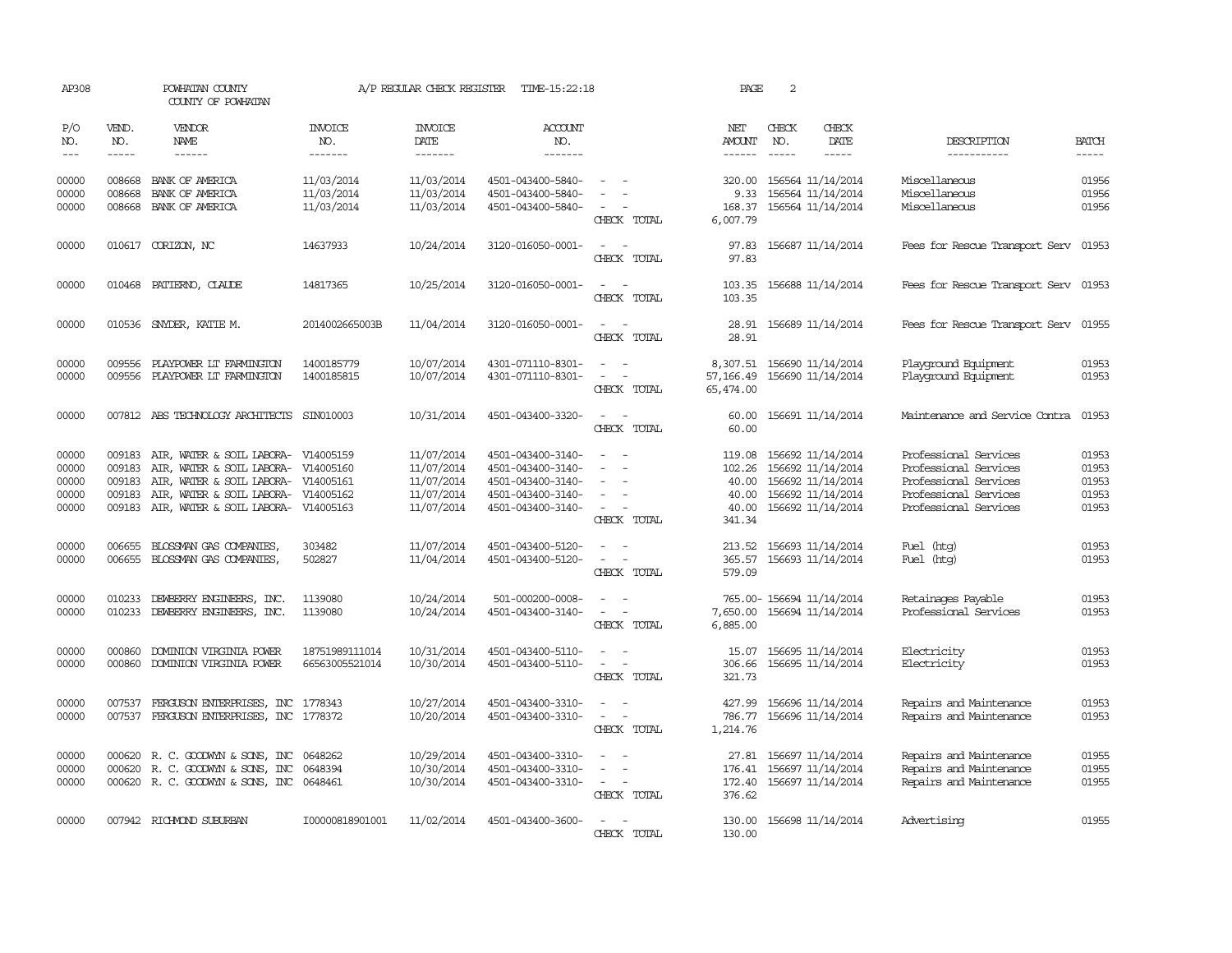| AP308                                                       |                             | POWHATAN COUNTY<br>COUNTY OF POWHATAN                                                                                                                                                                          |                                                                    | A/P REGULAR CHECK REGISTER                                                                    | TIME-15:22:18                                                                                                                                   |                                                                                                                                       | PAGE                                                                    | $\overline{\mathbf{3}}$     |                                                                                                                                                 |                                                                                                                                          |                                                             |
|-------------------------------------------------------------|-----------------------------|----------------------------------------------------------------------------------------------------------------------------------------------------------------------------------------------------------------|--------------------------------------------------------------------|-----------------------------------------------------------------------------------------------|-------------------------------------------------------------------------------------------------------------------------------------------------|---------------------------------------------------------------------------------------------------------------------------------------|-------------------------------------------------------------------------|-----------------------------|-------------------------------------------------------------------------------------------------------------------------------------------------|------------------------------------------------------------------------------------------------------------------------------------------|-------------------------------------------------------------|
| P/O<br>NO.<br>$---$                                         | VEND.<br>NO.<br>$- - - - -$ | VENDOR<br>NAME                                                                                                                                                                                                 | <b>INVOICE</b><br>NO.<br>-------                                   | <b>INVOICE</b><br>DATE<br>-------                                                             | <b>ACCOUNT</b><br>NO.<br>-------                                                                                                                |                                                                                                                                       | NET<br>AMOUNT<br>------                                                 | CHECK<br>NO.<br>$- - - - -$ | CHECK<br>DATE                                                                                                                                   | DESCRIPTION<br>-----------                                                                                                               | <b>BATCH</b>                                                |
| 00000                                                       |                             | 008140 VERIZON                                                                                                                                                                                                 | 000892382201114                                                    | 10/28/2014                                                                                    | 4501-043400-5260-                                                                                                                               | $\overline{\phantom{a}}$<br>CHECK TOTAL                                                                                               | 296.01                                                                  |                             | 296.01 156699 11/14/2014                                                                                                                        | Internet Services                                                                                                                        | 01955                                                       |
| 00000                                                       |                             | 008126 VERIZON WIRELESS                                                                                                                                                                                        | 9734710259                                                         | 11/01/2014                                                                                    | 4501-043400-5230-                                                                                                                               | CHECK TOTAL                                                                                                                           | 24.81                                                                   |                             | 24.81 156700 11/14/2014                                                                                                                         | Telephone System                                                                                                                         | 01955                                                       |
| 00000                                                       |                             | 008710 VIRGINIA BUSINESS SYSTEMS                                                                                                                                                                               | 16082991                                                           | 11/03/2014                                                                                    | 4501-043400-3320-                                                                                                                               | $\sim$ $\sim$<br>CHECK TOTAL                                                                                                          | 243.50<br>243.50                                                        |                             | 156701 11/14/2014                                                                                                                               | Maintenance and Service Contra                                                                                                           | 01955                                                       |
| 00000                                                       |                             | 007415 VIRGINIA UTILITY                                                                                                                                                                                        | 10140332                                                           | 10/31/2014                                                                                    | 4501-043400-3140-                                                                                                                               | $\frac{1}{2} \left( \frac{1}{2} \right) \left( \frac{1}{2} \right) = \frac{1}{2} \left( \frac{1}{2} \right)$<br>CHECK TOTAL           | 68.25<br>68.25                                                          |                             | 156702 11/14/2014                                                                                                                               | Professional Services                                                                                                                    | 01955                                                       |
| 00000<br>00000<br>00000<br>00000<br>00000<br>00000<br>00000 |                             | 007325 RICHMOND OXYGEN CO.<br>007325 RICHMOND OXYGEN CO.<br>007325 RICHMOND OXYGEN CO.<br>007325 RICHMOND OXYGEN CO.<br>007325 RICHMOND OXYGEN CO.<br>007325 RICHMOND OXYGEN CO.<br>007325 RICHMOND OXYGEN CO. | 176883<br>178211<br>178212<br>180391<br>180909<br>180910<br>182053 | 8/31/2014<br>10/01/2014<br>10/01/2014<br>10/15/2014<br>10/29/2014<br>10/29/2014<br>10/31/2014 | 4120-032301-6013-<br>4120-032301-6013-<br>4120-032301-6013-<br>4120-032301-6013-<br>4120-032301-6013-<br>4120-032301-6013-<br>4120-032301-6013- | $\overline{\phantom{a}}$<br>CHECK TOTAL                                                                                               | 275.50<br>111.00<br>24.00<br>47.00<br>39.00<br>8.00<br>275.50<br>780.00 |                             | 156851 11/21/2014<br>156851 11/21/2014<br>156851 11/21/2014<br>156851 11/21/2014<br>156851 11/21/2014<br>156851 11/21/2014<br>156851 11/21/2014 | Medical Supplies<br>Medical Supplies<br>Medical Supplies<br>Medical Supplies<br>Medical Supplies<br>Medical Supplies<br>Medical Supplies | 01958<br>01958<br>01958<br>01958<br>01958<br>01958<br>01958 |
| 00000                                                       |                             | 007310 SOUTHEASTERN EMERGENCY                                                                                                                                                                                  | 552916                                                             | 11/10/2014                                                                                    | 4120-032301-6013-                                                                                                                               | $\sim$ 100 $\mu$<br>CHECK TOTAL                                                                                                       | 48.81<br>48.81                                                          |                             | 156854 11/21/2014                                                                                                                               | Medical Supplies                                                                                                                         | 01958                                                       |
| 00000                                                       |                             | 009945 ENTRUST RECORDS MGMT                                                                                                                                                                                    | C3926                                                              | 11/17/2014                                                                                    | 4116-083500-8215-                                                                                                                               | $\sim$ 10 $\sim$ 10 $\sim$<br>CHECK TOTAL                                                                                             | 300.00<br>300.00                                                        |                             | 156890 11/21/2014                                                                                                                               | DEO - Grant for Litter Control                                                                                                           | 01958                                                       |
| 00000<br>00000                                              |                             | 008348 LUXFORD, BRAD<br>008348 LUXFORD, BRAD                                                                                                                                                                   | 1000402772403<br>1000402775554                                     | 11/05/2014<br>11/12/2014                                                                      | 4116-031210-6015-<br>4116-031210-6015-                                                                                                          | $\sim$<br>$\frac{1}{2} \left( \frac{1}{2} \right) \left( \frac{1}{2} \right) = \frac{1}{2} \left( \frac{1}{2} \right)$<br>CHECK TOTAL | 13.80<br>16.25<br>30.05                                                 |                             | 156891 11/21/2014<br>156891 11/21/2014                                                                                                          | Project Lifesaver expenses<br>Project Lifesaver expenses                                                                                 | 01958<br>01958                                              |
| 00000                                                       |                             | 009276 MCCREIGHT, FRAN                                                                                                                                                                                         | JAMES RVR CLEAN                                                    | 11/10/2014                                                                                    | 4116-083500-8215-                                                                                                                               | $\frac{1}{2} \left( \frac{1}{2} \right) \left( \frac{1}{2} \right) = \frac{1}{2} \left( \frac{1}{2} \right)$<br>CHECK TOTAL           | 133.84<br>133.84                                                        |                             | 156892 11/21/2014                                                                                                                               | DEO - Grant for Litter Control                                                                                                           | 01958                                                       |
| 00000                                                       | 007450                      | THOMSON REUTERS -                                                                                                                                                                                              | 830637982                                                          | 11/01/2014                                                                                    | 4116-021100-6012-                                                                                                                               | $\sim$<br>$\sim$<br>CHECK TOTAL                                                                                                       | 363.20<br>363.20                                                        |                             | 156893 11/21/2014                                                                                                                               | Law Library Expenses                                                                                                                     | 01958                                                       |
| 00000                                                       |                             | 009639 EMS MANAGEMENT &                                                                                                                                                                                        | 023041                                                             | 10/31/2014                                                                                    | 4120-032300-5845-                                                                                                                               | CHECK TOTAL                                                                                                                           | 1,889.83<br>1,889.83                                                    |                             | 156894 11/21/2014                                                                                                                               | EMS Transport Third Party Bill                                                                                                           | 01958                                                       |
| 00000                                                       |                             | 010635 WANN, BELINDA                                                                                                                                                                                           | 2014-004483-003                                                    | 11/07/2014                                                                                    | 3120-016050-0001-                                                                                                                               | $ -$<br>CHECK TOTAL                                                                                                                   | 414.00<br>414.00                                                        |                             | 156895 11/21/2014                                                                                                                               | Fees for Rescue Transport Serv 01958                                                                                                     |                                                             |
| 00000                                                       | 006203                      | COLONY CONSTRUCTION, INC.                                                                                                                                                                                      | IFB# 2014-02                                                       | 11/13/2014                                                                                    | 4301-081100-8301-                                                                                                                               | $\frac{1}{2} \left( \frac{1}{2} \right) \left( \frac{1}{2} \right) = \frac{1}{2} \left( \frac{1}{2} \right)$<br>CHECK TOTAL           | 113,047.45<br>113,047.45                                                |                             | 156896 11/21/2014                                                                                                                               | Monastery Subdivision Roadwork 01958                                                                                                     |                                                             |
| 00000<br>00000                                              | 009183                      | AIR, WATER & SOIL LABORA-<br>009183 AIR, WATER & SOIL LABORA- V14005227                                                                                                                                        | V14005226                                                          | 11/12/2014<br>11/12/2014                                                                      | 4501-043400-3140-<br>4501-043400-3140-                                                                                                          | $\overline{\phantom{a}}$<br>$\omega_{\rm{max}}$ and $\omega_{\rm{max}}$<br>CHECK TOTAL                                                | 314.21<br>226.92<br>541.13                                              |                             | 156897 11/21/2014<br>156897 11/21/2014                                                                                                          | Professional Services<br>Professional Services                                                                                           | 01958<br>01958                                              |
| 00000                                                       |                             | 007436 AQUA VIRGINIA, INC.                                                                                                                                                                                     | 1188328 NOV 14                                                     | 11/10/2014                                                                                    | 4501-043400-5130-                                                                                                                               | CHECK TOTAL                                                                                                                           | 16.33<br>16.33                                                          |                             | 156898 11/21/2014                                                                                                                               | Water                                                                                                                                    | 01958                                                       |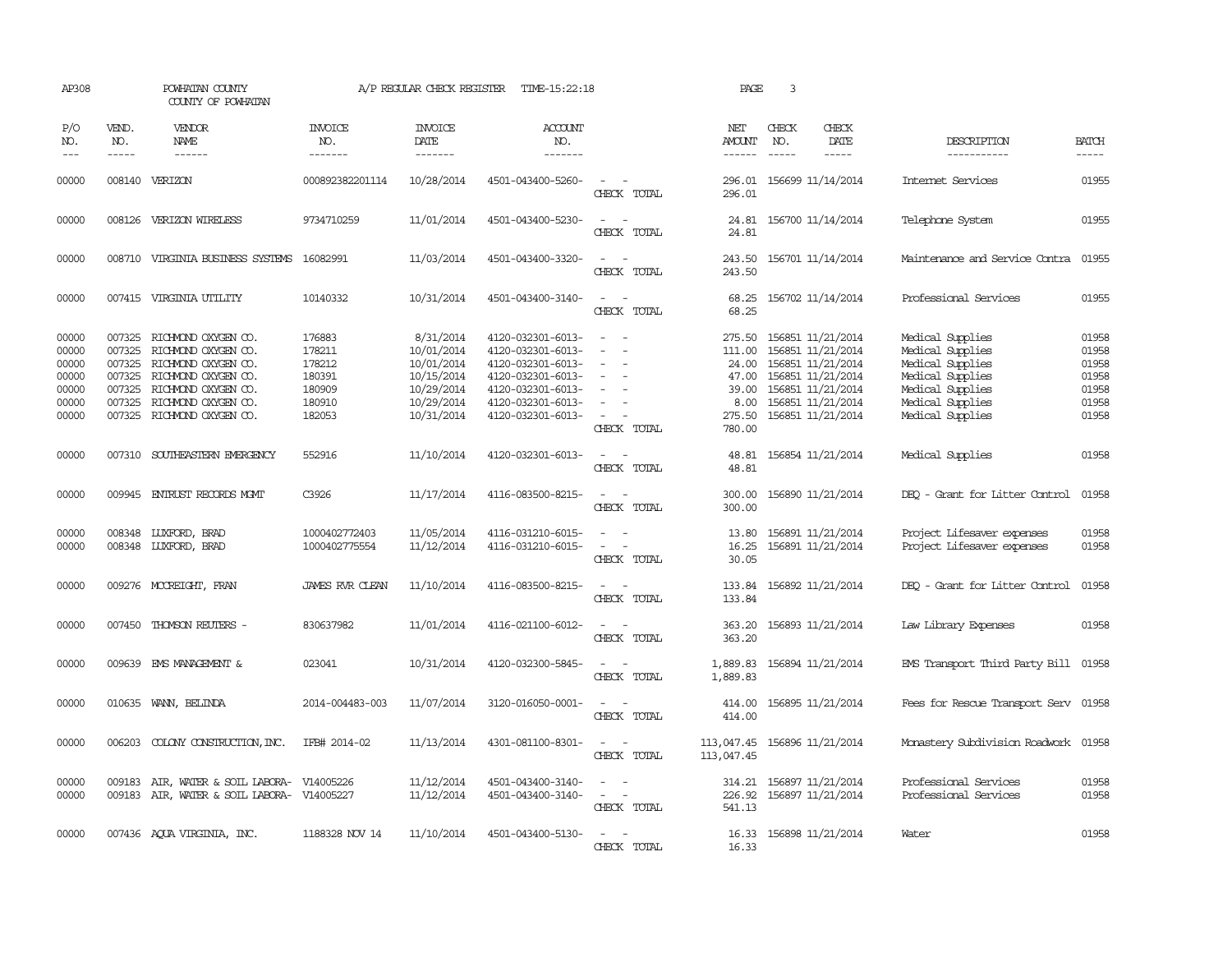| AP308                                                                                  |                                                          | POWHATAN COUNTY<br>COUNTY OF POWHATAN                                                                                                                                                                                                                                                                                     |                                                                                                  | A/P REGULAR CHECK REGISTER                                                                                                               | TIME-15:22:18                                                                                                                                                                                                  |                                                                                                                                                   | PAGE                                                                                    | $\overline{4}$                |                                                                                                                                                                                                                     |                                                                                                                                                                                                                                                |                                                                                        |
|----------------------------------------------------------------------------------------|----------------------------------------------------------|---------------------------------------------------------------------------------------------------------------------------------------------------------------------------------------------------------------------------------------------------------------------------------------------------------------------------|--------------------------------------------------------------------------------------------------|------------------------------------------------------------------------------------------------------------------------------------------|----------------------------------------------------------------------------------------------------------------------------------------------------------------------------------------------------------------|---------------------------------------------------------------------------------------------------------------------------------------------------|-----------------------------------------------------------------------------------------|-------------------------------|---------------------------------------------------------------------------------------------------------------------------------------------------------------------------------------------------------------------|------------------------------------------------------------------------------------------------------------------------------------------------------------------------------------------------------------------------------------------------|----------------------------------------------------------------------------------------|
| P/O<br>NO.<br>$- - -$                                                                  | VEND.<br>NO.<br>$\frac{1}{2}$                            | <b>VENDOR</b><br>NAME                                                                                                                                                                                                                                                                                                     | <b>INVOICE</b><br>NO.<br>-------                                                                 | <b>INVOICE</b><br>DATE<br>--------                                                                                                       | <b>ACCOUNT</b><br>NO.<br>-------                                                                                                                                                                               |                                                                                                                                                   | NET<br><b>AMOUNT</b><br>------                                                          | CHECK<br>NO.<br>$\frac{1}{2}$ | CHECK<br>DATE<br>$- - - - -$                                                                                                                                                                                        | DESCRIPTION<br>------------                                                                                                                                                                                                                    | <b>BATCH</b><br>$- - - - -$                                                            |
| 00000                                                                                  |                                                          | 000823 STAMIE E. LYTTLE CO.                                                                                                                                                                                                                                                                                               | 7023110514                                                                                       | 11/05/2014                                                                                                                               | 4501-043400-3310-                                                                                                                                                                                              | $\sim$<br>CHECK TOTAL                                                                                                                             | 1,885.00<br>1,885.00                                                                    |                               | 156899 11/21/2014                                                                                                                                                                                                   | Repairs and Maintenance                                                                                                                                                                                                                        | 01958                                                                                  |
| 00000                                                                                  |                                                          | 001940 STANDBY SYSTEMS, INC.                                                                                                                                                                                                                                                                                              | 10142018                                                                                         | 10/31/2014                                                                                                                               | 4501-043400-3310-                                                                                                                                                                                              | CHECK TOTAL                                                                                                                                       | 1,997.18                                                                                |                               | 1,997.18 156900 11/21/2014                                                                                                                                                                                          | Repairs and Maintenance                                                                                                                                                                                                                        | 01958                                                                                  |
| 00000<br>00000                                                                         |                                                          | 008351 VACORP<br>008351 VACORP                                                                                                                                                                                                                                                                                            | 9763<br>9763                                                                                     | 7/01/2014<br>7/01/2014                                                                                                                   | 4501-043400-2710-<br>4501-043400-2710-                                                                                                                                                                         | $\equiv$<br>CHECK TOTAL                                                                                                                           | 96.74<br>106.57<br>203.31                                                               |                               | 156901 11/21/2014<br>156901 11/21/2014                                                                                                                                                                              | Workers' Compensation<br>Workers' Compensation                                                                                                                                                                                                 | 01958<br>01958                                                                         |
| 00000                                                                                  |                                                          | 008126 VERIZON WIRELESS                                                                                                                                                                                                                                                                                                   | 9734963330                                                                                       | 11/06/2014                                                                                                                               | 4501-043400-5230-                                                                                                                                                                                              | CHECK TOTAL                                                                                                                                       | 20.01<br>20.01                                                                          |                               | 156902 11/21/2014                                                                                                                                                                                                   | Telephone System                                                                                                                                                                                                                               | 01958                                                                                  |
| 00000                                                                                  | 000540                                                   | CENTRAL VIRGINIA WASTE                                                                                                                                                                                                                                                                                                    | 19760                                                                                            | 11/18/2014                                                                                                                               | 4116-083500-8215-                                                                                                                                                                                              | CHECK TOTAL                                                                                                                                       | 400.00<br>400.00                                                                        |                               | 156964 11/25/2014                                                                                                                                                                                                   | DEQ - Grant for Litter Control                                                                                                                                                                                                                 | 01959                                                                                  |
| 00000                                                                                  | 006597                                                   | NEAL, GREGORY ALLEN                                                                                                                                                                                                                                                                                                       | FOODLION/SUBWAY                                                                                  | 11/14/2014                                                                                                                               | 4116-031212-6015-                                                                                                                                                                                              | CHECK TOTAL                                                                                                                                       | 209.64<br>209.64                                                                        |                               | 156965 11/25/2014                                                                                                                                                                                                   | Hospitality Expenses                                                                                                                                                                                                                           | 01959                                                                                  |
| 00000                                                                                  |                                                          | 006510 EMERGENCY SERVICES                                                                                                                                                                                                                                                                                                 | 80 NOV 2014                                                                                      | 11/24/2014                                                                                                                               | 4120-032300-3110-                                                                                                                                                                                              | CHECK TOTAL                                                                                                                                       | 25,016.64<br>25,016.64                                                                  |                               | 156966 11/25/2014                                                                                                                                                                                                   | Contract Services-Daytime Cove                                                                                                                                                                                                                 | 01959                                                                                  |
| 00000                                                                                  |                                                          | 000166 LUCK STONE CORP.                                                                                                                                                                                                                                                                                                   | ACCT 10101 1014                                                                                  | 10/31/2014                                                                                                                               | 4301-014100-6008-                                                                                                                                                                                              | $\sim$<br>CHECK TOTAL                                                                                                                             | 3,818.89<br>3,818.89                                                                    |                               | 156967 11/25/2014                                                                                                                                                                                                   | Warehouse Construction                                                                                                                                                                                                                         | 01959                                                                                  |
| 00000<br>00000<br>00000<br>00000<br>00000<br>00000<br>00000<br>00000<br>00000<br>00000 | 000620<br>000620<br>000620<br>000620<br>000620<br>000620 | 000620 R. C. GOODWYN & SONS, INC<br>R. C. GOODWYN & SONS, INC<br>R. C. GOODWIN & SONS, INC<br>000620 R. C. GOODWYN & SONS, INC<br>R. C. GOODWYN & SONS, INC<br>000620 R. C. GOODWYN & SONS, INC<br>R. C. GOODWYN & SONS, INC<br>R. C. GOODWYN & SONS, INC<br>R. C. GOODWYN & SONS, INC<br>000620 R.C. GOODWYN & SONS, INC | 649059<br>649099<br>649201<br>649273<br>649578<br>649610<br>649762<br>649803<br>649915<br>650207 | 11/04/2014<br>11/04/2014<br>11/07/2014<br>11/05/2014<br>11/07/2014<br>11/07/2014<br>11/10/2014<br>11/10/2014<br>11/10/2014<br>11/12/2014 | 4301-071110-8301-<br>4301-071110-8301-<br>4301-071110-8301-<br>4301-071110-8301-<br>4301-071110-8301-<br>4301-071110-8301-<br>4301-071110-8301-<br>4301-071110-8301-<br>4301-071110-8301-<br>4301-014100-6008- | $\overline{\phantom{a}}$<br>$\overline{\phantom{a}}$<br>$\equiv$<br>$\overline{\phantom{a}}$<br>$\overline{\phantom{a}}$<br>$\sim$<br>CHECK TOTAL | 49.60<br>55.97<br>5.75<br>322.04<br>27.00<br>56.34<br>164.15<br>12.40<br>5.75<br>704.95 |                               | 156968 11/25/2014<br>156968 11/25/2014<br>156968 11/25/2014<br>156968 11/25/2014<br>156968 11/25/2014<br>156968 11/25/2014<br>156968 11/25/2014<br>156968 11/25/2014<br>156968 11/25/2014<br>5.95 156968 11/25/2014 | Playground Equipment<br>Playground Equipment<br>Playground Equipment<br>Playground Equipment<br>Playground Equipment<br>Playground Equipment<br>Playground Equipment<br>Playground Equipment<br>Playground Equipment<br>Warehouse Construction | 01960<br>01960<br>01960<br>01960<br>01960<br>01960<br>01960<br>01960<br>01960<br>01960 |
| 00000<br>00000                                                                         |                                                          | 000620 R. C. GOODWYN & SONS, INC<br>000620 R. C. GOODWYN & SONS, INC                                                                                                                                                                                                                                                      | 650361<br>650529                                                                                 | 11/12/2014<br>11/13/2014                                                                                                                 | 4301-071110-8301-<br>4301-071110-8301-                                                                                                                                                                         | $\overline{\phantom{a}}$<br>$\sim$ $-$<br>CHECK TOTAL                                                                                             | 27.50<br>3.56<br>31.06                                                                  |                               | 156969 11/25/2014<br>156969 11/25/2014                                                                                                                                                                              | Playground Equipment<br>Playground Equipment                                                                                                                                                                                                   | 01960<br>01960                                                                         |
| 00000<br>00000                                                                         | 006551                                                   | YARD WORKS, LLC<br>006551 YARD WORKS, LLC                                                                                                                                                                                                                                                                                 | 179176<br>179180                                                                                 | 11/07/2014<br>11/10/2014                                                                                                                 | 4301-071110-8301-<br>4301-071110-8301-                                                                                                                                                                         | $\sim$<br>$\overline{\phantom{a}}$<br>CHECK TOTAL                                                                                                 | 2,960.00<br>2,479.00<br>5,439.00                                                        |                               | 156970 11/25/2014<br>156970 11/25/2014                                                                                                                                                                              | Playground Equipment<br>Playground Equipment                                                                                                                                                                                                   | 01960<br>01960                                                                         |
| 00000<br>00000<br>00000<br>00000<br>00000                                              | 009183<br>009183<br>009183<br>009183                     | AIR, WATER & SOIL LABORA-<br>AIR, WATER & SOIL LABORA- V14005423<br>AIR, WATER & SOIL LABORA- V14005424<br>AIR, WATER & SOIL LABORA-<br>009183 AIR, WATER & SOIL LABORA- V14005426                                                                                                                                        | V14005422<br>V14005425                                                                           | 11/21/2014<br>11/21/2014<br>11/21/2014<br>11/21/2014<br>11/21/2014                                                                       | 4501-043400-3140-<br>4501-043400-3140-<br>4501-043400-3140-<br>4501-043400-3140-<br>4501-043400-3140-                                                                                                          | $\equiv$<br>CHECK TOTAL                                                                                                                           | 119.08<br>102.26<br>40.00<br>40.00<br>40.00<br>341.34                                   |                               | 156971 11/25/2014<br>156971 11/25/2014<br>156971 11/25/2014<br>156971 11/25/2014<br>156971 11/25/2014                                                                                                               | Professional Services<br>Professional Services<br>Professional Services<br>Professional Services<br>Professional Services                                                                                                                      | 01959<br>01959<br>01959<br>01959<br>01959                                              |